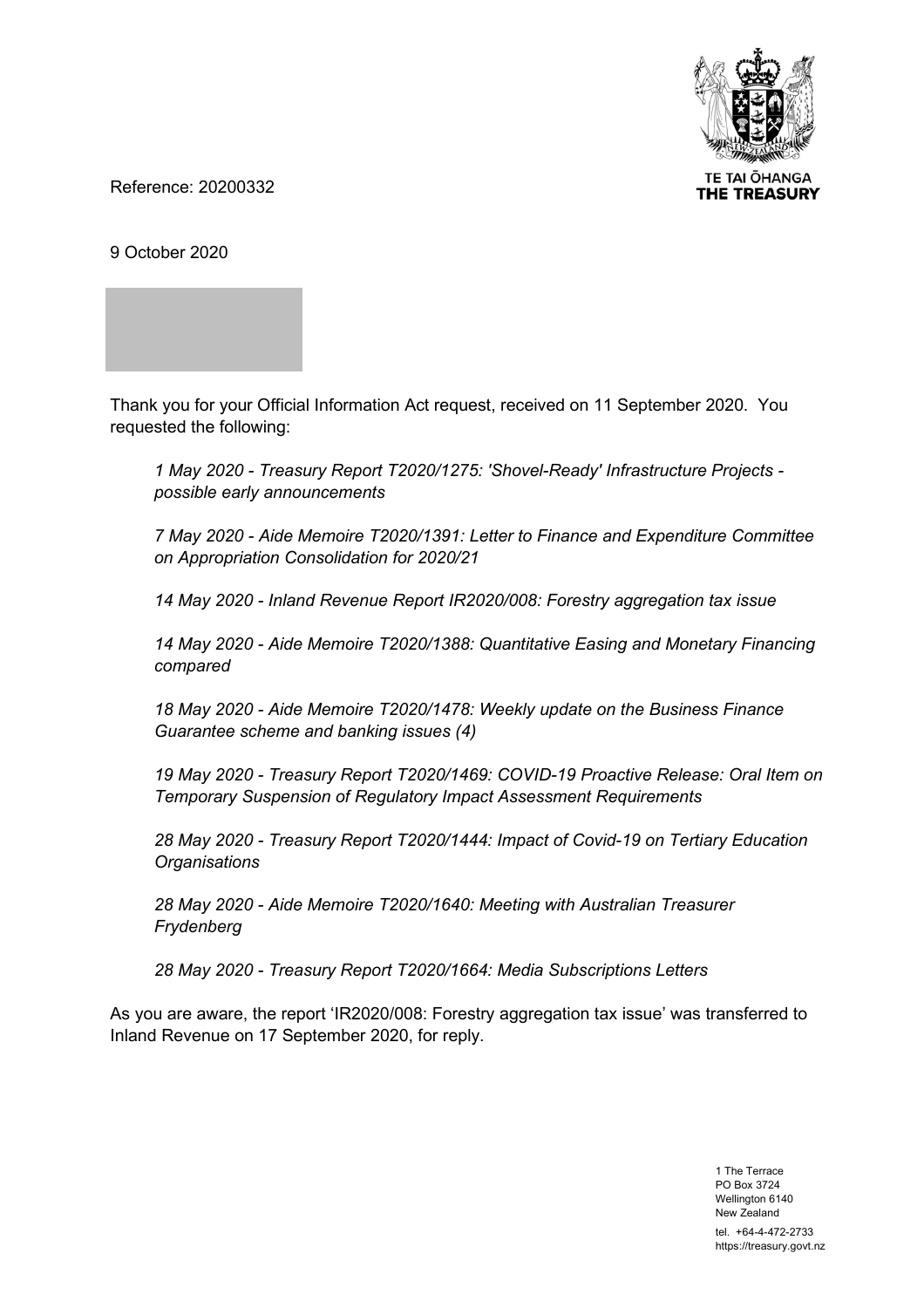# **Information being released**

| <b>Item</b>    | <b>Date</b> | <b>Document Description</b>                                                                                  | <b>Decision</b>  |
|----------------|-------------|--------------------------------------------------------------------------------------------------------------|------------------|
| $\mathbf 1$ .  | 14 May 2020 | T2020/1388 - Quantitative Easing<br>and Monetary Financing compared                                          | Released in part |
| 2 <sub>1</sub> | 14 May 2020 | T2020/1391 - Letter to Finance<br>and Expenditure Committee on<br>Appropriation Consolidation for<br>2020/21 | Released in part |
| 3.             | 18 May 2020 | T2020/1478 - Weekly update on<br>the Business Finance Guarantee<br>scheme and banking issues (4)             | Released in part |
| 4 <sub>1</sub> | 27 May 2020 | T2020/1640 - Meeting with<br>Australian Treasurer Frydenberg                                                 | Released in part |
| 5.             | 28 May 2020 | T2020/1444 - Impact of Covid-19<br>on Tertiary Education<br>Organisations                                    | Released in part |
| 6.             | 28 May 2020 | T2020/1664 - Media Subscriptions<br>Letters                                                                  | Released in part |

I have decided to release the documents listed above, subject to information being withheld under one or more of the following sections of the Official Information Act, as applicable:

- **section 6(a)**  to protect the security or defence of New Zealand or the international relations of the Government of New Zealand,
- section  $6(b)(i)$  to protect the entrusting of information to the Government of New Zealand on a basis of confidence by the Government of any other country or any agency of such a Government,
- **section 9(2)(a)**  to protect the privacy of natural persons, including that of deceased natural persons,
- **section 9(2)(g)(ii)**  to maintain the effective conduct of public affairs through protecting ministers, members of government organisations, officers and employees from improper pressure or harassment,
- **section 9(2)(f)(iv)**  to maintain the current constitutional conventions protecting the confidentiality of advice tendered by Ministers and officials,
- **section 9(2)(b)(ii)**  to protect the commercial position of the person who supplied the information, or who is the subject of the information,
- **section 9(2)(k)**  to prevent the disclosure of information for improper gain or improper advantage.

Direct dial phone numbers of officials have been redacted under section 9(2)(k) in order to reduce the possibility of staff being exposed to phishing and other scams. This is because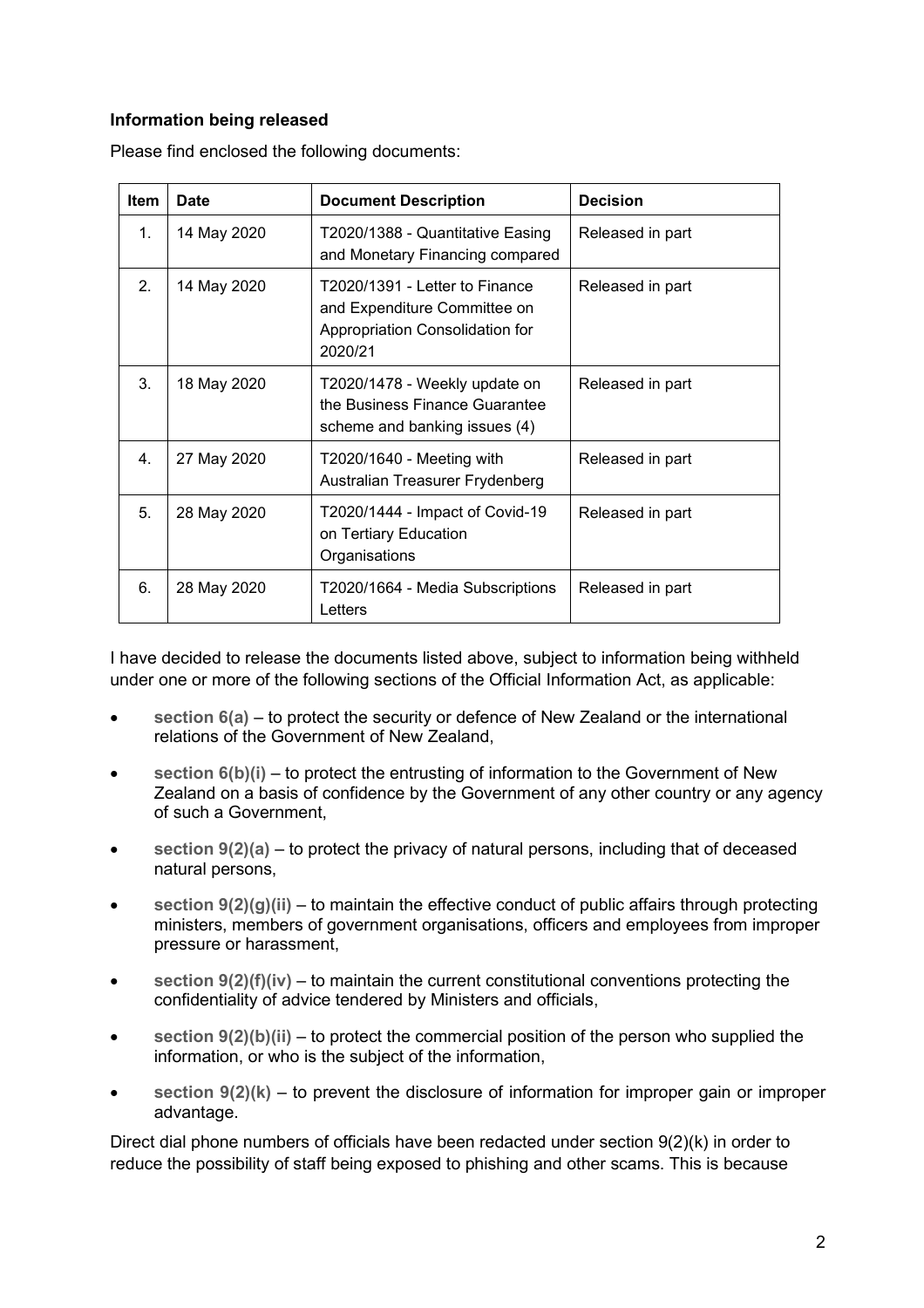information released under the OIA may end up in the public domain, for example, on websites including Treasury's website.

# **Information publicly available**

The following information is also covered by your request and is, or will soon be, made publicly available on the Treasury and Covid-19 website:

| Item | <b>Date</b> | <b>Document Description</b>                                                                                                                | <b>Website Address</b>                                                                                                |
|------|-------------|--------------------------------------------------------------------------------------------------------------------------------------------|-----------------------------------------------------------------------------------------------------------------------|
|      | 1 May 2020  | T2020/1275 - 'Shovel-Ready'<br>Infrastructure Projects - possible<br>early announcements                                                   | https://covid19.govt.nz/updates-and-<br>resources/legislation-and-key-<br>documents/proactive-release/                |
| 8.   | 14 May 2020 | T2020/1469 - COVID-19<br>Proactive Release: Oral Item on<br>Temporary Suspension of<br><b>Regulatory Impact Assessment</b><br>Requirements | https://www.treasury.govt.nz/publication<br>s/oia-response/request-6-covid-related-<br>docs-oia-20200185<br>(page 33) |

Accordingly, I have refused your request for the reports listed in the above under **section 18(d)** of the Official Information Act:

• the information requested is or will soon be publicly available.

In making my decision, I have considered the public interest considerations in section 9(1) of the Official Information Act.

Please note that this letter (with your personal details removed) and enclosed documents may be published on the Treasury website.

This reply addresses the information you requested. You have the right to ask the Ombudsman to investigate and review my decision.

Yours sincerely

David Hammond **Team Leader, Ministerial Advisory Service**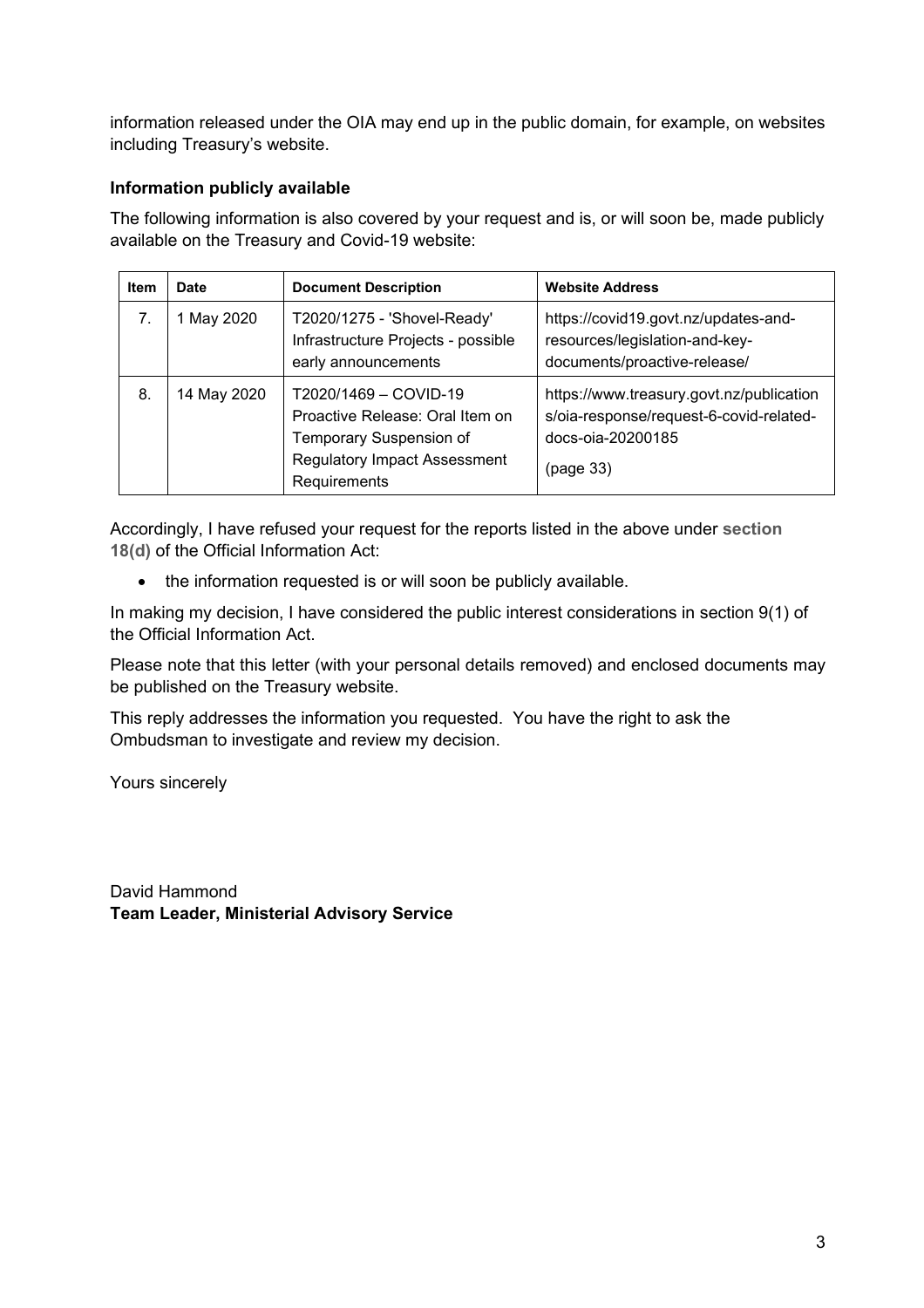# OIA 20200332 Table of Contents

| 1.               | T2020/1388 - Quantitative Easing and Monetary Financing compared          | $\mathbf{1}$ |
|------------------|---------------------------------------------------------------------------|--------------|
| 2.               | T2020/1391 - Letter to Finance and Expenditure Committee on Appropriation |              |
|                  | Consolidation for 2020/21                                                 |              |
| 3.               | T2020/1478 - Weekly update on the Business Finance Guarantee scheme and   | 10           |
|                  | banking issues (4)                                                        |              |
| $\overline{4}$ . | T2020/1640 - Meeting with Australian Treasurer Frydenberg                 | 17           |
| 5.               | T2020/1444 - Impact of Covid-19 on Tertiary Education Organisations       | 28           |
| 6.               | T2020/1664 - Media Subscriptions Letters                                  | 39           |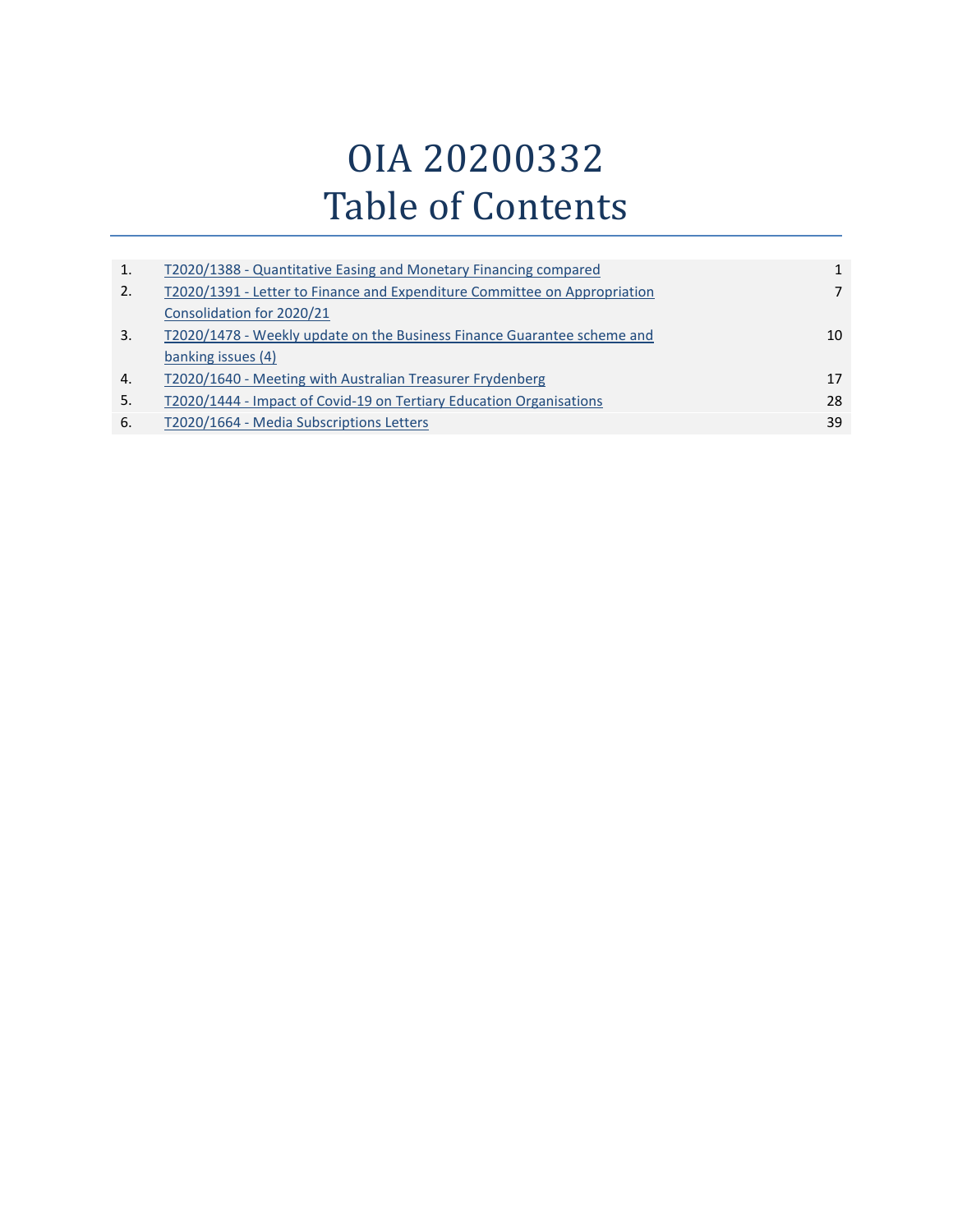<span id="page-4-0"></span>



**TE TAI OHANGA THE TREASURY** 

| Reference: | T2020/1388 MC-1-1-1-2 (RBNZ Institutional Frameworks) |  |
|------------|-------------------------------------------------------|--|
|            |                                                       |  |

Date: 14 May 2020

To: Minister of Finance (Hon Grant Robertson)

Deadline: None (if any)

# **Aide Memoire: Quantitative Easing and Monetary Financing Compared**

**Purpose** 

This Aide Memoire sets out a framework to consider the similarities and differences between Quantitative Easing (QE) and Monetary Financing (MF) across economic and governance dimensions. It also outlines the risks and possible mitigation measures that are, or  $\cos \theta$  be, used for both approaches. This Aide Memoire is for your information, given that there have been a number of number of commentaries about these issues in response to the economic shock caused by COVID-19.

# **What are QE and MF?**

Table 1 sets out the defining features of QE and MF.

| Table 1: QE & MF Defined |                                                                                                                                           |                                                                                                      |  |  |  |
|--------------------------|-------------------------------------------------------------------------------------------------------------------------------------------|------------------------------------------------------------------------------------------------------|--|--|--|
|                          | QE                                                                                                                                        | <b>MF</b>                                                                                            |  |  |  |
| <b>Purpose</b>           | Support aggregate demand by easing financial conditions when ability to use<br>traditional monetary policy levers constrained             |                                                                                                      |  |  |  |
| <b>Policy Approach</b>   | Meet monetary policy objectives on<br>inflation and employment; meet short-<br>to medium-term government funding<br>needs as a by-product | Meet specific funding needs of the<br>government at lower cost and with<br>greater certainty than QE |  |  |  |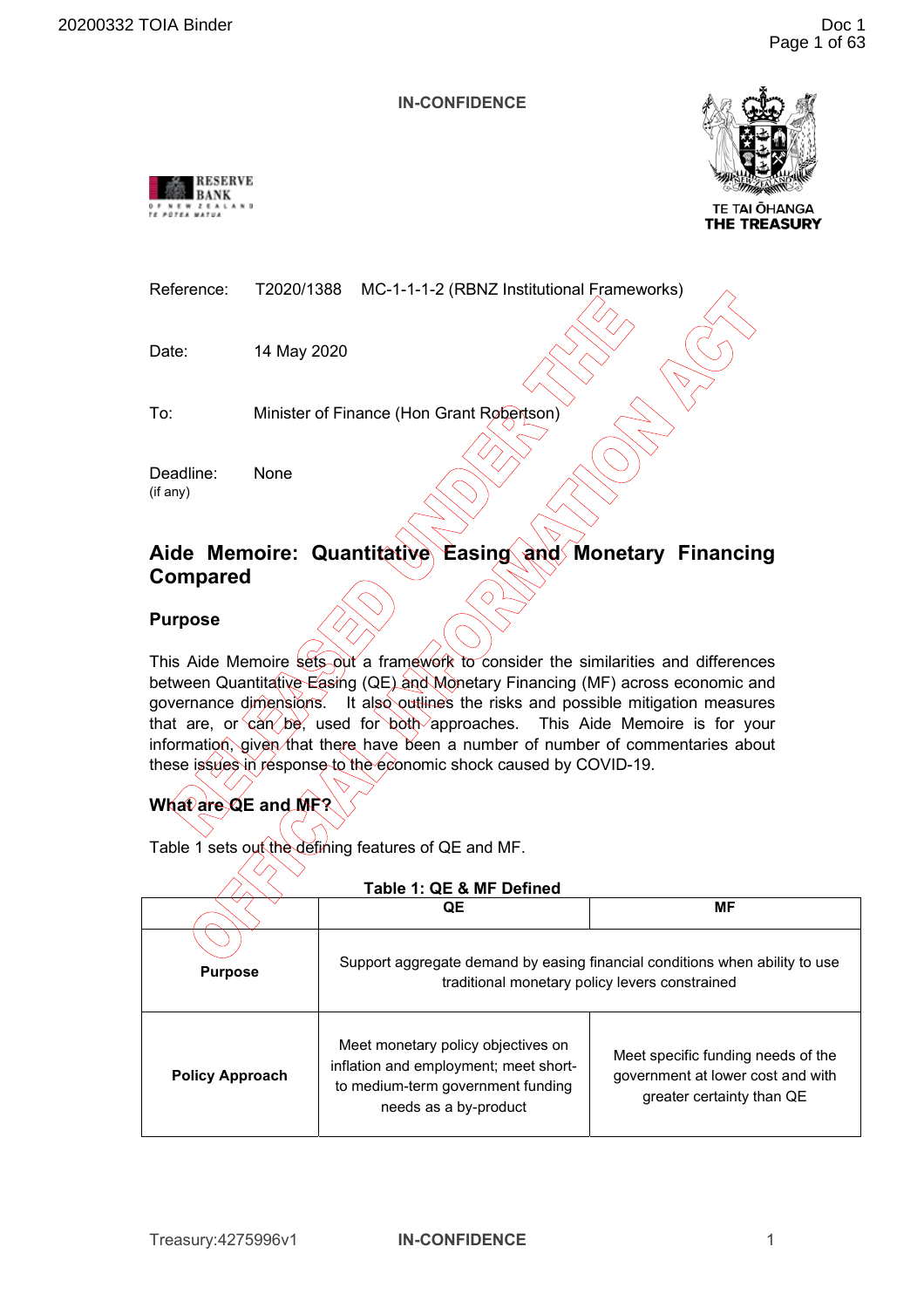| When                     | Interest rates at (Effective Lower<br>Bound) ELB + in response to an<br>economic shock          | Interest rates at ELB + in response to<br>an economic shock<br>+ price deflation + bond market<br>dysfunction<br>As an alternative to, or graduated<br>response, beyond QE |
|--------------------------|-------------------------------------------------------------------------------------------------|----------------------------------------------------------------------------------------------------------------------------------------------------------------------------|
| <b>Mechanism</b>         | Purchasing Government bonds or<br>other assets                                                  | Government loan (or bonds)                                                                                                                                                 |
| Implementation           | Usually in secondary markets, but<br>could be (in primary market                                | Off market (or primary market)                                                                                                                                             |
| <b>Intended Duration</b> | Temporary (but economic conditions<br>could require it to be continued for a<br>very long time) | Permanent                                                                                                                                                                  |

# *Quantitative Easing*

QE involves purchases of government bonds and other financial assets, usually in the secondary market (but potentially in the primary market) to reduce market interest rates. As a by-product, QE also assists the government to meet its funding needs over the short- to medium-term.<sup>1</sup>

QE is a temporary measure when interest rates are at the ELB and/or in the event of an economic shock. Central Banks aim to stop bond purchases when economic conditions improve but typically hold bonds until they mature.

# *Monetary Financing*

MF involves financing a fiscal deficit not by the issue of interest-bearing debt, but by an increase in the monetary base – i.e. of the irredeemable fiat non-interest-bearing monetary liabilities of the government/central bank.<sup>2</sup>

This means fiscal spending is funded by a permanent increase in the monetary base.

<sup>1</sup> Alongside an increase in the Crown Settlement Account (CSA)

<sup>2</sup> Definition proposed by Adair Turner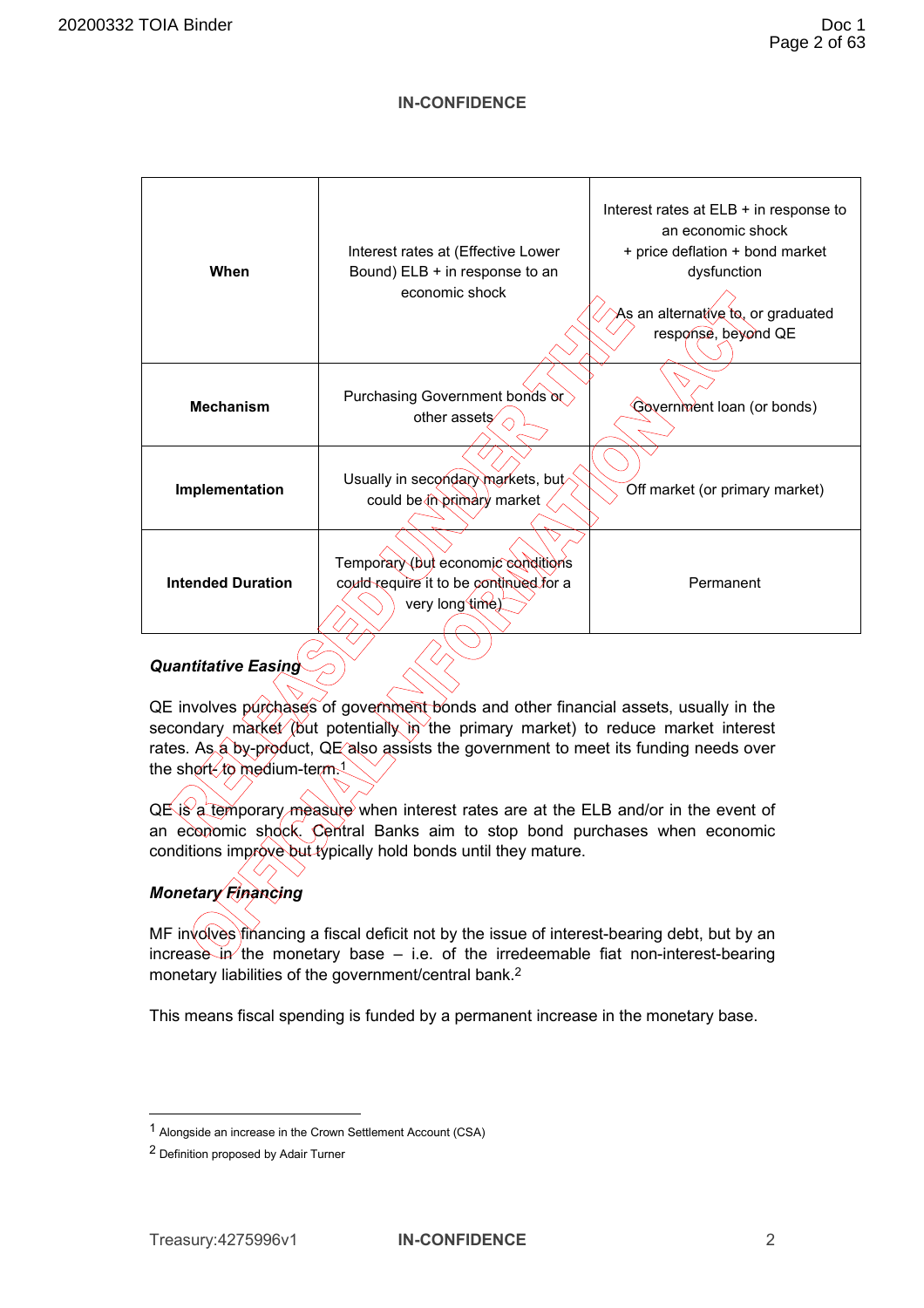# **Economic Dimension**

Table 2 sets out the similarities and differences between the economic impacts of QE and MF.

| Table 2: Economic Similarities & Differences of QE & MF                                                  |                                                                                                                                                |                                                                                                                                                                                                |  |  |
|----------------------------------------------------------------------------------------------------------|------------------------------------------------------------------------------------------------------------------------------------------------|------------------------------------------------------------------------------------------------------------------------------------------------------------------------------------------------|--|--|
|                                                                                                          | QE                                                                                                                                             | 'MŔ                                                                                                                                                                                            |  |  |
| <b>Aggregate Demand</b>                                                                                  | Stimulatory effect on aggregate<br>demand                                                                                                      | Stimulatory effect on aggregate<br>demand<br>Full-extent of impact uncertain                                                                                                                   |  |  |
| <b>Funding Cost</b>                                                                                      | OCR/                                                                                                                                           | Zero (or OCR)                                                                                                                                                                                  |  |  |
| <b>Impact of Funding</b><br><b>Cost to Public Sector</b>                                                 | Debt servicing cost to government                                                                                                              | Raying 0% on central bank reserves<br>reduces bank profits. If this is passed<br>through to higher retail lending rates it<br>could offset some of the impact of<br>stimulatory fiscal policy. |  |  |
| <b>Impact on Monetary</b><br><b>Base</b>                                                                 | Increase                                                                                                                                       |                                                                                                                                                                                                |  |  |
| Short-run Impact on<br>Lowers government bond yields and<br>Bond Yields<br>other domestic interest rates |                                                                                                                                                | Uncertain (see text below)                                                                                                                                                                     |  |  |
| Long-run/mpact on<br><b>Bond Yields</b>                                                                  | Once the economy recovers,<br>Government bond yields increase as<br>the Bank's bond holdings run down,<br>and inflation expectations increase. | Uncertain (see text below)                                                                                                                                                                     |  |  |
| Impact on Crown<br>Balance Sheet                                                                         | Same overall impact. Different composition of assets/liabilities                                                                               |                                                                                                                                                                                                |  |  |
| <b>Distributional</b><br>Outcomes                                                                        | Increase asset/equity prices by reducing real interest rates                                                                                   |                                                                                                                                                                                                |  |  |

# *Similarities*

Both QE and MF aim to support aggregate demand by easing financial conditions, usually when the ability to use traditional monetary policy levers is constrained. QE and MF involve the central bank increasing the monetary base. Both approaches have broadly similar impacts on the Crown's balance sheet. They create additional central bank reserves, which are a debt liability on the Crown accounts – in the same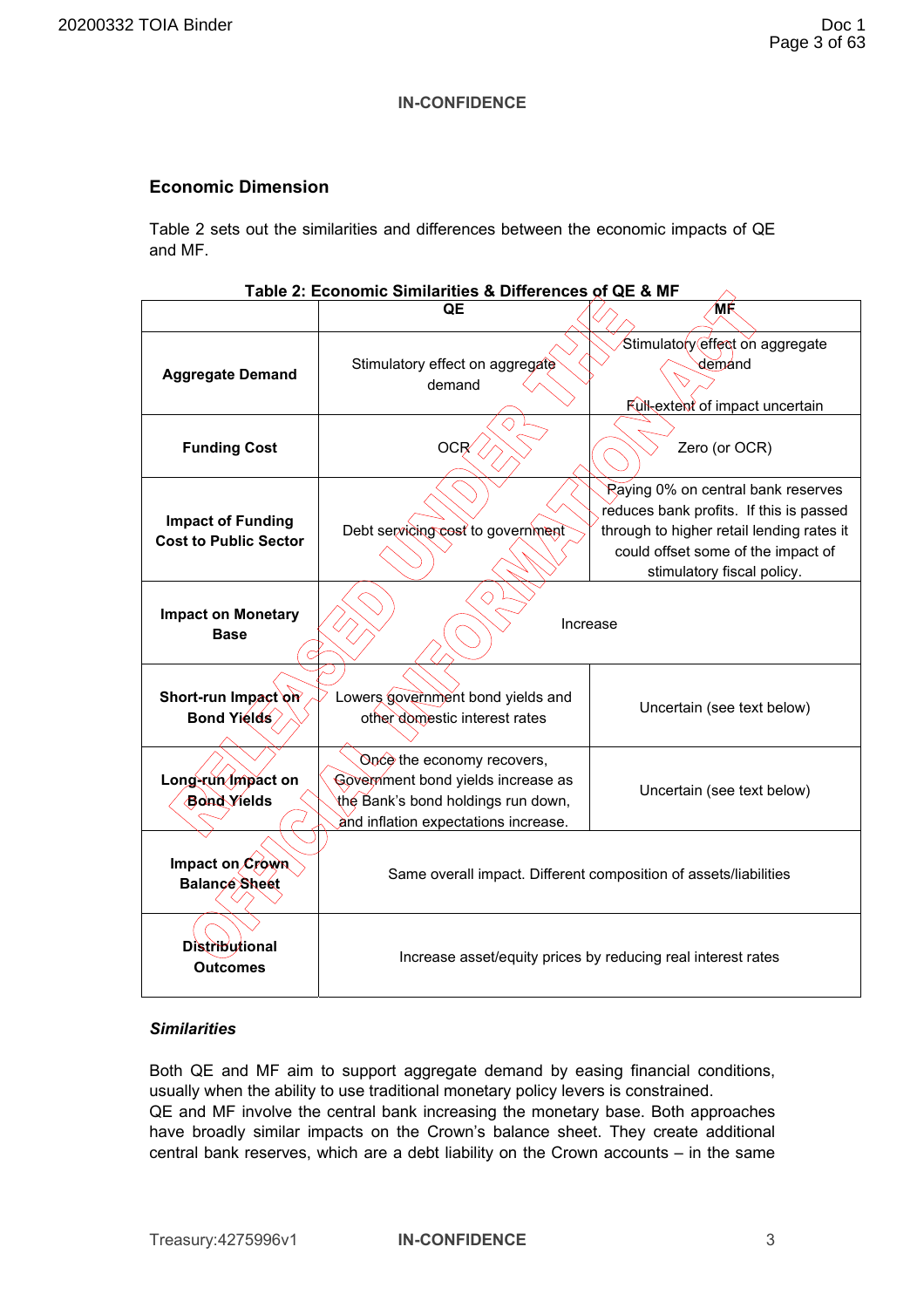way that Government debt is a liability on the Crown accounts. However, relative to traditional debt financing, QE and MF imply that the Crown will have a greater share of shorter maturity liabilities (most likely settlement cash) than otherwise would be the case.

On distributional outcomes, if QE and MF reduce real interest rates to a similar extent either through lower nominal interest rates or higher inflation  $\angle$  then for the same fiscal stimulus both measures can have similar effects on asset prices and incomes, and wider wellbeing.<sup>3</sup>

### *Differences*

While QE and MF have broadly similar impacts on the Crown's balance sheet, the main difference is in the composition of the assets and liabilities. This has implications for the Crown's overall interest costs. These costs depend on what rules are applied to the remuneration of reserves and the stage of the economic cycle.

For QE, the funding cost is the interest paid on settlement balances, the OCR. Whether QE lowers funding costs to the government depends on whether the OCR is below longer term bond yields for the life of the funding.

For MF, the funding  $\cos t / i$ s non-interest bearing settlement balances at the central bank. However, paying 0% on reserves deposited at the Bank would reduce bank profits. To compensate, banks may increase their retail lending rates, offsetting some of the positive demand effects of the fiscal stimulus.

QE typically lowers government bond yields in the short-run, given the demand to buy bonds offsets supply. In the longer-run, yields should rise as the central bank tapers its purchases, and inflation expectations rise with the success of the policy.

The effect of MF on government bond yields is more ambiguous. All else equal, MF would reduce the supply of new bonds to the market and therefore push yields down. However, MF could also influence the risk premium on government bond yields, which is a function of market pricings of credit, inflation and liquidity risks. The size of the change in  $\vec{r}$  risk premium may depend on the design of governance and institutional arrangements (discussed below).

Finally,  $\mathbf{M} \dot{\mathbf{F}}$  is a permanent measure while QE can be either temporary or sufficiently long-term in practice to be permanent, as revealed since the Global Financial Crisis  $(GFC)$ .  $4$ 

<sup>3</sup> Globally, a dominant driver of recent asset price increases, most notably equity prices, has been the overall decline in real interest rates.

<sup>4</sup> Overseas, major central banks have not unwound QE as expected as economies have not improved sufficiently and neutral interest rate have been persistently lower.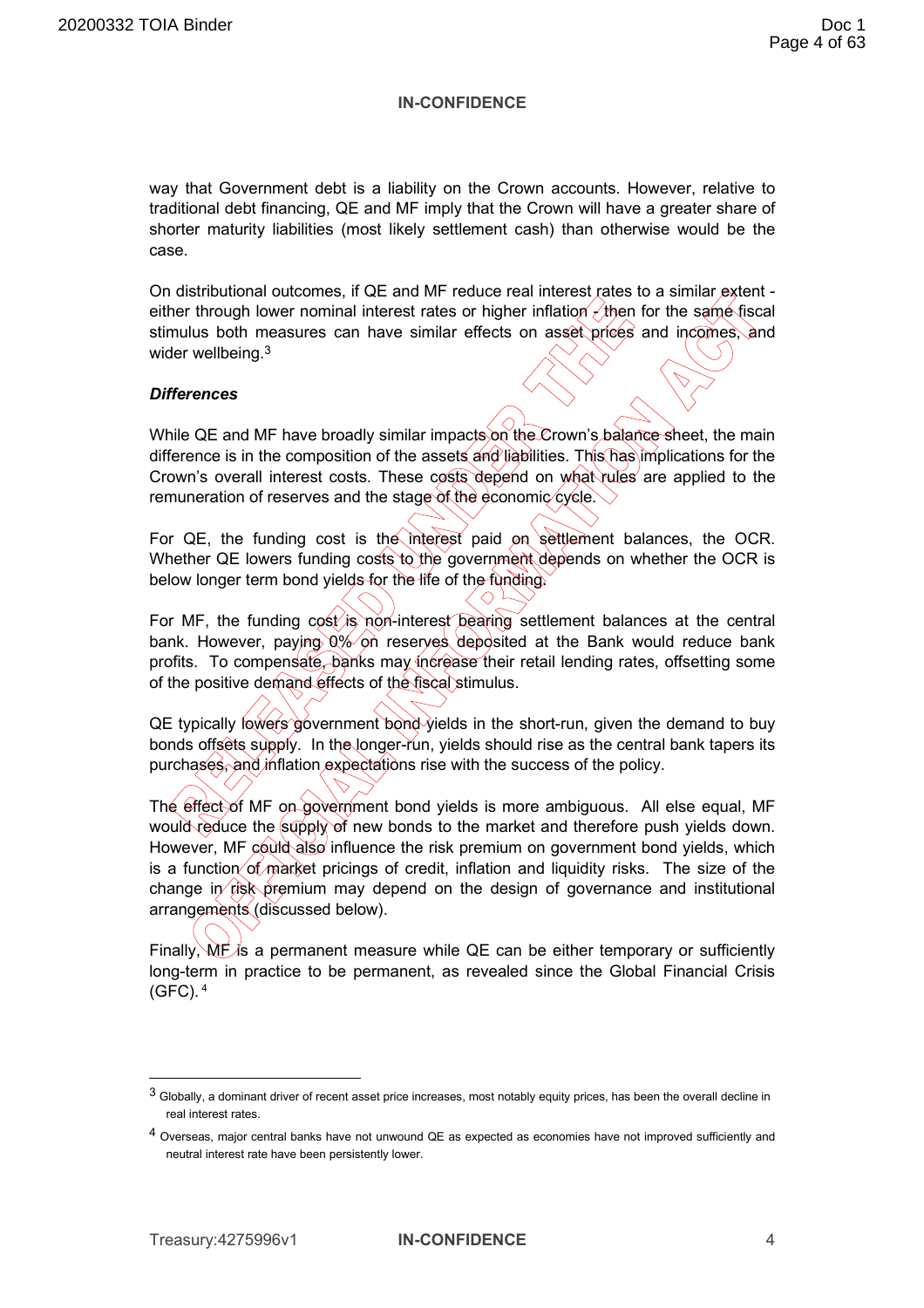# **Governance Dimension**

Table 3 outlines the main governance features of QE and MF

|--|

|                            | QE                                                                                                                                                                                                                                                                                                                                                                            | МF                                                                                  |  |
|----------------------------|-------------------------------------------------------------------------------------------------------------------------------------------------------------------------------------------------------------------------------------------------------------------------------------------------------------------------------------------------------------------------------|-------------------------------------------------------------------------------------|--|
| <b>Policy Balance</b>      | Fiscal and monetary policy coordinated<br>but balanced by institutional separation                                                                                                                                                                                                                                                                                            | े Fiscal policy drives monetary policy to<br>a greater degree                       |  |
| <b>Decision-makers</b>     | Fiscal Policy (Government)<br>Monetary Policy (RBNZAMPC)                                                                                                                                                                                                                                                                                                                      | <b>Elscal and Monetary Policy:</b><br>MorXTreasury Decide; MPC advises <sup>5</sup> |  |
| <b>Key Decision Points</b> | Activation/Deactivation criteria<br>Scale and speed<br>■ Managing inflation and inflation expectations<br>► Governance risk arising from potential for fiscal excess, moral hazard and time-<br>inconsistency<br>■ Maintaining institutional credibility<br>• Market functioning $e.g.$ government bond yield curve, financial<br>stability<br>considerations, credit ratings |                                                                                     |  |

## *Similarities*

Both QE and MF require decision-makers to give consideration to the scale and speed of debt issuance and to appropriately manage inflation and inflation expectations. In addition, they require similar institutional responses to managing governance risk that arises from the potential for fiscal excess and issues concerning moral hazard and time-inconsistency. Finally, both approaches can be construed as instruments of fiscalmonetary coordination to varying degrees. In this however, there are also key differences as outlined below.

# *Differences*

While QE and MF require fiscal-monetary coordination, the influence of one arm of policy (fiscal) over the other (monetary) is a point of distinction between the two approaches. As noted, both QE and MF aim to support aggregate demand. QE does so by meeting inflation and employment objectives; MF, by meeting the specific funding needs of the government at lower initial cost and with greater certainty than QE.

Under QE, the formulation of monetary policy is determined by the MPC and formulation of fiscal policy is determined by the Government. However, MF could require direction (or explicit guidance) from the Government to the central bank.

<sup>5</sup> Institutional separation gives rise to certain risks. These are discussed in the next section.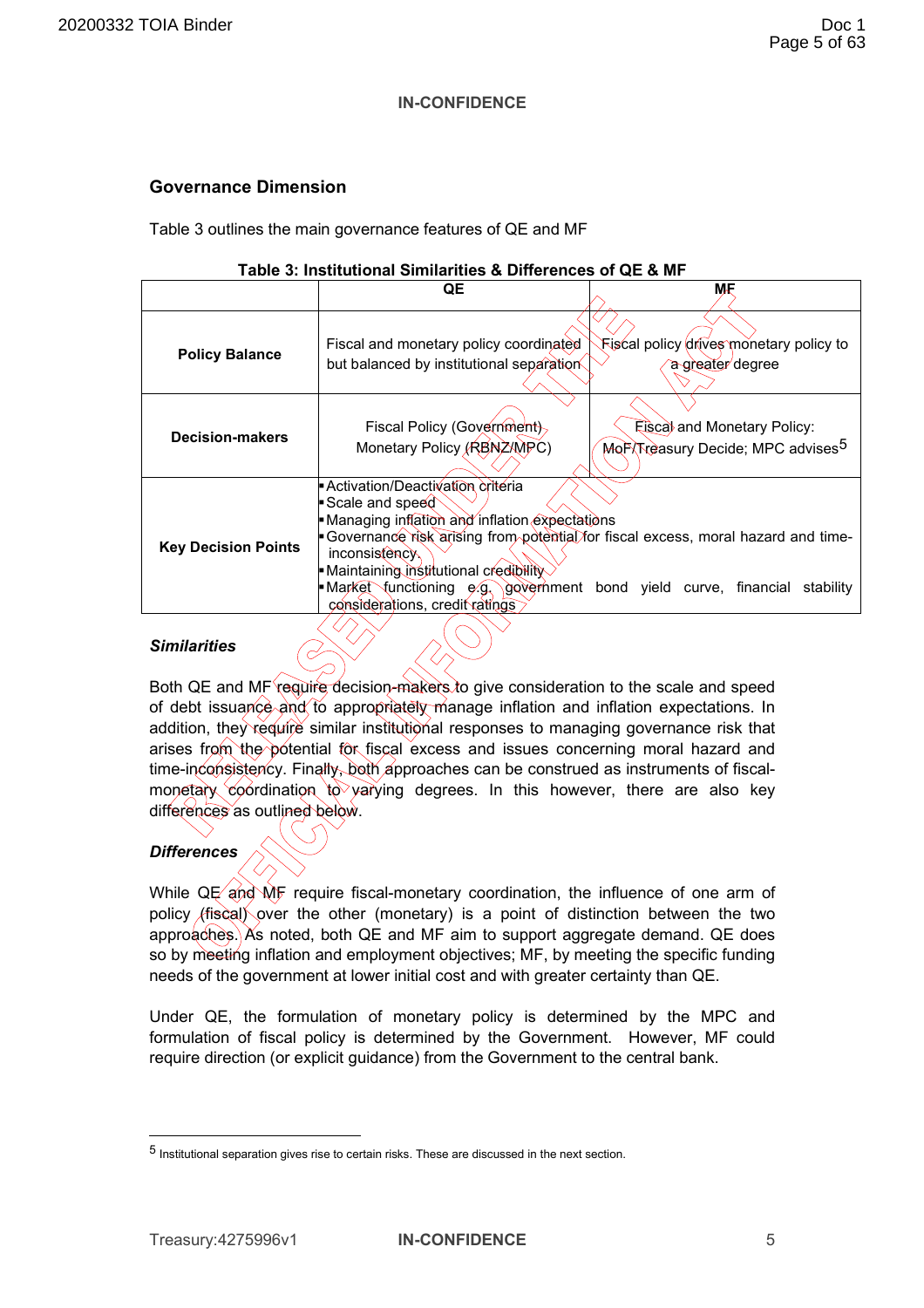## **Risks & Mitigation Measures**

Internationally, over the past 30 years it has become common practice to have an operationally independent central bank with an inflation target, and government subject to fiscal disciplines. MF would require the design of a new institutional framework. This justifies consideration of the risks, and how to mitigate and manage those risks.

### *Risks*

The influence of fiscal over monetary policy – actual or perceived  $\lt$  is inherent in the value proposition of MF, and therefore creates risks. For example, if MF is perceived as representing a loss of fiscal discipline and abandoning of mainstream monetary policy, the impact is highly uncertain but could lead to  $\beta$  is inflation expectations, an erosion of trust in economic institutions, and/or a downgrade in credit ratings. Any of these outcomes would see New Zealand's country risk-premium rise, potentially overriding the real economy intent of the original policy choice.

# *Risk Mitigation*

A key mitigating factor for anchoring perceptions of MF could be the decision-making and governance arrangements that surround it. Arrangements that resemble existing monetary policy decision-making settings i.e. operational independence for monetary policy, could reassure that MF is not a 'complete break' from existing 'norms'. Other characteristics may also contribute to reducing perception risks, such as being subject to activation triggers (e.g. very low inflation, very high debt to GDP), being 'one-off', and/or attached to a specific event or purpose.

Officials can provide you with further information about these issues if you wish.

James<sup>\</sup>Beard, Acting Deputy Secretary, Macroeconomic Group, Treasury <sup>s9(2)(k)</sup>

Christian Hawkesby, Assistant Governor / General Manager Economics, Financial Markets and Banking Group, Reserve Bank <sup>s9(2)(k)</sup>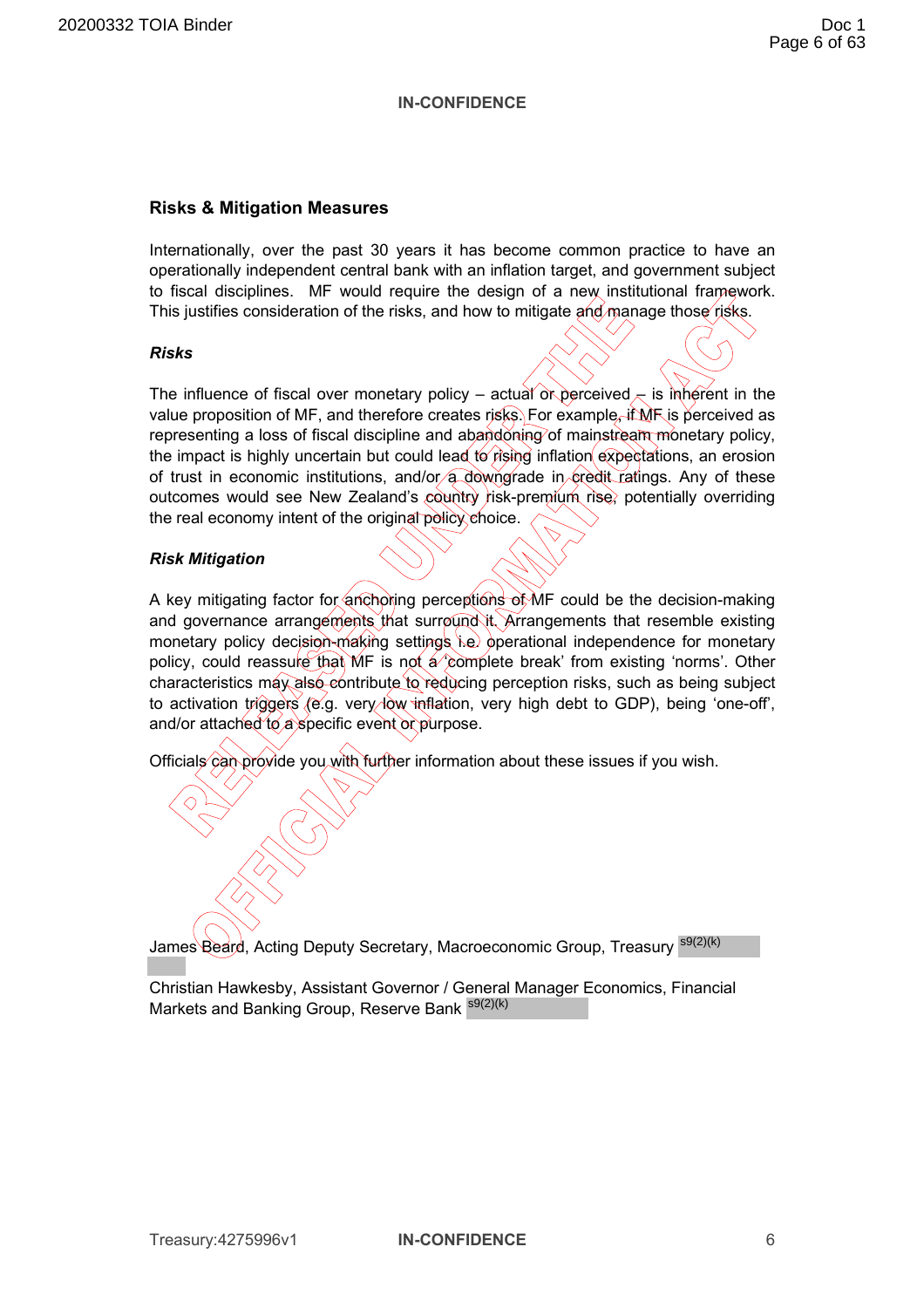#### **BUDGET-SENSITIVE**



<span id="page-10-0"></span>Reference: T2020/1391 ST-2-2-3 (Public Finance System Reform 2019) TE TAI ŌHANGA **THE TREASURY** Date: 7 May 2020

To: Minister of Finance (Hon Grant Robertson)

Deadline: 14 May 2020 (if any)

# Letter to Finance and Expenditure Committee on Appropriation **Consolidation for 2020/21**

As an initial step to modernising the public finance system (PFS), on 2 September 2019, Cabinet agreed to implement the following proposals over 2020/21 and 2021/22:

- move smaller departments to a single departmental output expense appropriation (per department) to test aggregation of appropriations at an appropriate level, and
- consolidate annual appropriations of less than \$10 million for all departments, to again test aggregation of appropriations at an appropriate level.

The Treasury has worked with a number of departments over the past several months to implement these proposals for 2020/21. There has been an approximate 10 percent reduction in the number of appropriations due to this exercise (although some new appropriations have been required due to Budget 2020 and COVID-19 decisions).

On 19 October 2019, you wrote to the Finance and Expenditure Committee (FEC) to inform them of the work programme to modernise the PFS, including the above proposals. To support select committees' examination of the 2020/21 Estimates documents, we have drafted the attached letter for you to send to FEC outlining which Votes haye undertaken the appropriation consolidation for 2020/21. The letter also outlines where FEC can find information in the 2020/21 Estimates on what appropriations have been consolidated.

Subject to your approval, your office have indicated that this letter could be sent to FEC at the same time as the responses to the Standard Estimates Questionnaire 2020/21 (on Friday, 15 May 2020).

Emily Fulford, Senior Analyst, System Design and Strategy, <sup>s9(2)(k)</sup> Eamonn Whitham, Team Leader, System Design and Strategy,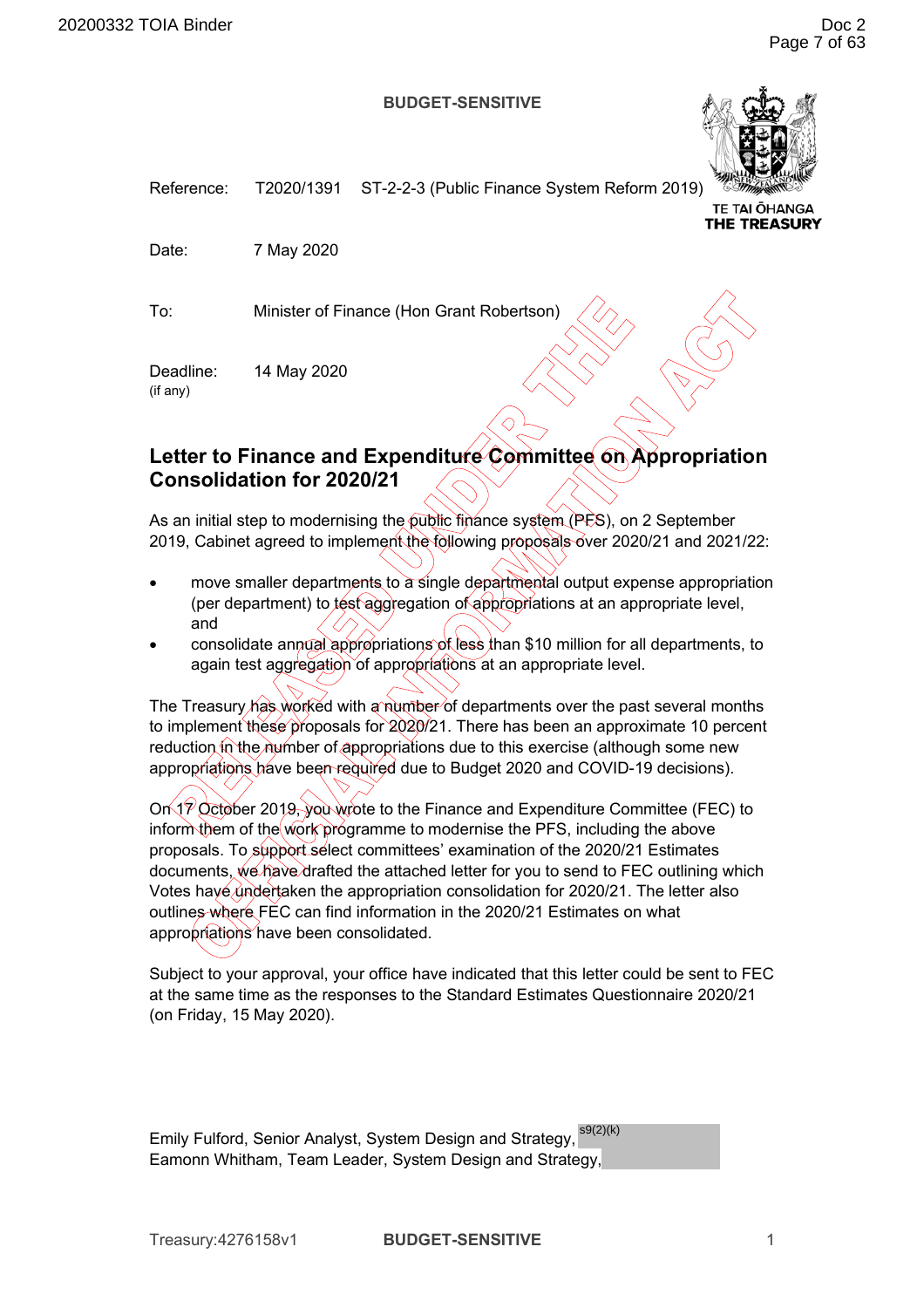Dear Deborah

You will recall I wrote to you on 17 October 2019 to inform members of the Finance and Expenditure Committee of a programme of work being undertaken to modernise the public finance system.

Two of the proposals outlined in that letter were:

- moving smaller departments to a single departmental output expense appropriation (per department) to test aggregation of appropriations at an appropriate level, and
- consolidating annual appropriations of less than \$10 million for all departments, to again test aggregation of appropriations at an appropriate level.

These two proposals reflected a concern that the current basis of appropriation is at too disaggregated a level, resulting in a large number of small appropriations that are difficult to relate to overarching departmental or government priorities. These proposals are being implemented over 2020/21 and 2021/22, so will first impact the 2020/21 Estimates. A list of Votes in which either or both of these proposals have been implemented for  $2020/21$  is attached in Appendix A.

To enable members of select committees to track expenditure between 2019/20 and 2020/21 when they are examining the 2020/21 Estimates, the Supporting Information in the 2020/21 Estimates for each Vote in which appropriations have been consolidated will include the following:

- $\sqrt{a}$  table in Part 1.4 of the Supporting Information mapping how the structure of appropriations in the Vote has changed from 2019/20 to 2020/21, and
- in the Supporting Information for each new appropriation that is the result of combining previous appropriations, a *Comparators for Restructured Appropriation* table showing which appropriations in 2019/20 contained the funding that is in the new appropriation in 2020/21.

Should your Committee require further information about these changes, I would be happy to make Treasury officials available to brief the Committee.

Yours sincerely

Hon Grant Robertson **Minister of Finance**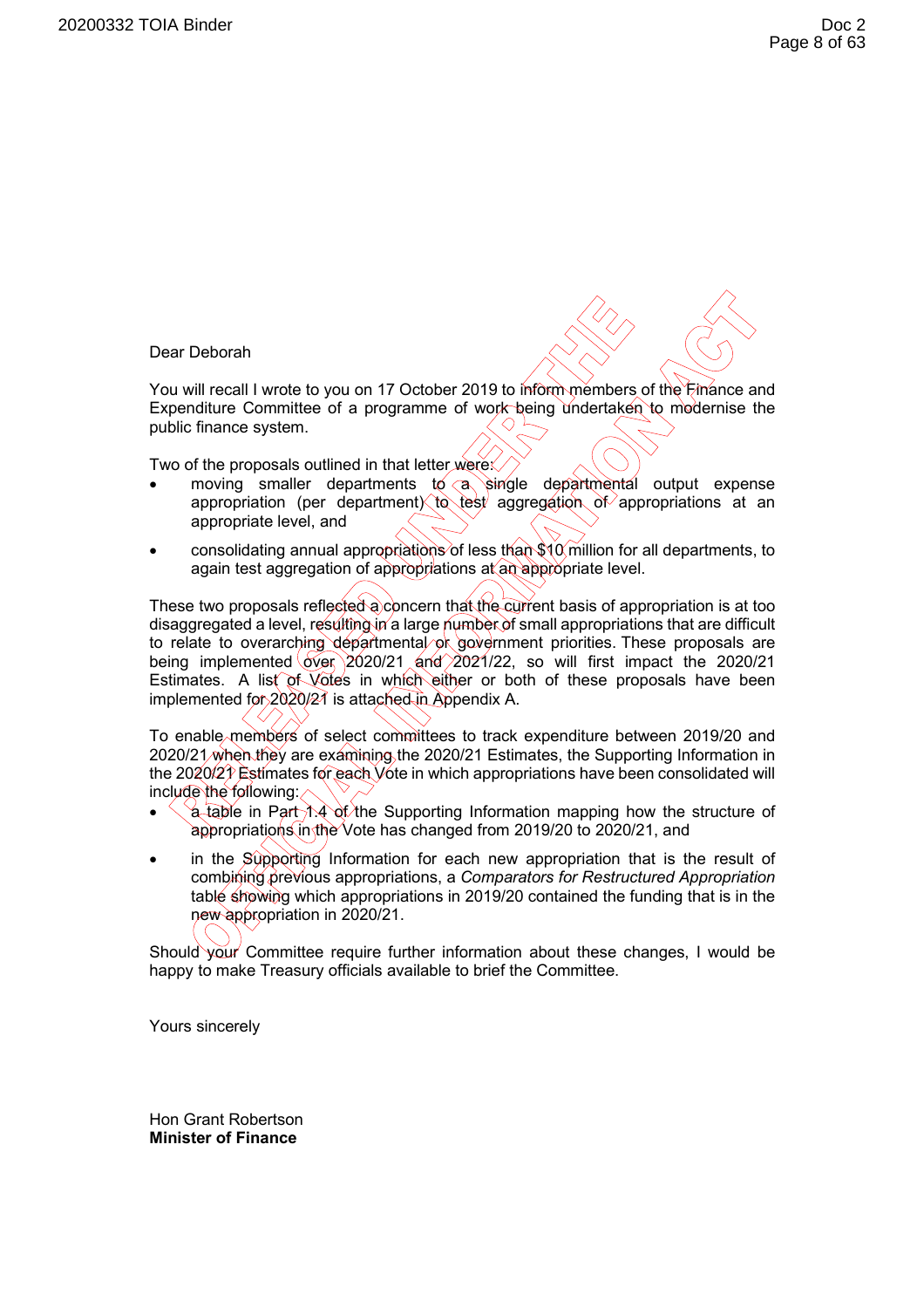| <b>Sector in Budget documents</b>                             | <b>Vote</b>                                                                                                                                                     |  |  |
|---------------------------------------------------------------|-----------------------------------------------------------------------------------------------------------------------------------------------------------------|--|--|
| Volume 1 - Economic Development<br>and Infrastructure Sector  | Vote Business, Science and Innovation<br>Vote Transport<br>$\bullet$                                                                                            |  |  |
| Volume 2 – Education and<br><b>Workforce Sector</b>           | Vote Education<br>Vote Education Review Office<br>Vote Labour Market<br>Vote Tertiary Education                                                                 |  |  |
| Volume 3 - Environment Sector                                 | <i>่ Mo</i> te Environment⁄                                                                                                                                     |  |  |
| Volume 4 - External Sector                                    | Vote Customs<br>Vote Foreign Affairs<br>۰                                                                                                                       |  |  |
| Volume 5 - Finance and<br>Government Administration Sector    | Vote Finance<br>Vote Internal Affairs<br>Vote Prime Minister and Cabinet<br>Vote State Services                                                                 |  |  |
| Volume 6 - Health Sector                                      | <b>∀ote Health</b>                                                                                                                                              |  |  |
| Volume 7 - Justice Sector                                     | Vote Attorney-General<br><b>Vote Courts</b><br>Vote Parliamentary Counsel<br><b>Vote Police</b>                                                                 |  |  |
| Volume 8- Māori Affairs Sector                                | Vote Māori Development<br>$\bullet$                                                                                                                             |  |  |
| Volume 9 - Primary Sector                                     | Vote Agriculture, Biosecurity, Fisheries<br>$\bullet$<br>and Food Safety<br><b>Vote Forestry</b><br>Vote Lands                                                  |  |  |
| Volume $40'$ – Social Services and<br><b>Community Sector</b> | Vote Arts, Culture and Heritage<br>$\bullet$<br>Vote Building and Construction<br>٠<br>Vote Housing and Urban Development<br>Vote Oranga Tamariki<br>Vote Women |  |  |

# **Appendix A – Votes that have undertaken appropriation consolidation for 2020/21**

<sup>1</sup> Vote Foreign Affairs is a newly created Vote from 1 July 2020 as a result of merging Vote Foreign Affairs and Trade and Vote Official Development Assistance.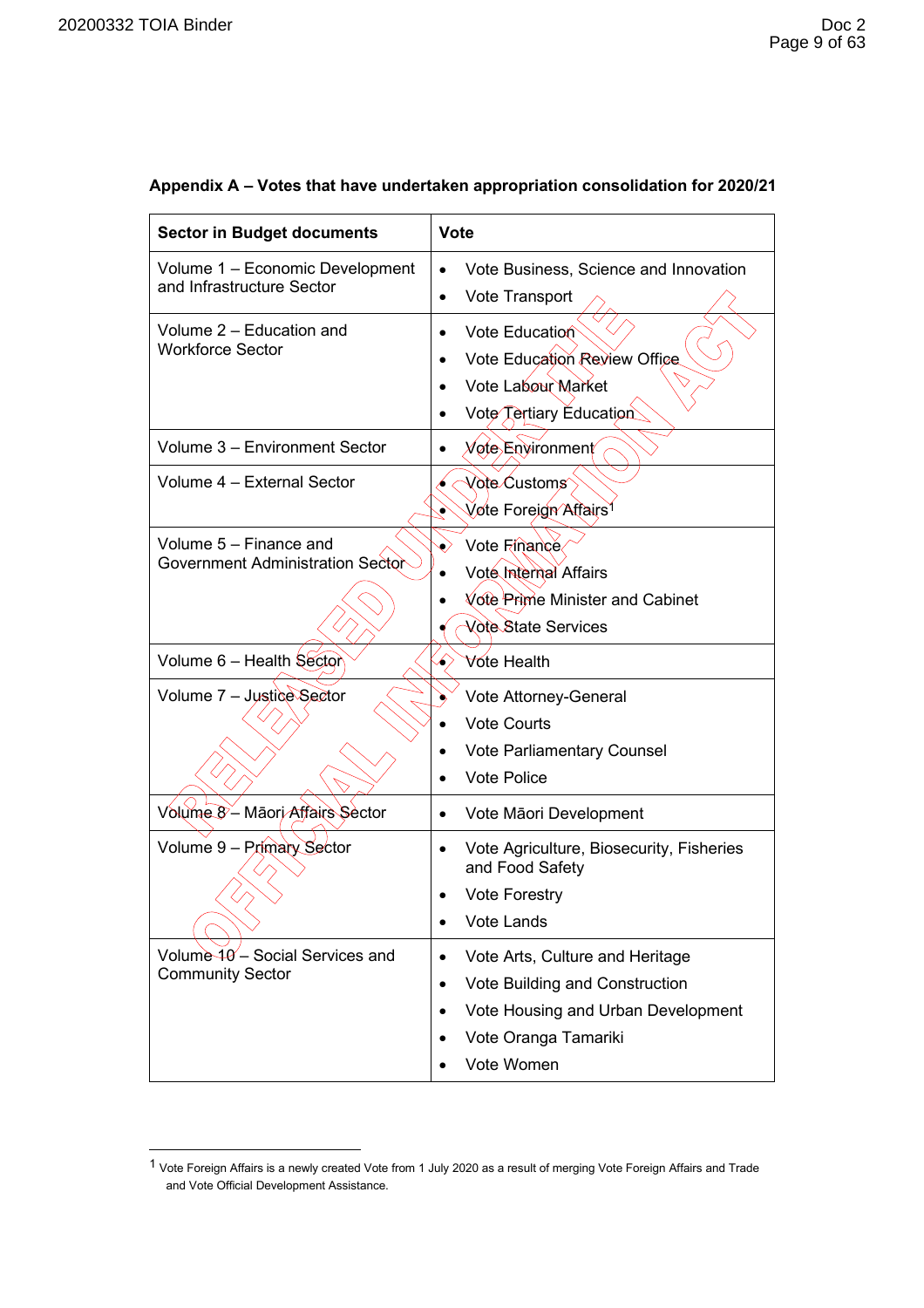#### **COMMERCIAL-SENSITIVE**



<span id="page-13-0"></span>Reference: T2020/1478 SH-11-4-3-13 (COVID-19 - Financial Institutions)

**TE TAI ŌHANGA THE TREASURY** 

Date: 18 May 2020

To: Minister of Finance (Hon Grant Robertson)

# **Aide Memoire: Weekly update on the Business Finance Guarantee scheme and banking issues (4)**

This aide memoire provides you with a weekly update on how the Treasury is addressing:

- Issues raised by banks in the weekly meetings on the Business Finance Guarantee Scheme (BFGS).
- Concerns raised by customers about their banks in correspondence to you.

The summary and action points from the meeting with banks on Friday 15 May is included in **Annex 1**. The key themes from this meeting are:

- Uptake of the scheme continues to be steady with a slight increase in the number of applications. This is expected to remain low as the small business support scheme operated through Inland Revenue will absorb some demand for the  $\mathsf{BFGS},\, \mathsf{^{s9(2)(f)(iv)}}$
- The proposed changes to the scheme took effect on Friday. Banks have been contacting previously ineligible customers and one bank noted an increase in agriculture applications following the change. The removal of the GSA requirement from the scheme has been welcomed by customers.
- **Banks expressed that the length of the term of the scheme of three years is** limiting, and a term of five years would improve the ability of a customer to service a loan under the BFGS. The Banks are submitting their views on potential improvements, which will likely include extending the term to five years.

You have received correspondence from members of the public regarding concerns following their interactions with banks. We understand you want to ensure that banks are made aware of the issues being raised and that appropriate actions are being taken to resolve the issues.

A table outlining the issues and their current status is included in **Annex 2**. The Treasury and the Reserve Bank, working with your office, have developed a process to ensure both agencies have full visibility of issues being raised and can action and document accordingly.

Katie Davis, Graduate Analyst, Financial Markets, <sup>s9(2)(k)</sup> Robbie Taylor, Manager, Financial Markets,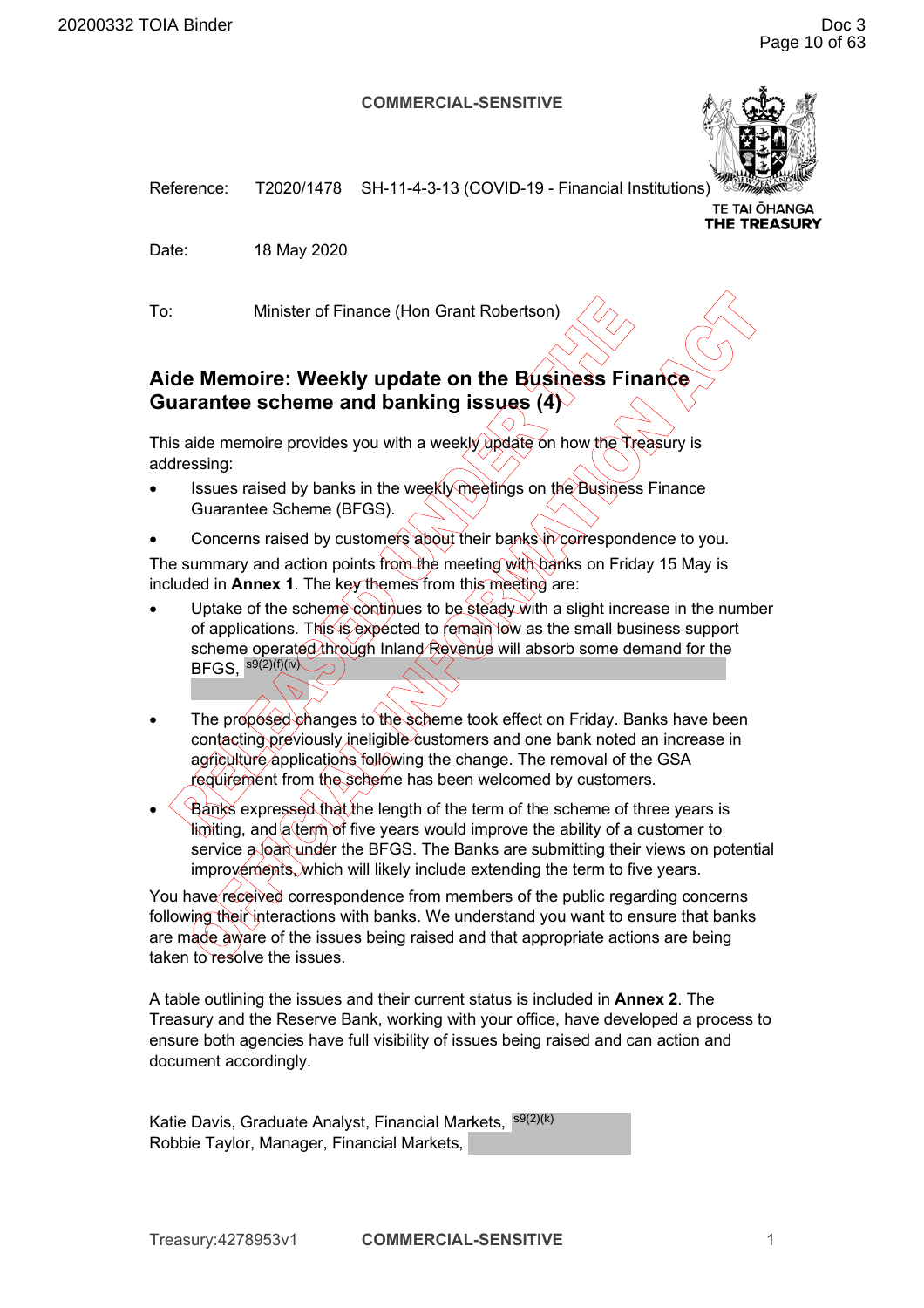### **COMMERCIAL-SENSITIVE**



**TE TAI OHANGA THE TREASURY** 

# **Annex 1: Summary and action points from Bank Hui on 15/05/2020**

Update on last meeting's action points:

Consider the watchlist criteria of the BFGS in terms of policy intent and how this is being translated. This will be communicated through the NZBA (Treasury).

Consultation on any changes will be coordinated through the NZBA.

Treasury to provide any clarification on the ability to claim through NZBA (Treasury).

• Consultation on any changes will be coordinated through the NZBA.

Consider how to provide customers with clarity on navigating the various firm support options available (Treasury).

The Treasury's communications team is currently working on this. Treasury has also been presenting at local Chambers of Commerce events and has presented on the landscape of support available for customers. This was also noted as a potential discussion topic for the NZBA/Treasury communications group. This action point will be followed up at the next Hui.

Treasury to coordinate with the NZBA on the release of aggregate data on the scheme (Treasury/NZBA).

Treasury is working on a proposal for the data release, and will liaise through the NZBA for feedback on this. This action point will be followed up at the next Hui.

Key issues raised around the table:

- Treasury noted that it would be interested to observe the sectoral **composition of firms** engaging with the BFGS, and how this may be changing, s<sup>9(2)(f)(iv)</sup> Observations from the past week included an increase in agriculture applications following the changes in scheme design. Some banks also noted they have had a lot of interest from property customers and have provided them with alternative support through normal bank products as they are ineligible for the scheme.
- that over the past two months, they have observed that customers in the retail sector have been facing the most pressure to make rental payments, whilst the majority of customers in the manufacturing sector have been able to make these payments. <sup>9(2)(b)(ii)</sup> that sectors that are meeting less of their rental obligations may be in need of some support.  $9(2)(b)(ii)$
- **Applications and uptake** of the scheme remains steady at lower numbers. Some of the big five banks have seen an increase in applications but numbers are still relatively small. Banks continue to observe some customers drawing down on their loans, although this remains a small portion of total approved funding. It is expected that uptake may increase as businesses continue to refine operating plans under Alert Level 2, although some demand for the scheme may also be delayed by the extension to the wage subsidy scheme announced by the Government, until after this scheme has expired.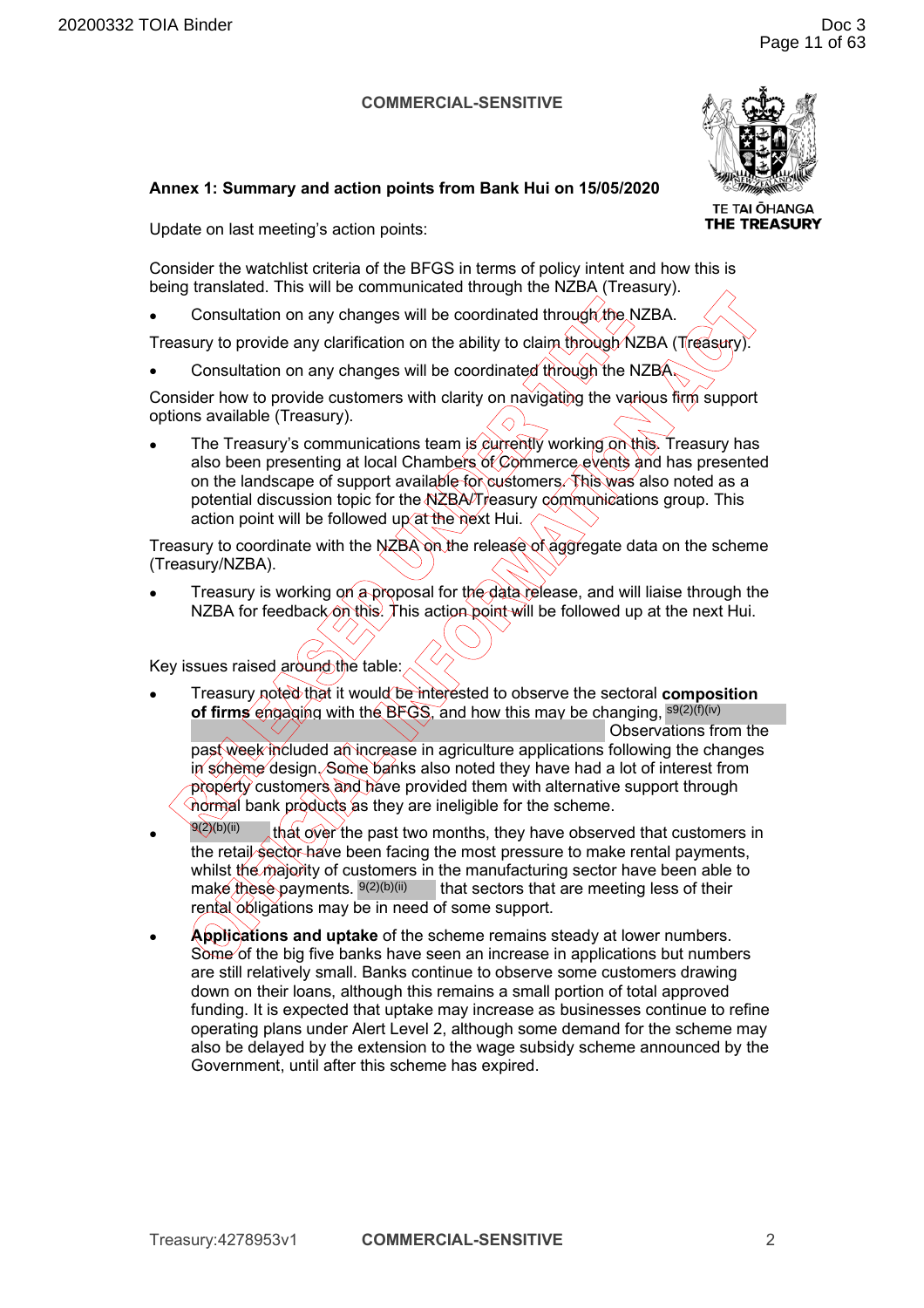## **COMMERCIAL-SENSITIVE**

- Banks also noted that customers have been taking up the **Small Business Cashflow Scheme** operated through Inland Revenue, and feedback has been positive around the simplicity of the scheme.<sup>9(2)(b)(ii)</sup> is largely exposed to SMEs and noted that 8% of BFGS applications which were underway have been withdrawn as a result of the small business scheme.
- The **speed at which applications are being processed** for the BFGS is improving, as banks report better understanding from staff and customers are more familiar with the options available to them.
- The impacts from the **changes to the scheme** are anticipated to be more notable next week (banks to provide feedback on this at the Hui on 22 May). <sup>9(2)(b)(ii)</sup> noted that the removal of the GSA requirement has been welcomed. It was also suggested that a loan under the scheme should be permitted to be used for COVID-related expenditures, which has been included in the suggestions being made through the NZBA.
- Banks reiterated that the **length of the term** of the scheme of three years is undesirable for customers in terms of cash flow and serviceability. The suggestion was to extend the term out to five years, to improve a customer's ability to service the loan.
- The RBNZ received data from the big five banks,  $\partial n$  customer complaints regarding their response to COVID-19. Initial impressions of the data suggest many were due to declines for funding that related to: (i) misunderstanding about the purpose of the BFGS, including customer unwillingness to provide a GSA or other standard security (sometimes because "the Scheme is backed by the Government"); (ii) provision of the required information proved challenging for smaller customers; (iii) some customers who were not performing prior to the COVID-19 crisis saw it as a mechanism for obtaining additional funding, but were not eligible. The RBNZ will advise banks if they require further information, potentially after seeing if the recently made eligibility changes have an impact.

Treasury acknowledged the banks' feedback on suggested changes to the BFGS. These will be considered in terms of how the scheme fits within the current landscape of initiatives. Advice on any potential changes to the scheme will be provided to the Minister at the end of May/start of June, and will be consulted with the banks. This will be considered in conjunction with advice from the consultant carrying out an internal review on the scheme.

# **Action points (see Annex 2 for status update)**

- Consider how to provide customers with clarity on navigating the various firm support options available (Treasury).
- Treasury to coordinate with the NZBA on the release of aggregate data on the scheme (Treasury/NZBA).
- NZBA to provide the Treasury with feedback and potential new changes from the banks on the scheme (NZBA).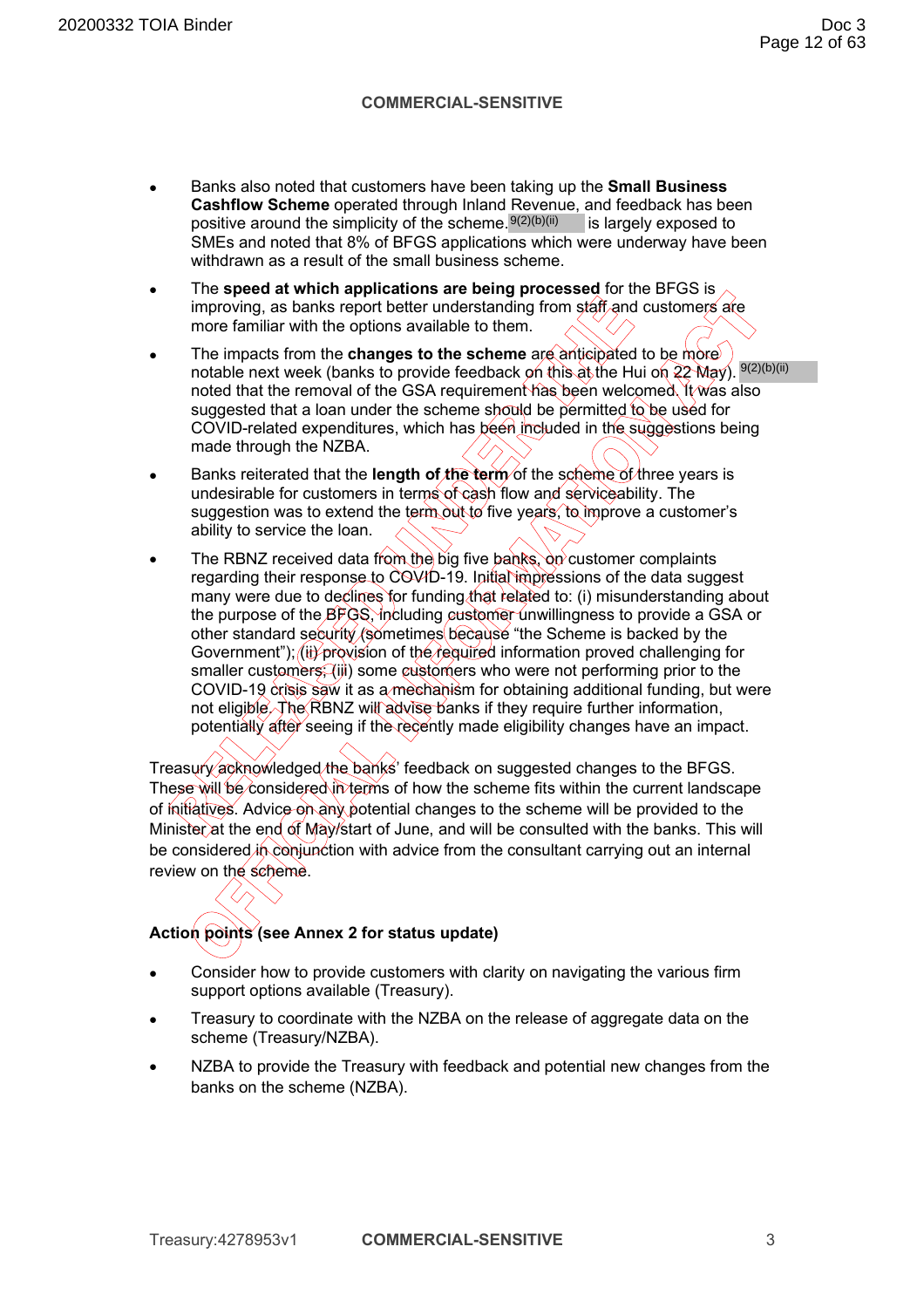# Doc 3 Page 13 of 63

#### **COMMERCIAL-SENSITIVE**

 $\alpha$ 



**Annex 2: Banking sector issues and status update (week commencing 11 May 2020)** 

| <b>Issue</b>                                                                                                                                                                                   | <b>Main Topic</b> | <b>Bank involved</b> | <b>Status</b> | <b>Notes</b>                                                                                                                                                                                                                                                                                                                                                        |
|------------------------------------------------------------------------------------------------------------------------------------------------------------------------------------------------|-------------------|----------------------|---------------|---------------------------------------------------------------------------------------------------------------------------------------------------------------------------------------------------------------------------------------------------------------------------------------------------------------------------------------------------------------------|
| Concerns that customers are<br>unable to access services<br>from a new bank.                                                                                                                   | New customers     | General              | Ongoing       | Discussed at Hui<br>Banks assured us that they are taking on<br>new customers, although existing<br>customers are being prioritised.<br>There are difficulties around digital<br>onboarding (especially when new<br>customers are high risk in relation to<br>AML).<br>New customers can pose higher risk<br>$\bullet$<br>levels if a customer's existing bank will |
| MIN: Customer unable to get<br>a loan under the BFGS as<br>their home mortgage is with<br>a different bank to their<br>business and therefore they<br>cannot provide security for<br>the loan. | <b>BFGS</b>       | Not named            | Ongoing       | not lend to them.<br>Issue here is around the banks' willingness to<br>accept new customers and for customers to<br>shift their affairs across banks. Pending move<br>to Alert Level 3 may assist this.                                                                                                                                                             |
| Concerns that customers are<br>being offered alternative<br>bank products instead of a<br>loan under the BFGS.                                                                                 | <b>BFGS</b>       | General              | Ongoing       | Discussed at Hui<br>Banks emphasised a strong focus on<br>customer need and the solutions which<br>are most optimal for them. The BFGS is<br>one of the products offered alongside<br>other bank products when exploring a<br>customer's options.                                                                                                                   |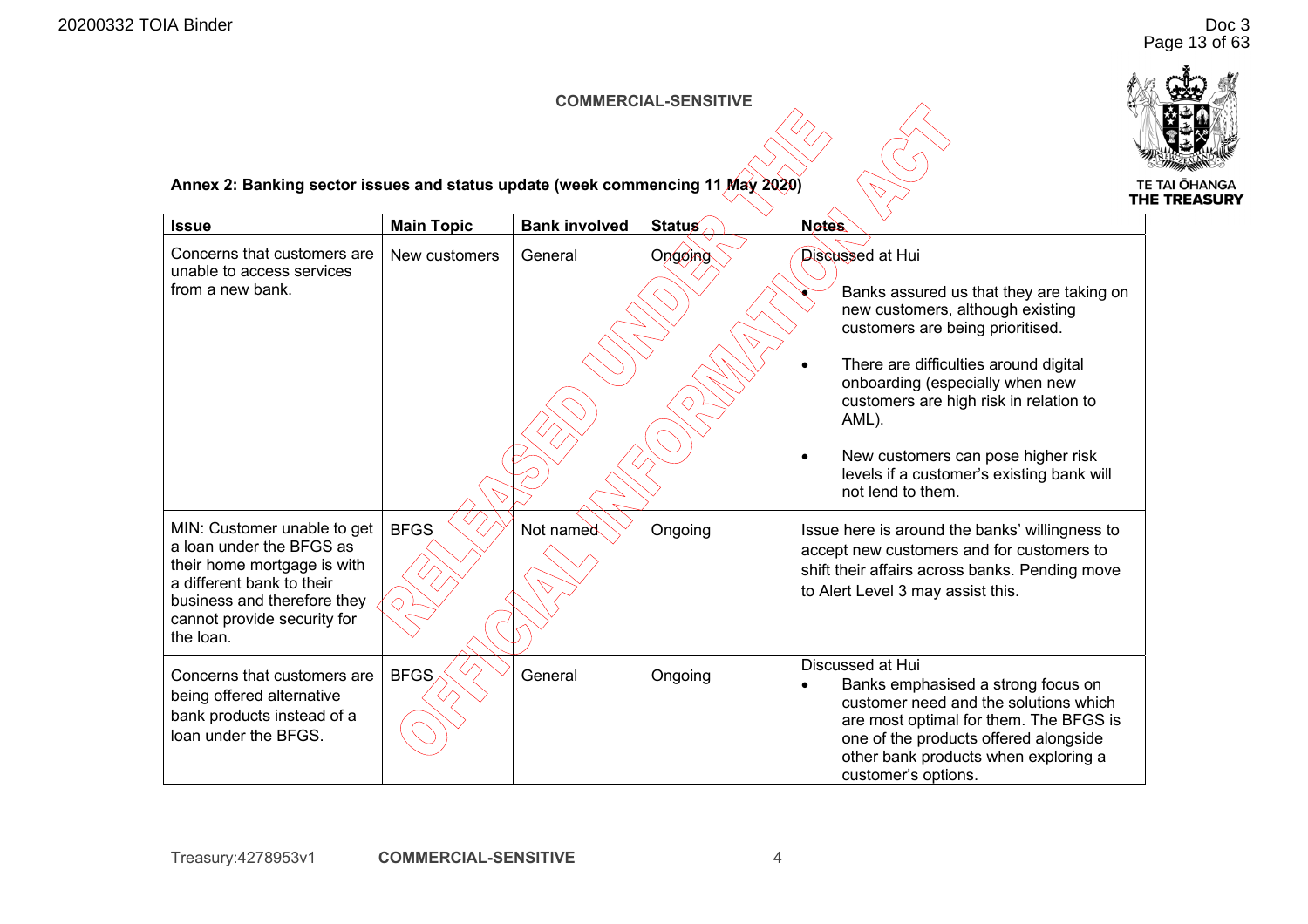| <b>COMMERCIAL-SENSITIVE</b>                                                                                  |             |         |         |                                                                                                                                                                                                                                                                                                                                                                                                                                               |  |  |
|--------------------------------------------------------------------------------------------------------------|-------------|---------|---------|-----------------------------------------------------------------------------------------------------------------------------------------------------------------------------------------------------------------------------------------------------------------------------------------------------------------------------------------------------------------------------------------------------------------------------------------------|--|--|
|                                                                                                              |             |         |         |                                                                                                                                                                                                                                                                                                                                                                                                                                               |  |  |
| Customer concerns that it is<br>taking too long to access a<br>loan under the BFGS.                          | <b>BFGS</b> | General | Ongoing | Discussed at Hui<br><b>If</b> is anticipated that the proposed<br>changes to the scheme will improve<br>processing times, which is limited by the<br>time taken to evaluate the criteria.<br>However, assessing viability of a<br>business means that banks are<br>necessarily asking customers to show<br>them a business plan.<br>Banks have noted that this is improving<br>$\bullet$<br>as staff become more familiar with the<br>scheme. |  |  |
| Concern that there is not a<br>sufficient level of<br>understanding for staff to<br>deploy the BFGS product. | <b>BFGS</b> | General | Ongoing | Discussed at Hui<br>Banks have been providing training to<br>$\bullet$<br>dedicated teams who provide immediate<br>assistance on customers' enquiries, as<br>well as putting in place internal systems<br>and knowledge bases to support this.                                                                                                                                                                                                |  |  |
| Customer willingness to<br>provide personal guarantees<br>on a loan under the BFGS.                          | <b>BFGS</b> | General | Ongoing | Discussed at Hui<br>Banks noted that a personal guarantee is<br>$\bullet$<br>a key determinant of a customer's<br>viability.                                                                                                                                                                                                                                                                                                                  |  |  |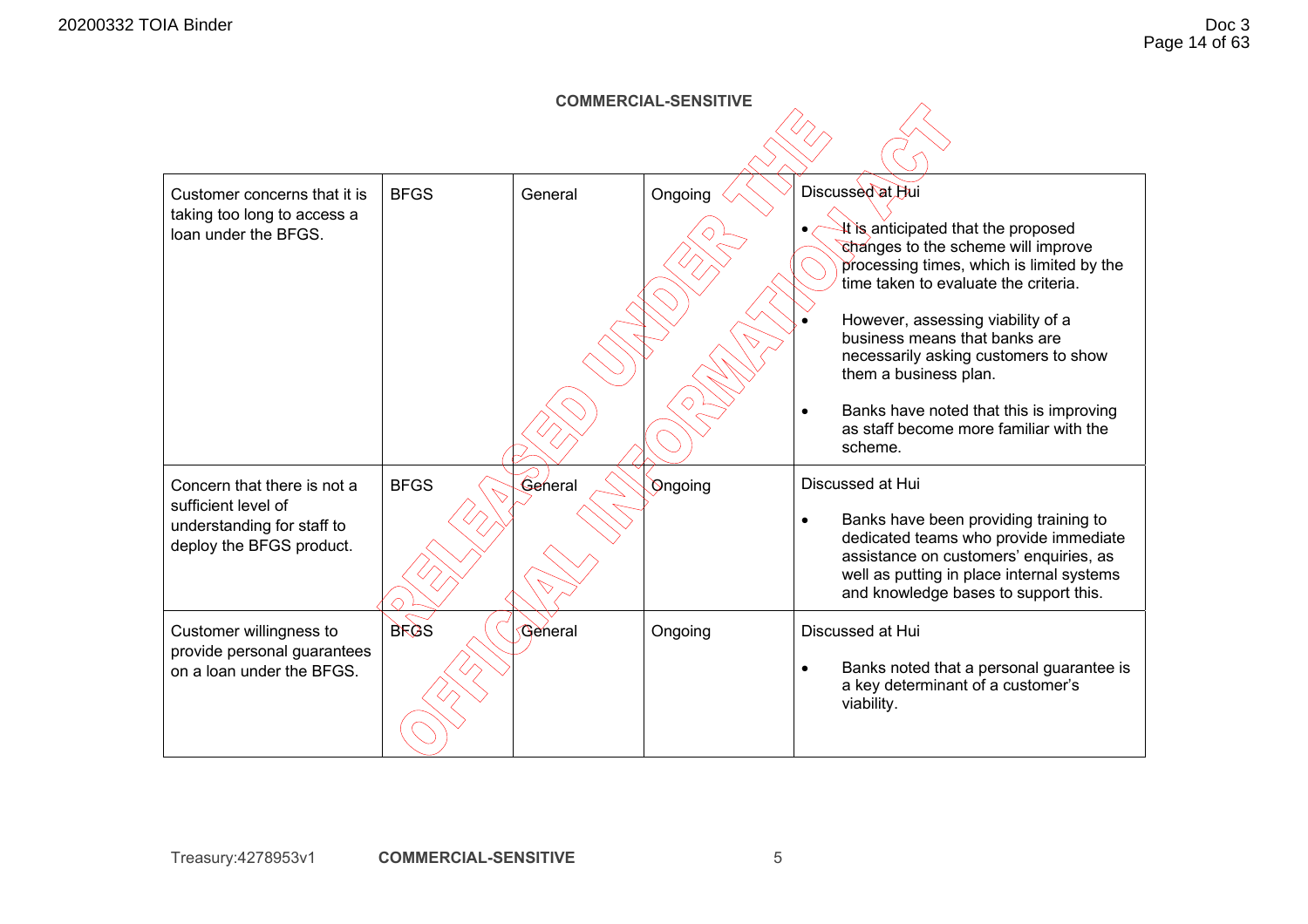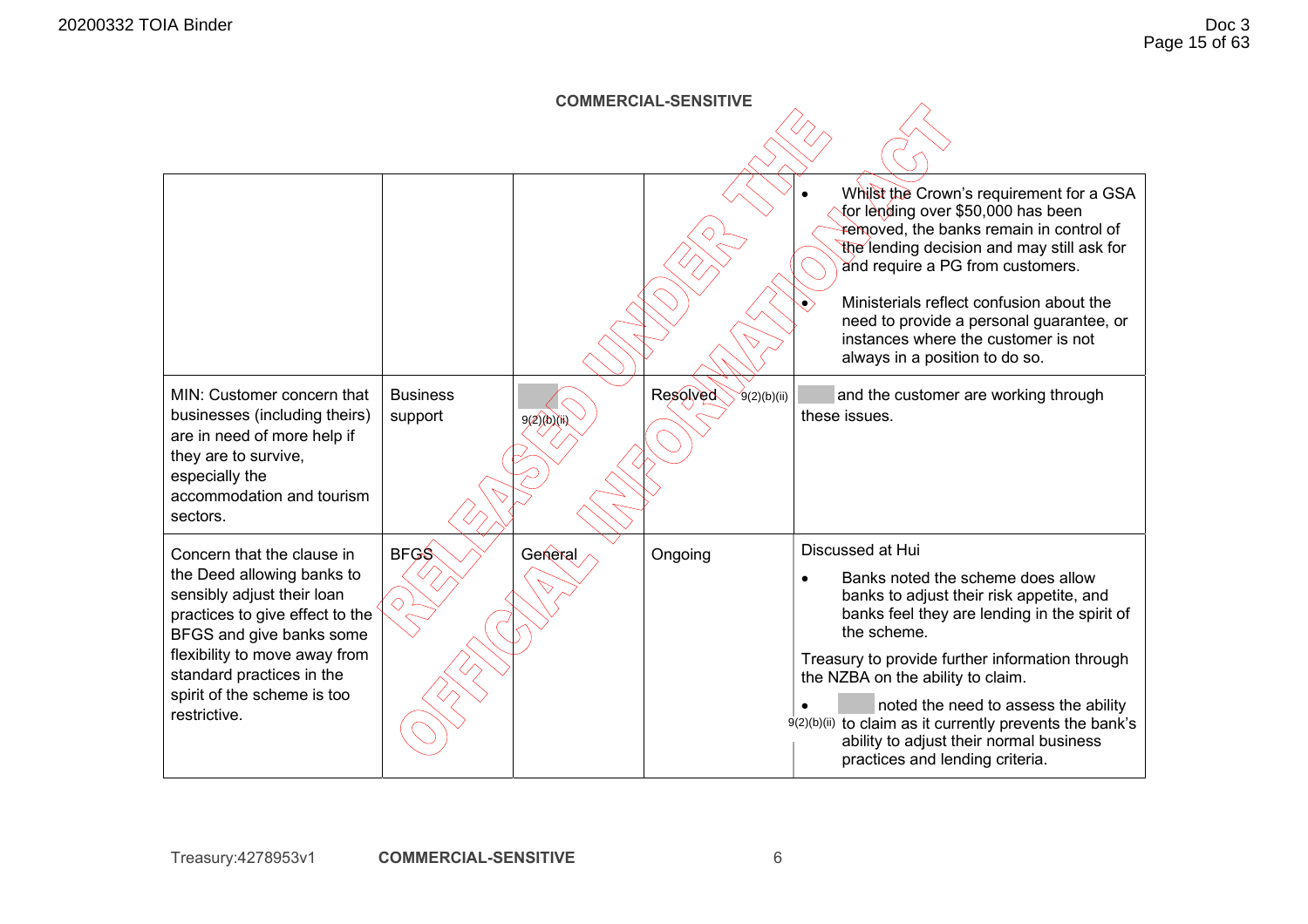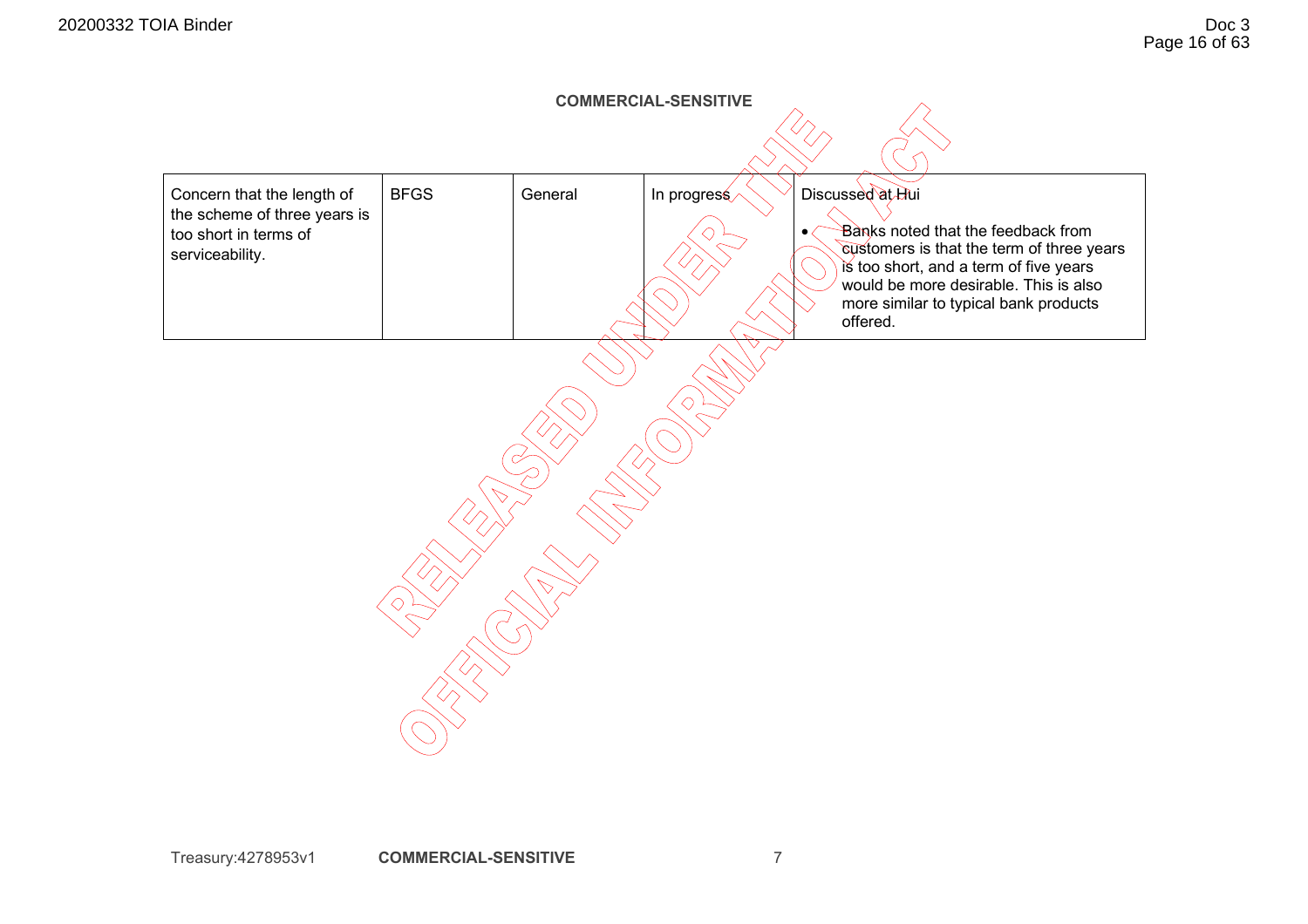<span id="page-20-0"></span>



**TE TAI ŌHANGA** THE TREASURY

Date: 27 May 2020

To: Minister of Finance (Hon Grant Robertson)

Deadline: None

# **Aide Memoire: Meeting with Australian Treasurer Frydenberg**

# **Purpose**

This aide-memoire provides talking points and background information to support your phone call with Australian Treasurer Hon Josh Frydenberg ('the **Treasurer**'), on Thursday 28 May at [time TBG]

The Treasurer initiated this meeting. We understand he wishes to discuss:

- our respective COVID-19 economic responses and economic outlooks
- a Trans-Tasman travel zone (**TTTZ**), and
- s6(a)

He may also raise the upcoming Pacific Islands Forum Economic Ministers' Meeting (FEMM) in July.

Attached to this aide-memoire is:

- a copy of a Ministerial Statement on the Economy by the Treasurer, dated 12 May, which sets out the economic impact of the COVID-19 crisis and the Federal Government's economic response,
- an Australia economic sit-rep by Canberra post, dated 15 May, and
- s6(a)

You last talked to the Treasurer (via phone call) in March.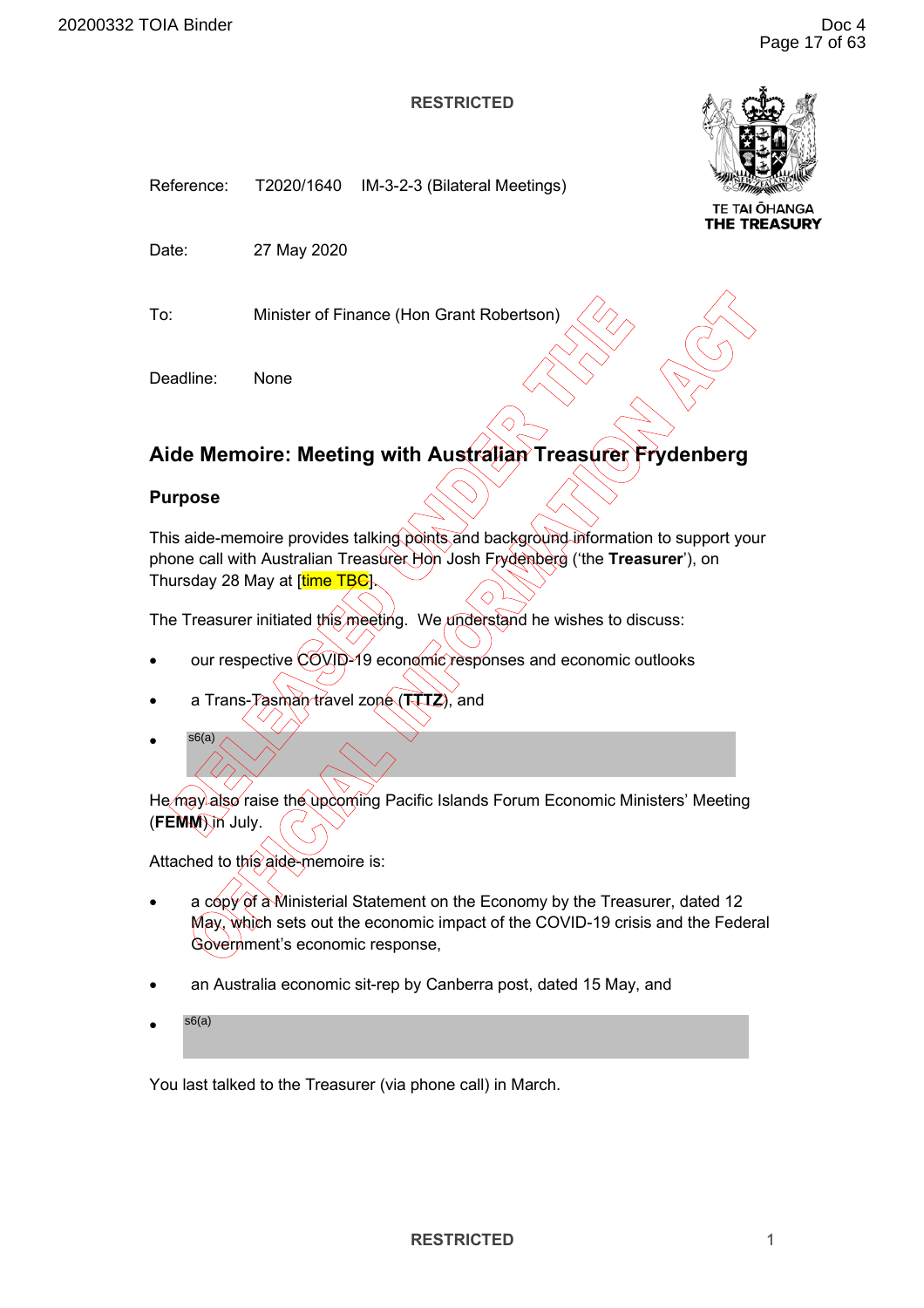# **Talking points and questions**

### *Impacts of and response to COVID-19 in New Zealand*

- New Zealand's four-level COVID-19 alert system has been integral to our public health response.
- The impact on economic activity has varied with each alert level. Treasur estimate is that activity is reduced by approximately
	- o 40 percent at alert level 4,
	- o 25 percent at level 3,
	- o 10-15 percent at level 2, and
	- o 5-10 percent at level 1.
- The Treasury forecasts that New Zealand's real GDP will contract by around 10 percent this calendar year, relative to 2019, and unemployment will peak at 9.8 percent in the September quarter. However there is high uncertainty about this forecast and significant downside risks.
- Under a slower recovery scenario. Treasury estimates that nominal GDP will be \$90 billion lower over the next four years compared to the main forecast, and unemployment will be persistently higher, ending close to 7 percent in 2024.

# *Government response*

- We have acted swiftly, on a 'least regrets' basis to respond to the economic challenges brought on by these unprecedented circumstances.
- We've helped businesses and individuals through a number of initiatives, and there will be more support from our COVID Response and Recovery Fund to help New  $\hat{Z}$ ealanders through each stage of the impact of the virus.

# *Impacts of and response to COVID-19 in Australia*

- We are very pleased that New Zealanders living in Australia have been included in the JobKeeper scheme.
- What lessons have you learned from the rollout of the JobKeeper scheme? What has worked well and what have been the challenges?
- What frameworks is the federal Government using to guide the economic response to this crisis?
- What other policy responses are you considering as part of the response?

### **RESTRICTED** 2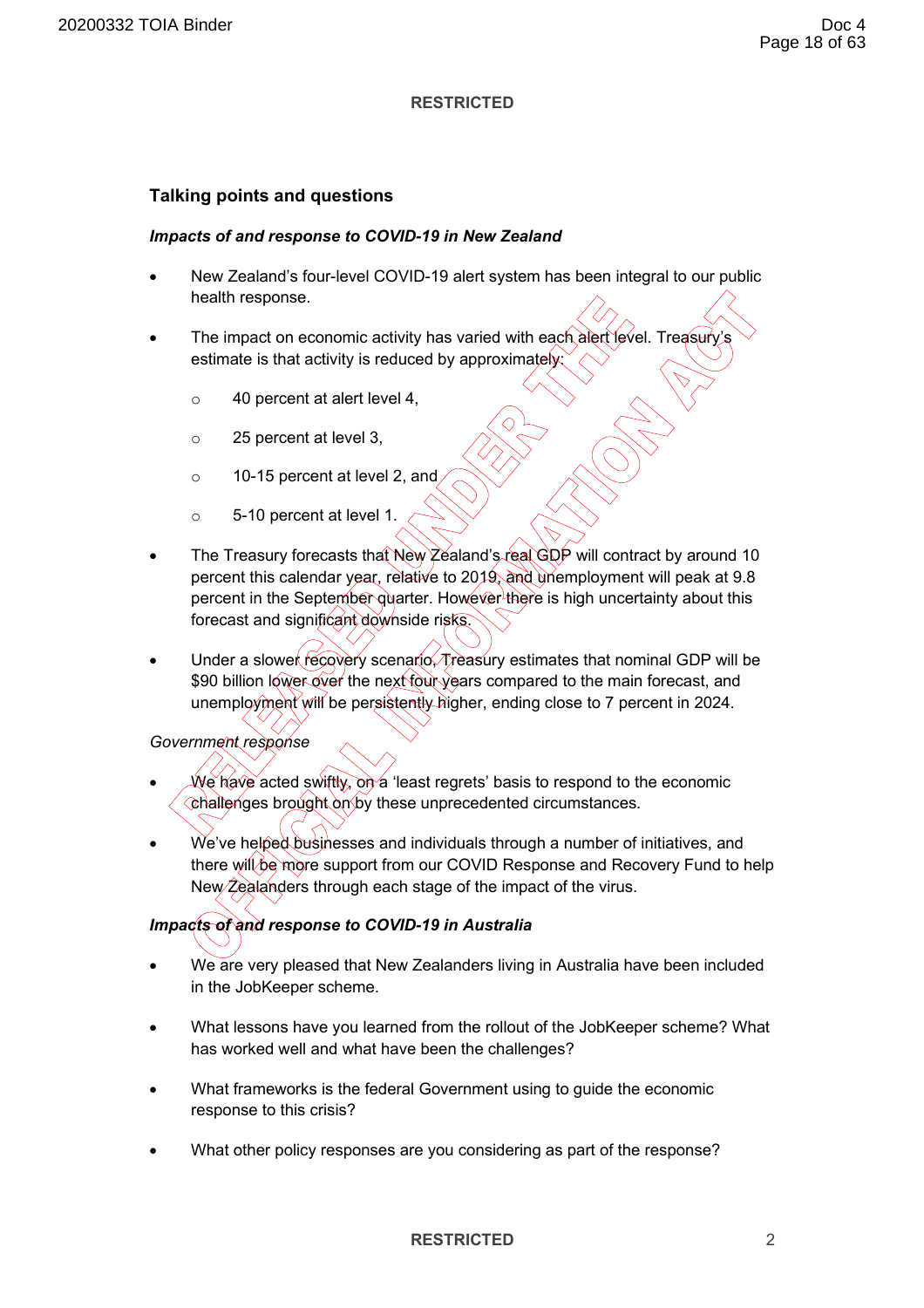# *Trans-Tasman Travel Zone*

- Australia and New Zealand are both well placed to start considering how to strengthen our economic recoveries, thanks to the success we've enjoyed to date in controlling COVID-19.
- A trans-Tasman travel zone will provide a significant boost to our trade, tourism and services sectors given difficulties accessing other markets. It will also be  $\backslash$ welcomed by families, communities and sportspeople with trans-Tasman links.
- Our shared experience in managing borders and biosecurity threats gives us a high degree of confidence in each other's systems, and a great foundation to build on.
- New Zealand is committed to establishing a trans-Tasman travel zone as soon as it is safe to do so. Officials on both sides are working now on how this can be put into practice, keeping in mind the role of Australian states and territories in enabling the zone.



*(If raised) Pacific Islands Forum Economic Ministers Meeting* 

- The upcoming virtual Pacific Islands Forum Economic Ministers Meeting will be a valuable opportunity to discuss the enormous economic and social impacts from COVID-19 on the Pacific region alongside our Pacific counterparts.
- We are still thinking through who will head the New Zealand delegation for this year's meeting.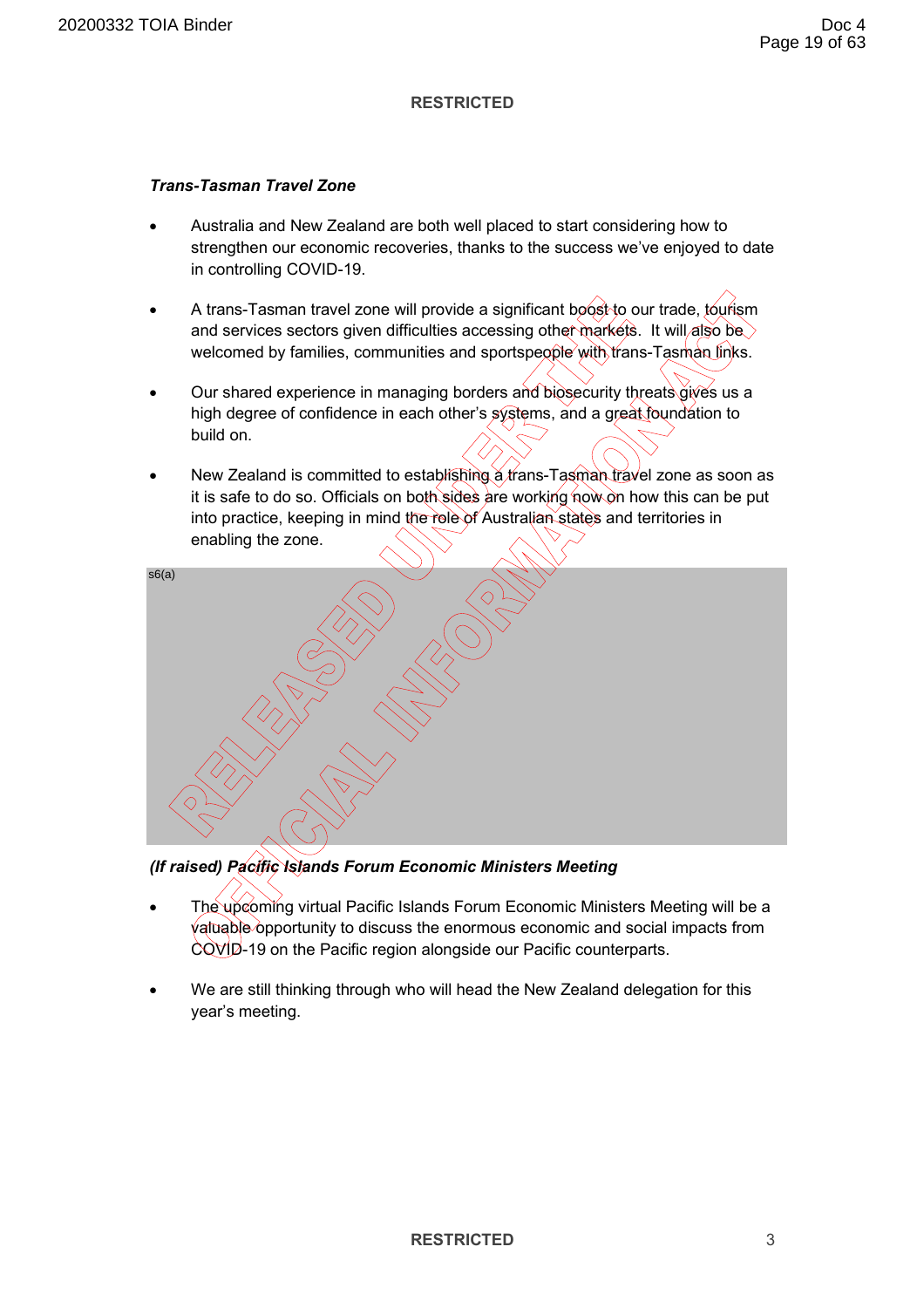# **Background**

# *New Zealand economic outlook*

This section draws on the Budget Economic and Fiscal Update of 14 May 2020.

- 1. New Zealand has made progress to contain the spread of the virus, but there are many factors that can affect the economic outlook. These include the extent to which it is brought under control here and abroad; the range and effectiveness of response measures; the resiliency of firms; the length and degree of trade disruption, financial disruption and wealth impacts; and the extent to which there are lasting impacts on demand or supply in particular industries.
- 2. The Treasury's economic forecasts assume approximately \$35 billion of discretionary COVID-19 fiscal support by the Government, alongside significant monetary policy stimulus. They also assume one month at level 4 and one month at level 3, followed by the remainder of the year to March 2021 at levels 1 or 2. There is ongoing uncertainty about these assumptions.
- 3. Under the main forecast:
	- Real GDP contracts by close to one-quarter in the June 2020 quarter, and by the end of the year is around 10 percent lower that then same time in 2019. Annual average growth is forecast to reach a low of nearly -12 percent in the year to March 2021.
	- Unemployment is forecast to peak at 9.8 percent in the September quarter, and slowly reduce down to 4.8% in June 2024.
- 4. The International Monetary Fund expects the global economy to contract by 3.0  $\sqrt{\text{percent}}$  in the year to December 2020, provided the virus is contained by the end of the June 2020 quarter and containment measures are eased over the second half of 2020. Global growth is forecast to rise to 5.8 percent in the year ending December 2021, supported by very substantial economic policy actions to mitigate the adverse impacts on labour, capital and financial markets.

# *Fiscal impacts*

5. In the current year and the next two fiscal years, operating deficits (operating balance before gains and losses) are expected to average around \$28 billion, while net core Crown debt is expected to increase on average by around \$32 billion per year. The operating deficits and increases in net core Crown debt start to fall from 2022/23.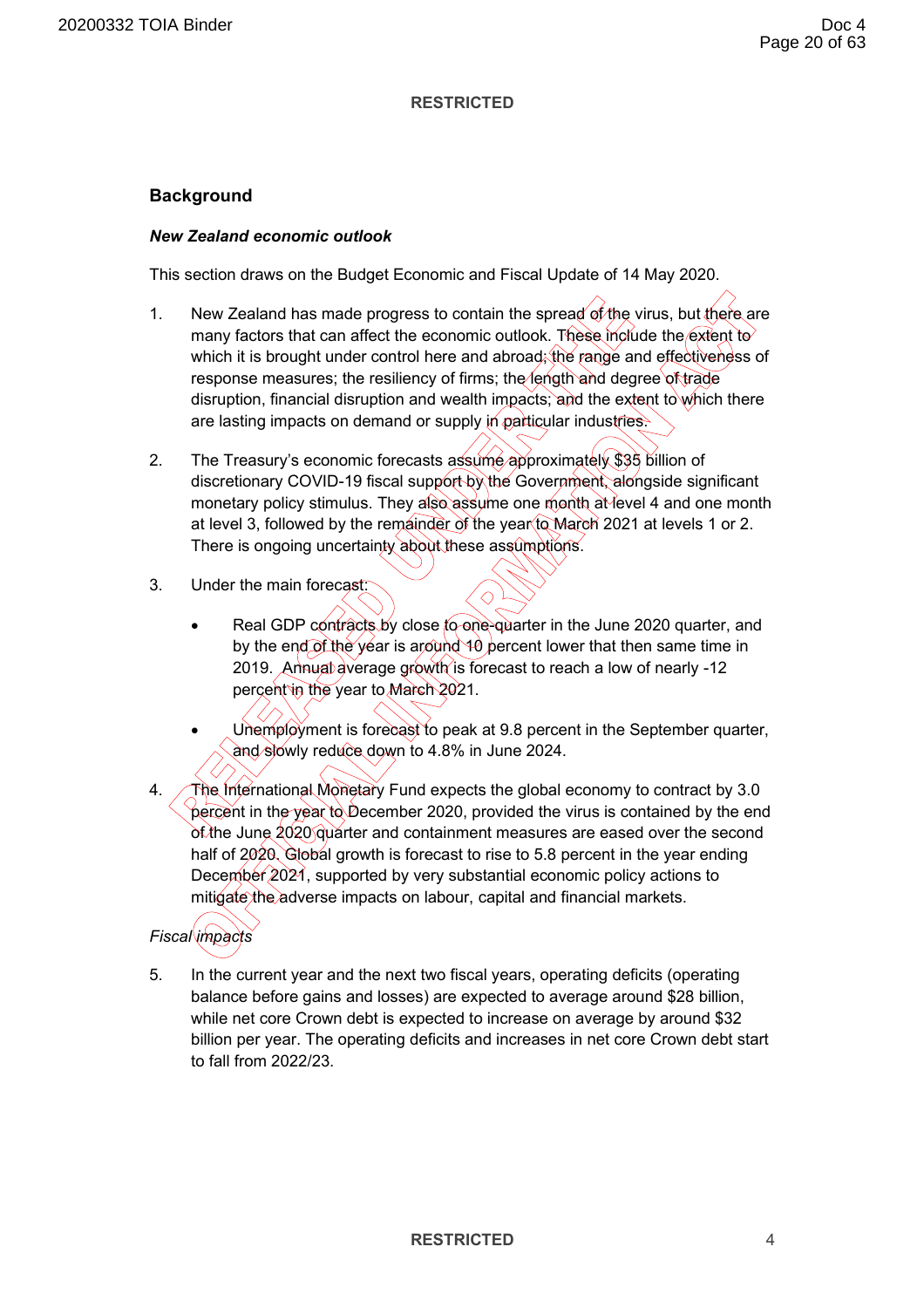- 6. A sharp rise in core Crown expenses is expected in the current year mainly as a result of the Government's response to COVID-19. The level of core Crown expenses peaks at just under \$120 billion in 2021/22, before starting to fall as some of the Government's temporary response measures are expected to  $\hat{\mathcal{C}}$  cease and the economy continues to recover.
- 7. Tax revenue is expected to fall in the first two years of the forecast period, primarily owing to the economic slowdown as well as tax policy changes. Overall tax revenue is \$49.2 billion lower than the Half Year Update over the forecast period, with around \$34 billion of this due to lower GDP.

# *New Zealand's COVID-19 economic response*

- 8. The economic response and recovery is being led  $\frac{4}{\pi}$  by three waves: i) fighting the virus and cushioning the blow; ii) positioning for recovery; and iii) resetting and revitalising. We have taken the following key measures to support the COVID-19 economic response to date:
	- *COVID19 Response and Recovery Fund:* Through Budget 2020, the Government established the \$50 billion Covid-19 Response and Recovery Fund. This fund builds on an initial \$12.1 billion support package announced in March.
	- *Wage Subsidy Scheme*: The scheme has already seen more than \$10.7 billion paid out to support workers and businesses, and has just been extended to businesses with a 50% reduction in turnover over the 30 days prior to application compared to last year.
		- *Income relief payment*: This is a new payment to support New Zealanders who have lost their job due to the impact of COVID-19. The payments of \$490 a week (full-time) and \$250 a week (part-time) for up to 12 weeks would be available from 8 June 2020.

• *Business Finance Guarantee*: Under this scheme, businesses with annual revenue between \$250,000 and \$80 million can apply to their banks for loans up to \$500,000, for up to three years. The Government is guaranteeing 80% of the risk, while the banks are covering the remaining 20%.

• *Small Business Cashflow Loan Scheme*: The Government will provide interest-free loans for a year to small businesses impacted by the COVID-19 economic shock, to support their immediate cashflow needs and meet fixed costs.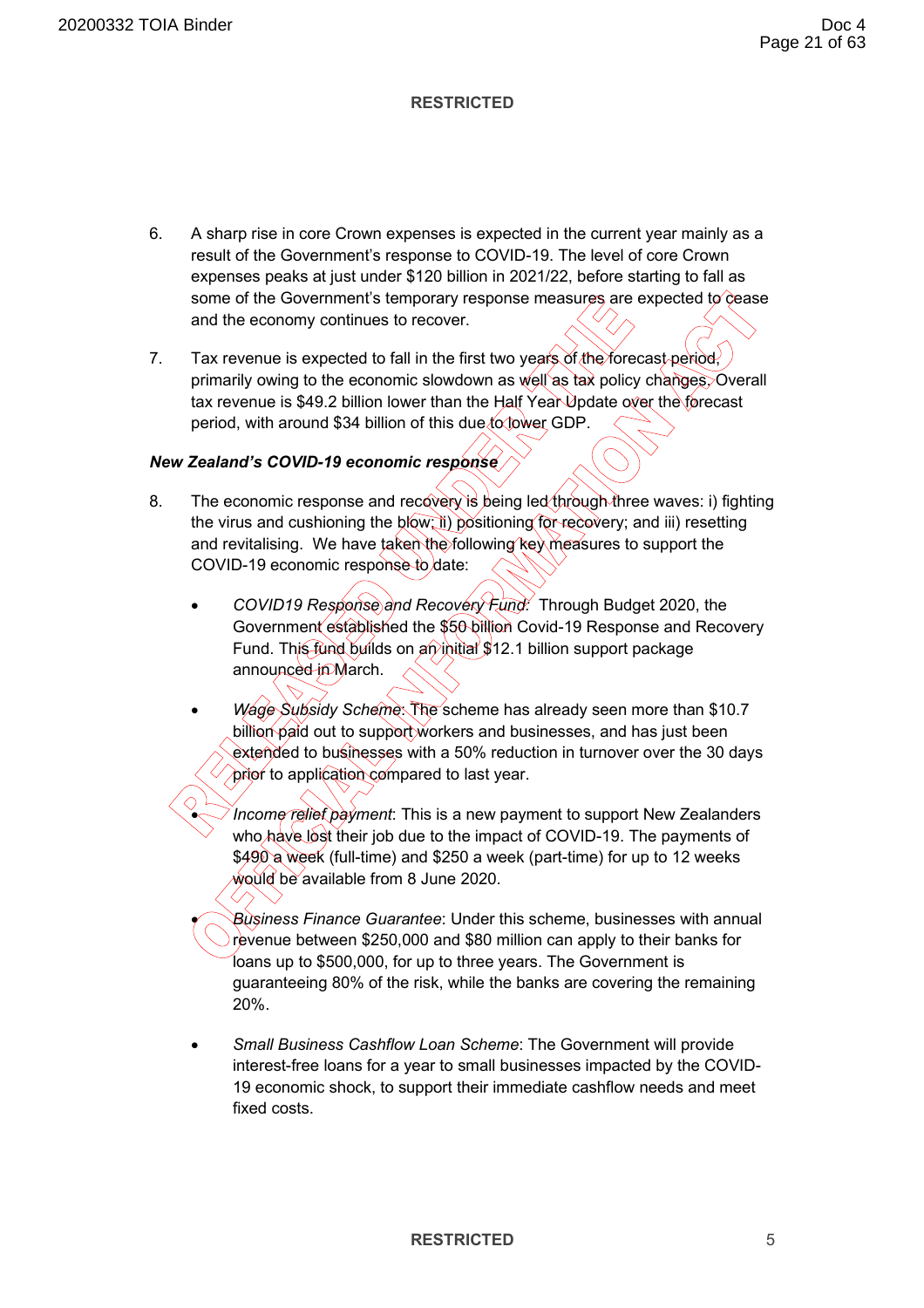### *Australia's economic outlook*

- 9. The Australian Treasury is forecasting GDP to fall by over 10 percent in the June quarter, and unemployment to peak at around 10 percent in June.
- 10. Household consumption is expected to be around 16 percent lower, while household savings are expected to increase.
- 11. Business investment is expected to be around 18 percent lower with falls concentrated in the non-mining sector. Dwelling investment is also expected to be around 18 percent lower.

# *Australia's COVID-19 economic response*

- 12. The federal government's financial support measures total \$320 billion, or 16.4 percent of GDP.
- 13. The primary federal policy to address employment pressures is the JobKeeper wage subsidy scheme, administered by the Australian Taxation Office. Under the scheme, qualifying employers can claim a reimbursement of \$1500 (before tax) per fortnight from the Australian Government for each eligible employee. Without the JobKeeper wage subsidy scheme, unemployment was forecast to peak at around 15 percent. The scheme has been extended until 1 September 2020 for employers continuing to be significantly impacted by this crisis.
- 14. Other key federal Government interventions include:
	- establishing the National COVID-19 Coordination Commission, which provides advice on actions to anticipate and mitigate the economic and social impacts of the COVID-19 pandemic from a business perspective,
		- an insolvency-related package, relaxing some obligations on businesses and directors facing claims from creditors (similar to measures taken in New Zealand),
	- additional payments to income support recipients,
		- a range of superannuation measures, such as tax-free early access of up to \$10,000 this financial year and up to \$10,000 next financial year,
	- investing in an existing SME Export Hubs Initiative to "back small and medium sized Australian businesses to tap into new markets around the world",
	- providing additional support for Great Barrier Reef tourism operators, and
	- providing additional funding for several renewable energy projects.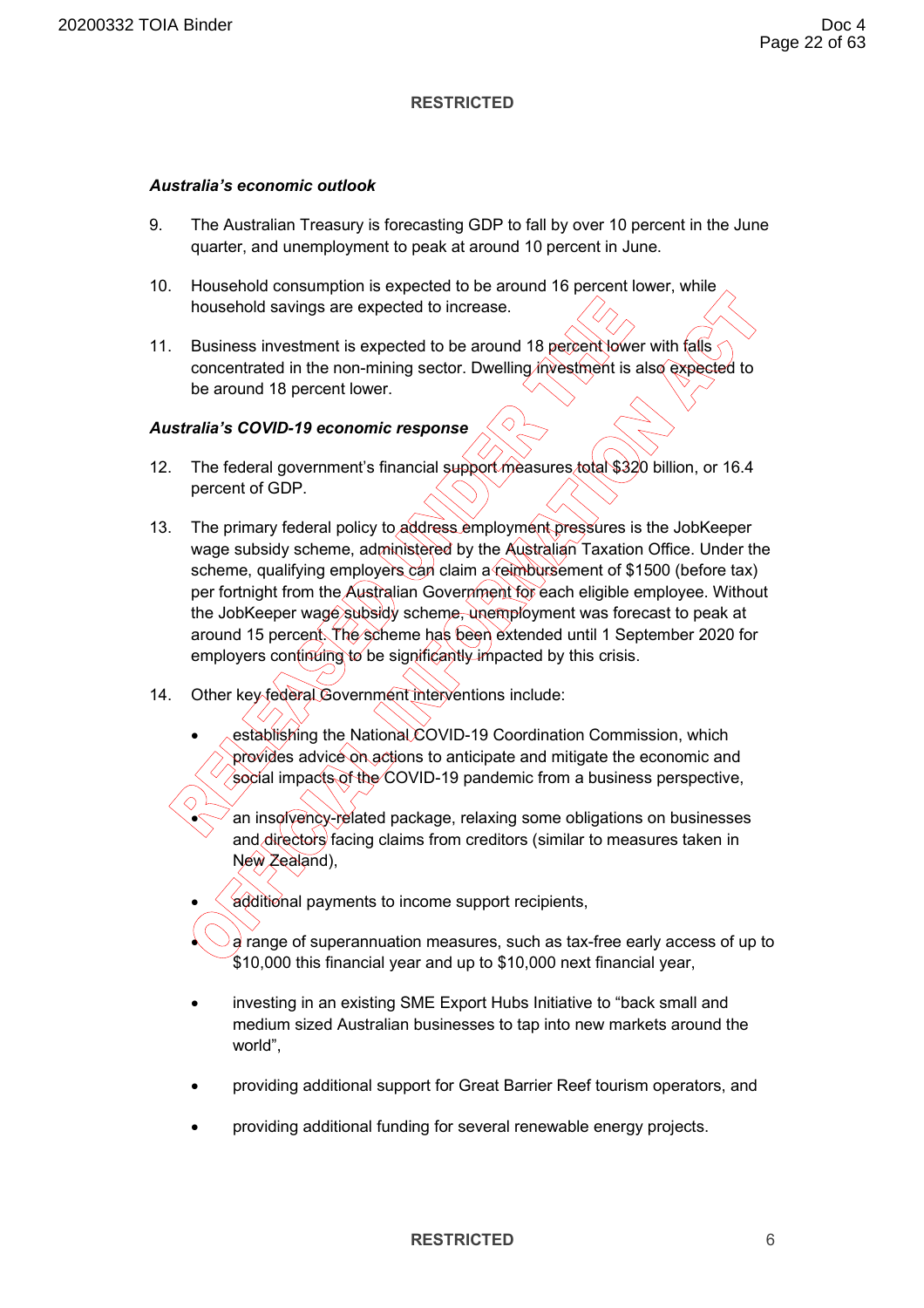15. The Reserve Bank of Australia has also: reduced the cash rate twice in March 2020, to 0.25 percent; provided a Term Funding Facility of \$90 billion for the Banking System, to lower funding costs and support lending to businesses; andprovided liquidity to the financial system and the government bond market.

# *Trans-Tasman Travel Zone*

- 16. Prime Ministers Ardern and Morrison have committed to introducing a  $\tau\overline{\tau}$   $\overline{\tau}$ soon as it is safe to do so, and once established, to explore opportunities to expand this to Pacific countries.
- 17. The value proposition of a TTTZ is clear for both countries. Trans-Tasman trade is worth around NZD \$27 billion annually, and Australia is New Zealand's largest source of investment and tourists. The freedom to move across the Tasman is foundational to our relationship: it provides wide-ranging social and economic benefits. Gains from a trans-Tasman travel zone would be material and would likely include:
	- greater access to expertise, essential skills and investment sourced from Australia, which will be a key enabler of New Zealand's recovery (e.g. medical engineering, infrastructure, standards and conformance),
	- a lifeline to the tourism sector Australia is New Zealand's largest source of tourists (1.4 million visitors in 2019) and New Zealand is Australia's second largest source of tourists (1.2 million New Zealanders in 2019),
	- more opportunities for SMEs to expand their business and access airfreight options. 18,500 Australian businesses export to NZ making New Zealand the biggest market for Australia's SMEs. 75% of New Zealand's export ് $\epsilon$ usinesses traditionally derive income from Australia. Current challenges in other markets will see even more businesses than usual look across the Tasman for recovery opportunities,
	- a return to the single labour market New Zealand and Australia usually enjoy, bringing greater options for businesses and a 'safety valve' in times of economic downturn, and
	- renewed family, sporting, cultural and other social connections Australia is home to nearly 700,000 New Zealanders and more than half a million Kiwis in Australia, with many families linked across the Tasman.
- 18. Timing for the TTTZ will need to factor in Australia's readiness to implement a travel zone, including a degree of opening of internal borders between Australian states and territories.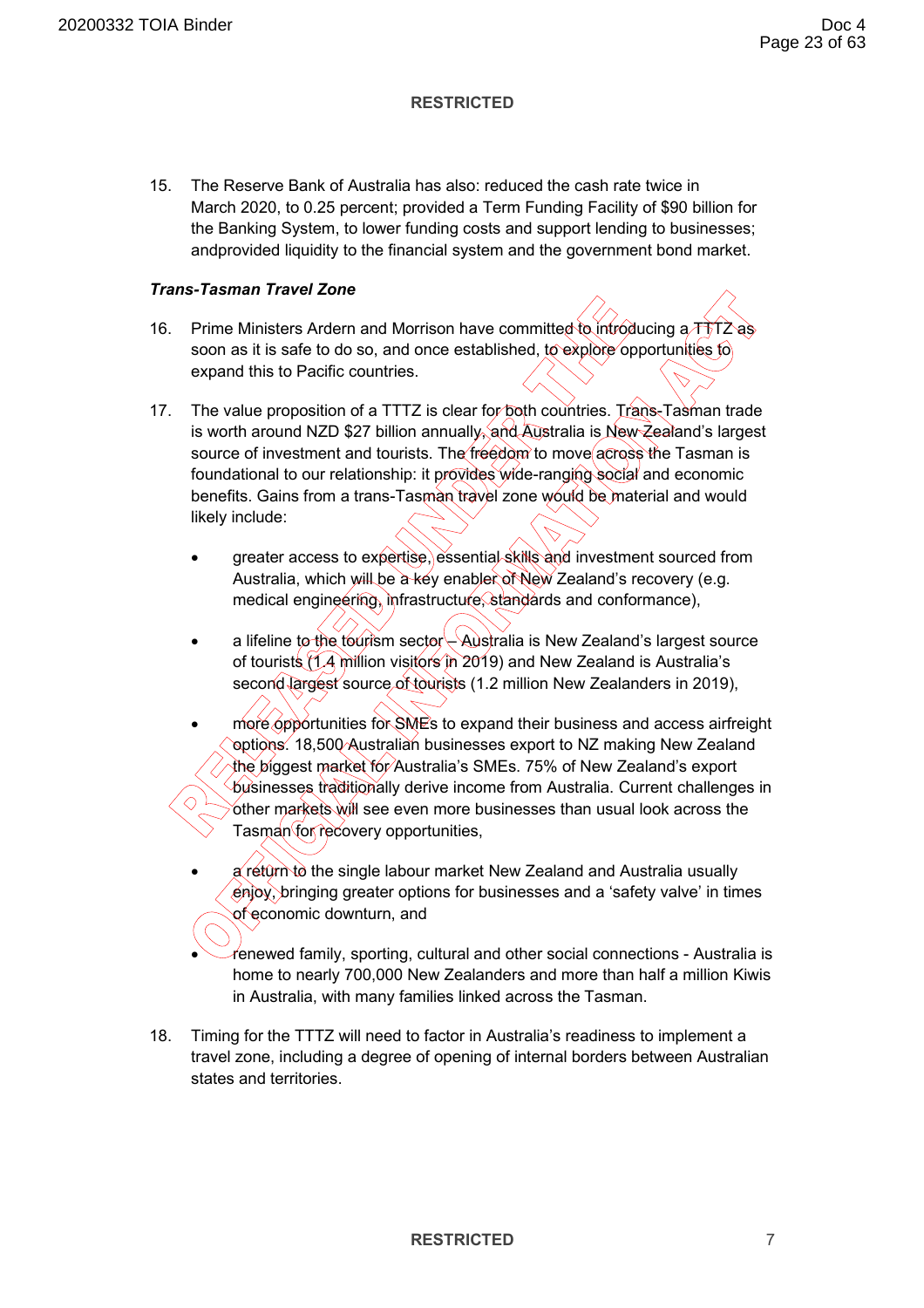

# *Pacific Islands Forum Economic Ministers Meeting*

- 22. The FEMM is an annual regional meeting. This year it is being held virtually, on 1-2 July.
- 23. Officials from both Australia and New Zealand have been encouraging the Pacific Islands Forum Secretariat to ensure that the agenda for this year's meeting focuses on the economic and social impacts from COVID-19 on the Pacific region, and how to implement response and recovery measures, given that these issues will be the major current priority for Finance Ministers.
- 24. Australian officials may seek Minister Frydenberg to be Australia's head of delegation, if the meeting's agenda can be streamlined and focused on COVID-19.
- 25. Parliamentary Under-Secretary for Foreign Affairs Fletcher Tabuteau has been New Zealand's head of delegation for the previous two FEMMs, and is currently pencilled in to attend this year although this has not yet been confirmed.

John-David Chaker, Analyst, International, 04 831 4650

Kate Yesberg, Team Leader, International, 04 917 6190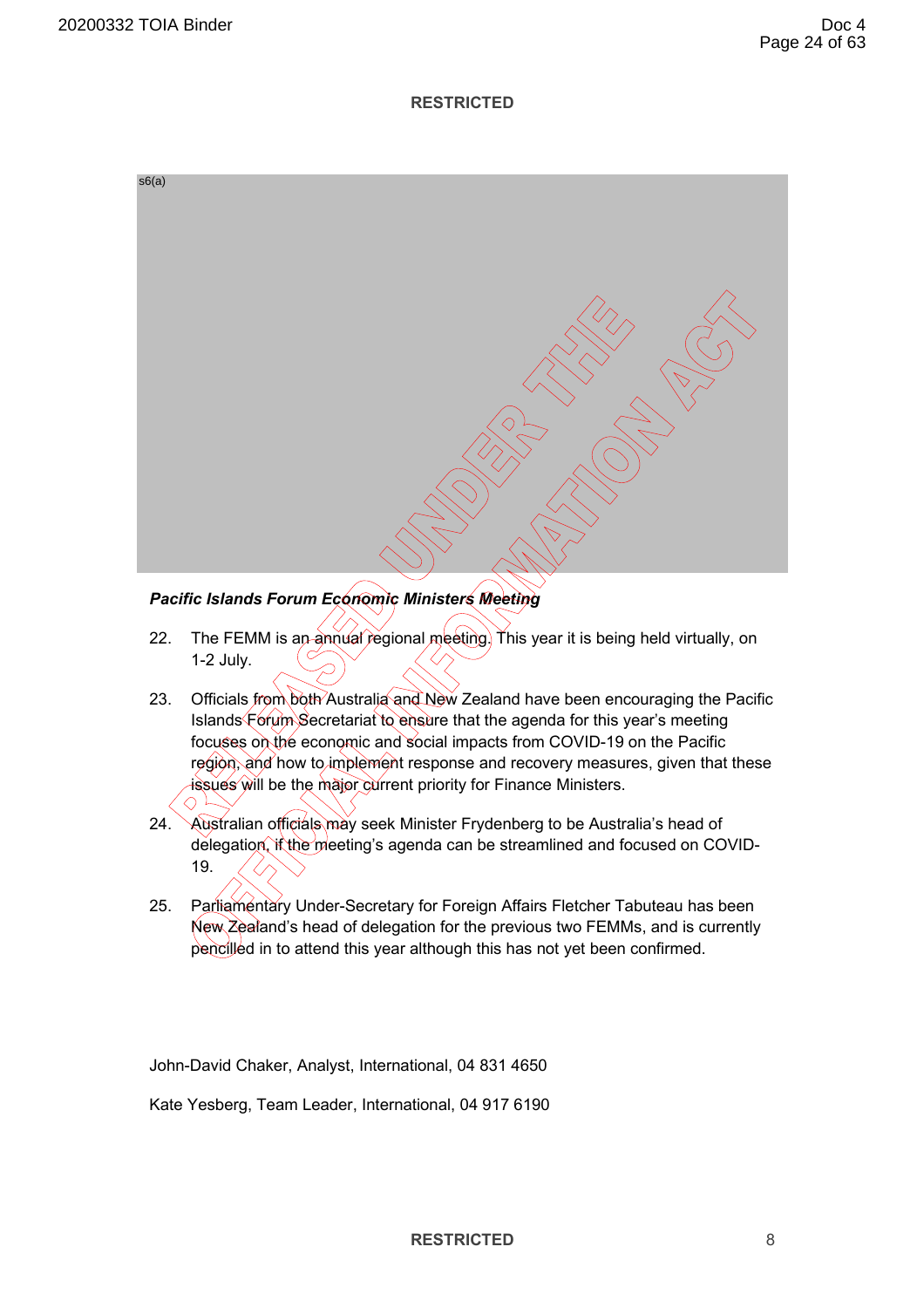# **Annex 1: Formal Message: Australia Weekly Economic Sitrep 9- 15 May**

*New Zealand High Commission in Australia, Canberra* 

# **Summary**

Significant economic developments in Australia this week included:

- The unemployment rate rose to 6.2 percent in April and is expected to continue rising
- The federal Government announced further support for SMEs looking to access new export markets, and for tourism operators in the Great Barrier Reef area.
- Australian and Chinese authorities exchanged public statements on market access for Australian barley and beef exports
- Health Minister Greg Hunt released a national mental health and wellbeing pandemic response plan
- Energy Minister Angus Taylor announced government funding of several renewable energy projects
- The Queensland Government directed the state's investment arm to make an offer for Virgin Australia

**Report** 

# *Macroeconomic impacts and outlook*

- The Australian Bureau of Statistics (ABS) reported that Australia's **unemployment rate rose to 6.2 percent in April**, a 1 percent rise from the March figure, and the highest rate since September 2015. During the Global Financial Crisis, Australia's unemployment rate peaked at 5.8 percent. Treasury forecasts that unemployment will peak at around 10 percent in June remain. Without the JobKeeper wage subsidy scheme, unemployment was forecast to peak at around 15 percent.
- The ABS also indicated that almost 500,000 people left the Australian labour force in the last month. Around 750,000 more people remained technically employed but had not worked an hour in the last month. The number of hours worked in April fell 9.2 percent, the largest fall ever recorded in the labour force survey. As a result the underemployment rate was also at a record high of 13.7 percent. Commentators were quick to point out that these statistics are not reflected in the unemployment rate.
- Prime Minister Morrison and Treasurer Frydenberg on Thursday publicly acknowledged these statistics made it "a very tough day" for Australia and that "in the months ahead, we can brace ourselves and must brace ourselves for further hard news for Australians to take".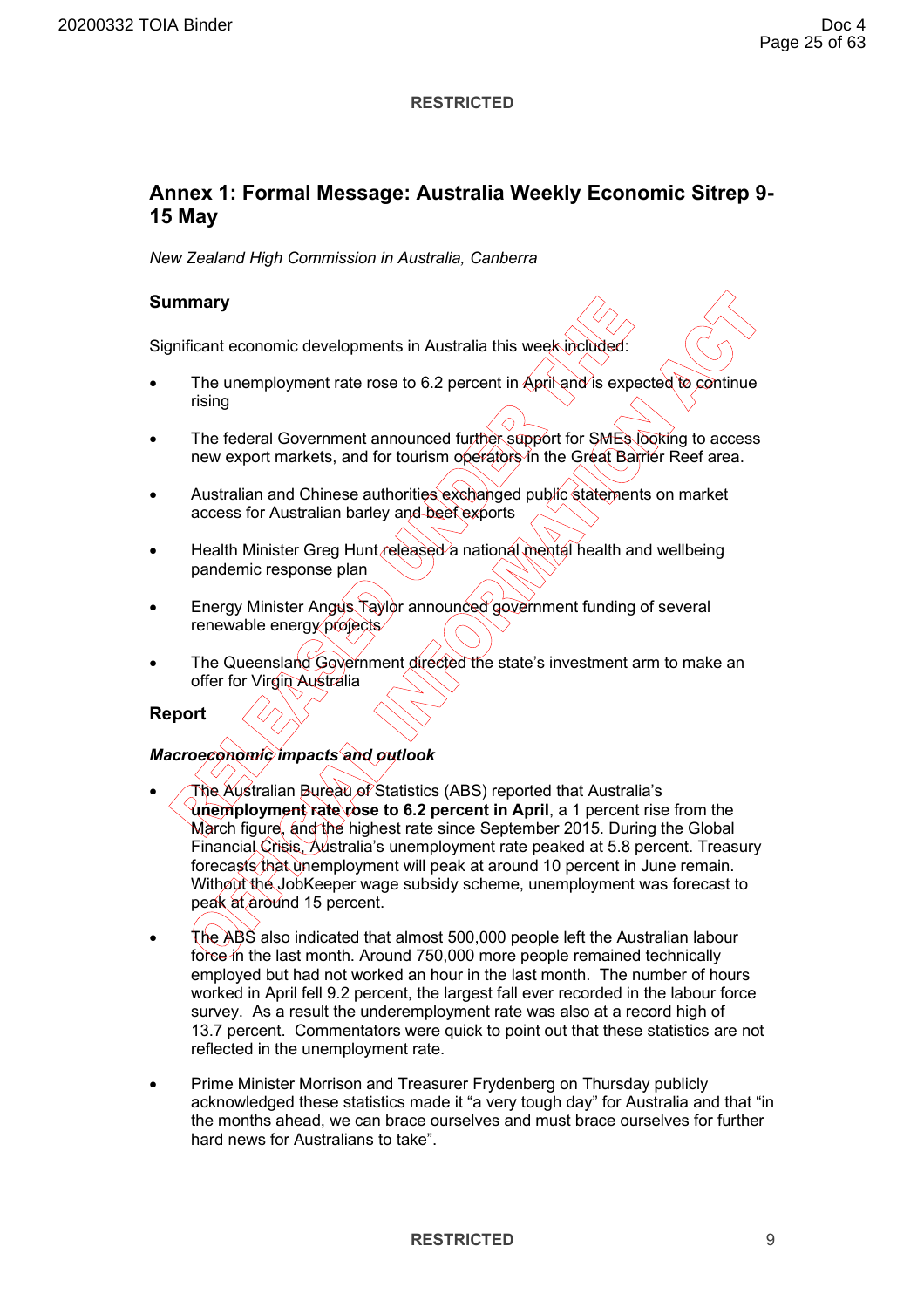#### *Government announcements*

- PM Morrison confirmed that Treasury continues to review the operation of the **JobKeeper** wage subsidy scheme and that issues identified to date have been "relatively modest". He gave no indication that substantial changes (such as significant expansions to eligibility criteria, as called for by the Opposition) are likely.
- The federal Government will invest further in an existing **SME Export Hubs Initiative** to "back small and medium sized Australian businesses to tap into new markets around the world". Ten "export hubs" across five states will receive more than \$4.9 million under the initiative, with a focus on industries where Australia has "large growth potential including food and agribusiness, energy, advanced manufacturing and mining services."
- Additional support will be provided for **Great Barrier Reef tourism operators**. An estimated \$3 million in further fee relief from the Minister for Environment's portfolio will be provided to local to trism businesses, as well as an additional \$2.6 million from the \$1 billion COVID-19 Relief and Recovery Fund to upgrade Reef HQ's tourism infrastructure. Tourism and Trade Minister Simon Birmingham said "We want to ensure that tourism businesses can continue to operate on the other side and play a major role in helping the industry, and ultimately our economy, to recover from this".
- Minister Taylor announced government funding of several **renewable energy projects** through the Australian Renewable Energy Agency (ARENA). ARENA will provide \$1.7 $\frac{1}{7}$  million to BP Australia to evaluate the feasibility of building a renewable hydrogen and ammonia production facility in Western Australia. ARENA will also provide \$1.1 million in funding to APA Group to build a modular demonstration plant in outback Queensland. The plant will produce around 620kg of hydrogen per year, which will be converted into 74 gigajoules of renewable methane. APA has partnered with Southern Green Gas to develop the \$2.2 million project to develop the renewable methane process. Methane will be generated using solar-generated electricity, water and CO2 from the air, and can then be stored in existing natural gas pipelines.
- Health Minister Greg Hunt released a **national mental health and wellbeing pandemic response plan**, with a \$48 million budget. "The stress of concerns about health, the loneliness of isolation, anxiety about a job, a small business's set of finances, the mortgage – all of these pressures which come with the pandemic have created specific mental health challenges...so one of the most important things we can do is to provide mental health support."
- PM Morrison indicated that the current **free provision of childcare** is "not a sustainable model for how the childcare sector should work, and nor was it intended to be". Education Minister Dan Tehan has been tasked with reviewing how childcare will operate after the programme expires on 28 June.

### *Major business developments*

• Earlier this week **China indicated that it was considering imposing tariffs of up to 80.5 percent on Australian barley** as soon as 19 May, as a result of an anti-dumping investigation initiated in November 2018. Separately, China's Foreign Ministry spokesperson confirmed that **market access for four large**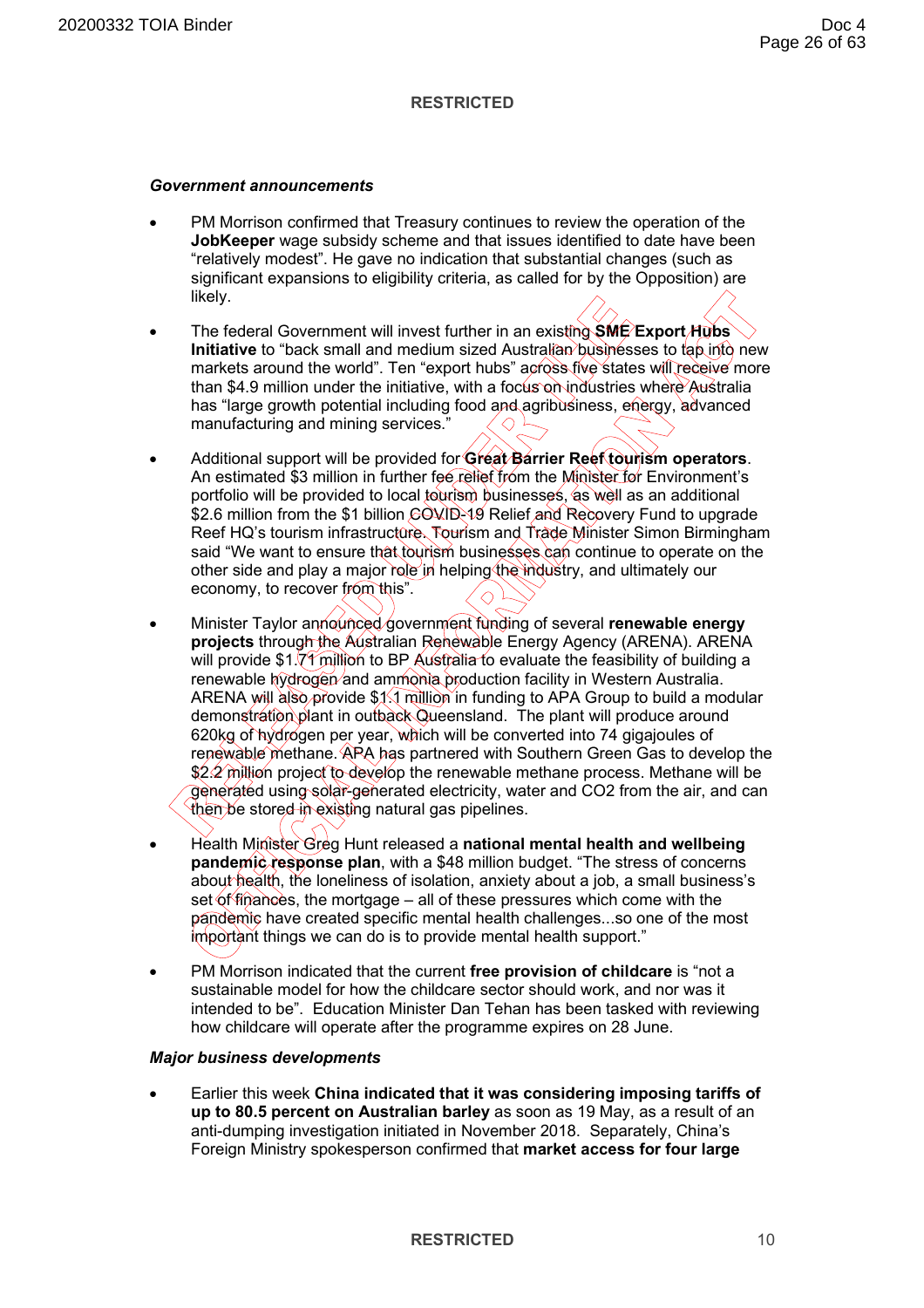**Australian export beef abattoirs had been suspended** because of "repeated violations of inspection and quarantine requirements".

- In response, Trade Minister Simon Birmingham said that Australia will respond "thoughtfully, respectfully to China on the issues they've raised around beef and barley…addressing those compliance issues, addressing the economic arguments" and that he hopes China "will make their decisions based on the evidence as it relates to those issues". Earlier in the week he issued a statement saying the Australian Government is "deeply concerned by reports that unjustified duties may be levied on Australian barley imports into China." He said Australia will use the remaining time before China finalises its decision to "continue our efforts to resolve this matter satisfactorily and will seek to uphold the integrity of our world-leading barley producers". Minister Birmingham also publicly advised every Australian exporter to understand labelling requirements and quarantine and customs processes and ensure they are "dotting their i's) crossing their t's".
- The Queensland Government has directed the state's investment arm to make an offer for **Virgin Australia**. The deadline for initial offers on the struggling airline is 6pm on 15 May, and at least three other serious offers are also expected. Queensland Treasurer Cameron Dick has focused on saving Virgin's 5000 jobs in the state. Federal (Coalition) Ministers have openly criticised the state (Labor) Government's decision.

# *Restriction wind-downs*

• Australia's states and territories (including Victoria and New South Wales) have relaxed various restrictions on gatherings and business operations this week. Our separate FM today refers.

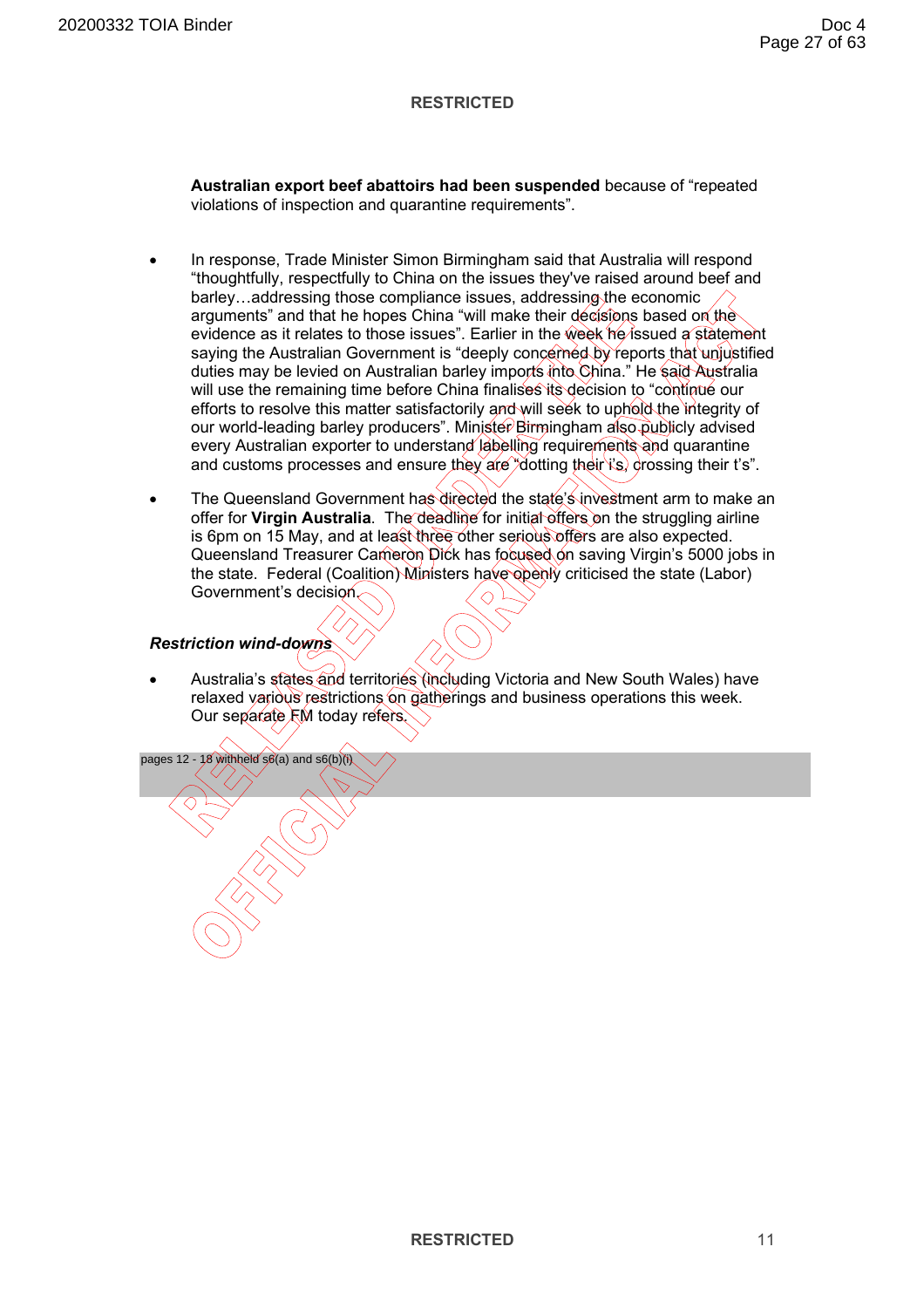

**THE TREASURY** 

# <span id="page-31-0"></span>**Treasury Report:** Impact of Covid-19 on Tertiary Education Organisations

| Date:                                             | 28 May 2020 | T2020/1444<br><b>Report No:</b>                                                                                                                                                                                                                                                                                               |
|---------------------------------------------------|-------------|-------------------------------------------------------------------------------------------------------------------------------------------------------------------------------------------------------------------------------------------------------------------------------------------------------------------------------|
|                                                   |             | $$H-4-6-0$<br>File Number:                                                                                                                                                                                                                                                                                                    |
| <b>Action sought</b>                              |             |                                                                                                                                                                                                                                                                                                                               |
|                                                   |             | <b>Action sought</b><br>Deadline                                                                                                                                                                                                                                                                                              |
| Hon Grant Robertson<br><b>Minister of Finance</b> |             | note that while domestic tertiary<br>None<br>demand will increase, it is unlikely to<br>fully offset the reduction in<br>international tuition revenue<br>note our overall assessment that<br>∖universities, NZ <del>IS</del> T, and wānanga<br>have capacity to manage through<br>2020, while some PTEs likely to<br>closure |

# **Contact for telephone discussion** (if required)

| <b>Name</b>         | Position                                    | <b>Telephone</b> |              | <b>1st Contact</b> |
|---------------------|---------------------------------------------|------------------|--------------|--------------------|
| Matt van Wijk       | Graduate Analyst, Skills<br>and <b>Work</b> | s9(2)(k)         | N/A<br>(mob) |                    |
| <b>Nick Carroll</b> | Mahager, Skills and<br>Work                 |                  | s9(2)(g)(ii) |                    |
|                     |                                             |                  |              |                    |

# **Minister's Office actions** (if required)

**Return** the signed report to Treasury.

If agreed, **refer** a copy of this report to the Minister of Education.

Note any feedback on the quality of the report

**Enclosure**: No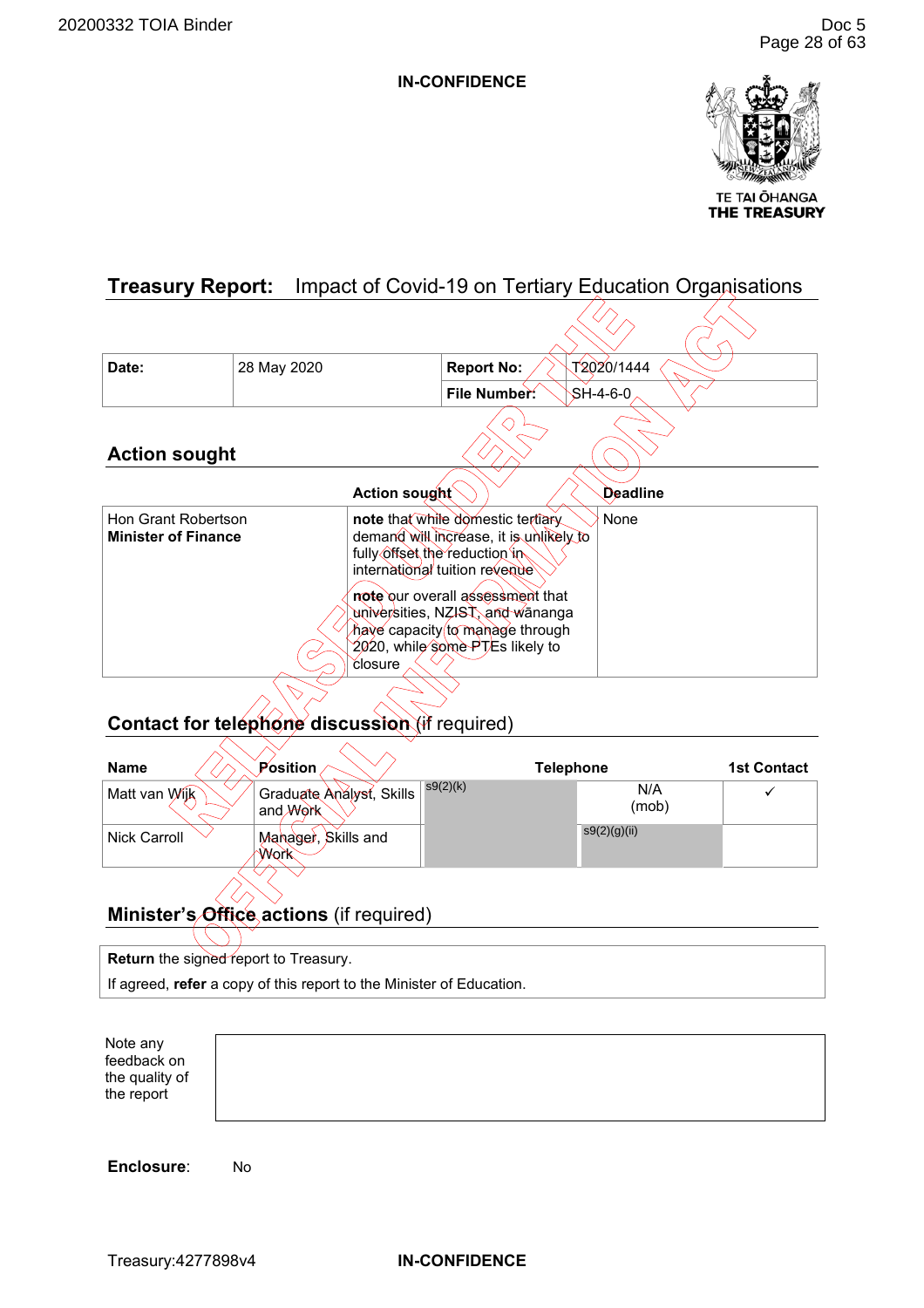# **Treasury Report:** Impact of Covid-19 on Tertiary Education **Organisations**

# **Executive Summary**

Tertiary education providers face two major changes due to Covid-19: an increase in domestic enrolments and decrease in international enrolments. Providers' financial positions will be further impacted by the effects of the downturn on other sources of income (such as commercial revenue) and how they have responded to the restrictions in Levels  $2-4$ .

The scale and timing of these impacts is uncertain, particularly as the Covid-19 response is still evolving. In particular, uncertainty about border restrictions limits our ability to assess the likely impact on international education in the medium-term. Similarly, though domestic enrolments are generally highly correlated with unemployment, the exact amount by which they will increase is also uncertain.

The overall impact will also vary by sub-sector and provider. In broad terms:

- **universities** will be affected both by an increase in domestic enrolments (forecast at 5-13% for 2021) and a greater revenue decrease in international students. Overall the sector has strong cash reserves and has options to manage any reduction in revenue, for example by deferring capital projects and maintenance or reducing some staffing costs. A more significant impact is likely in 2021 if border restrictions remain in place.
- **New Zealand Institute of Skills and Technology (NZIST)** will be affected by an increase in domestic enrolments in 2021 (16-49%) and an immediate decrease in international students. The sector is in a weaker financial position than universities, though this predates Covid-19. A \$60 million contingency has been set aside as part of the Reform of Vocational Education to manage short-term liquidity issues. NZIST also has some flexibility to move resources around the system, which should support scaling up provision in a cost effective way.
- wānanga provide mainly zero-fee education to an almost exclusively domestic market and are forecast to benefit from a 19-51% increase in 2021 domestic enrolments  $\langle$   $\bigcirc$  .
- **private training establishment (PTE)** 2021 domestic enrolments are forecast to rise by 12-37%. Some PTEs cater exclusively to international students, others exclusively to domestic students, and others to a mix. They vary in size and some support specific industries (e.g. hospitality) meaning they are less resilient to shifts in the economy. Without changing their business models, some will struggle to continue operating.

The Government has put a range of supports in place, including guaranteeing government grants at pre-Covid levels for 2020, complemented by broad based firm support for PTEs.

Further policy issues to consider in the medium term include:

- border decisions these will be a significant factor in the future of international education and the impact on providers, particularly in 2021
- domestic demand it is possible that demand will exceed available funding and a decision will be needed about whether to manage within capped funding or provide additional funding
- PTE sector it is likely that there will be some providers that cannot withstand the downturn which could change the composition and role of the PTE sector

T2020/1444 Impact of Covid-19 on Tertiary Education Organisations Page 2

### **IN-CONFIDENCE**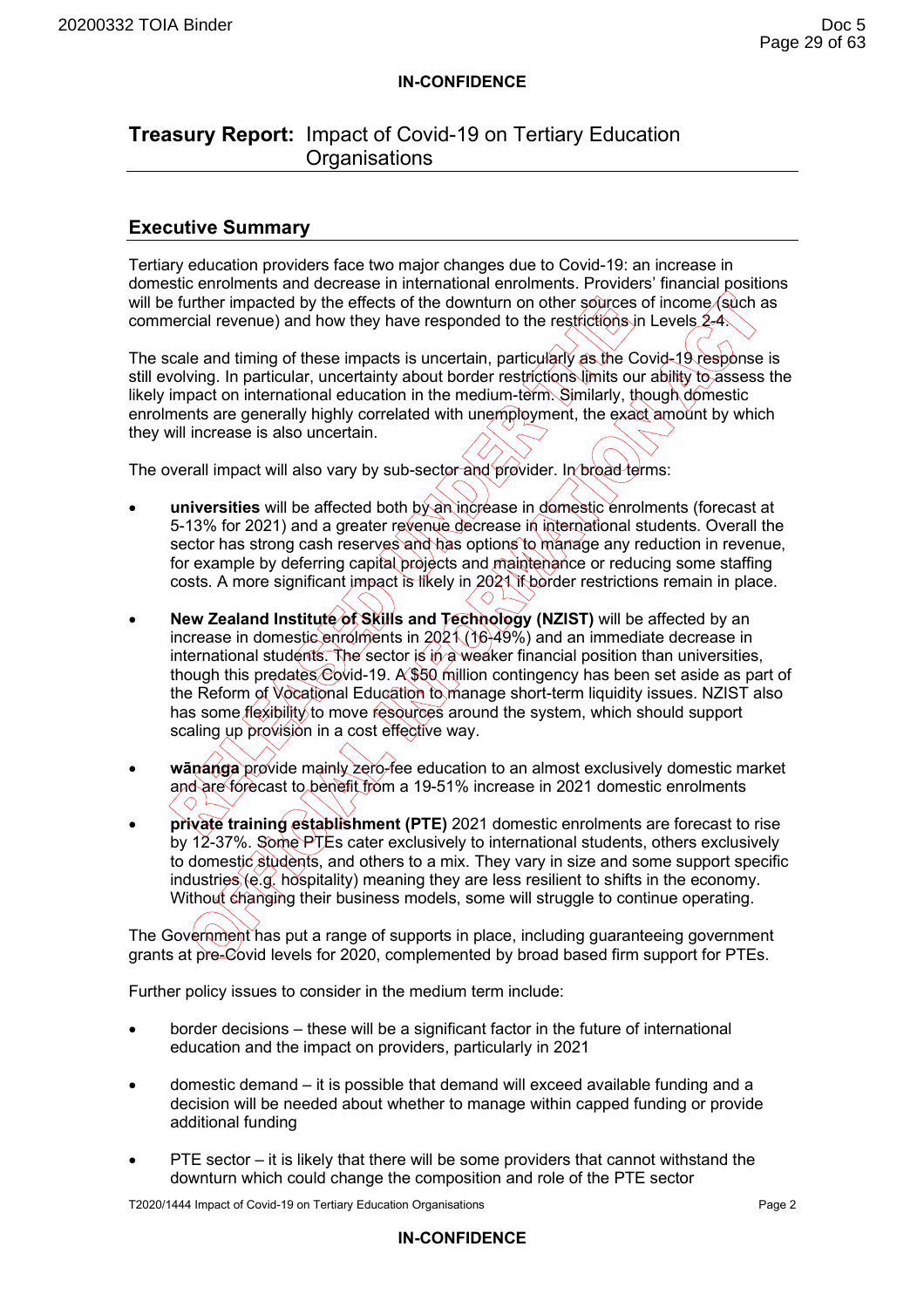# **Recommended Action**

We recommend that you:

- a **note** that while domestic demand will increase, it is unlikely to fully offset the reduction in international tuition revenue, particularly as international students tend to generate a larger margin for providers
- b **note** our overall assessment that universities, New Zealand Institute of Skills and Technology, and wānanga have capacity to manage through 2020 with the supports already in place, while there are risks to the viability of some  $PTEs$  and some likely closures
- c **note** that the longer border and travel restrictions prevent international students from entering New Zealand by 2021, providers will face more significant financial impacts with longer lasting challenges

*Noted* 

d **direct** officials to report back following analysis of providers' August Single Data Return which will include information on domestic and international enrolments for semester 2 and beyond, allowing for improved financial modelling

*Agree/disagree* 

e **refer** to the Minister of Education

 *Refer/not referred.* 

**Manager, Skills and Work** 

Hon Grant Robertson **Minister of Finance** 

Nick Carroll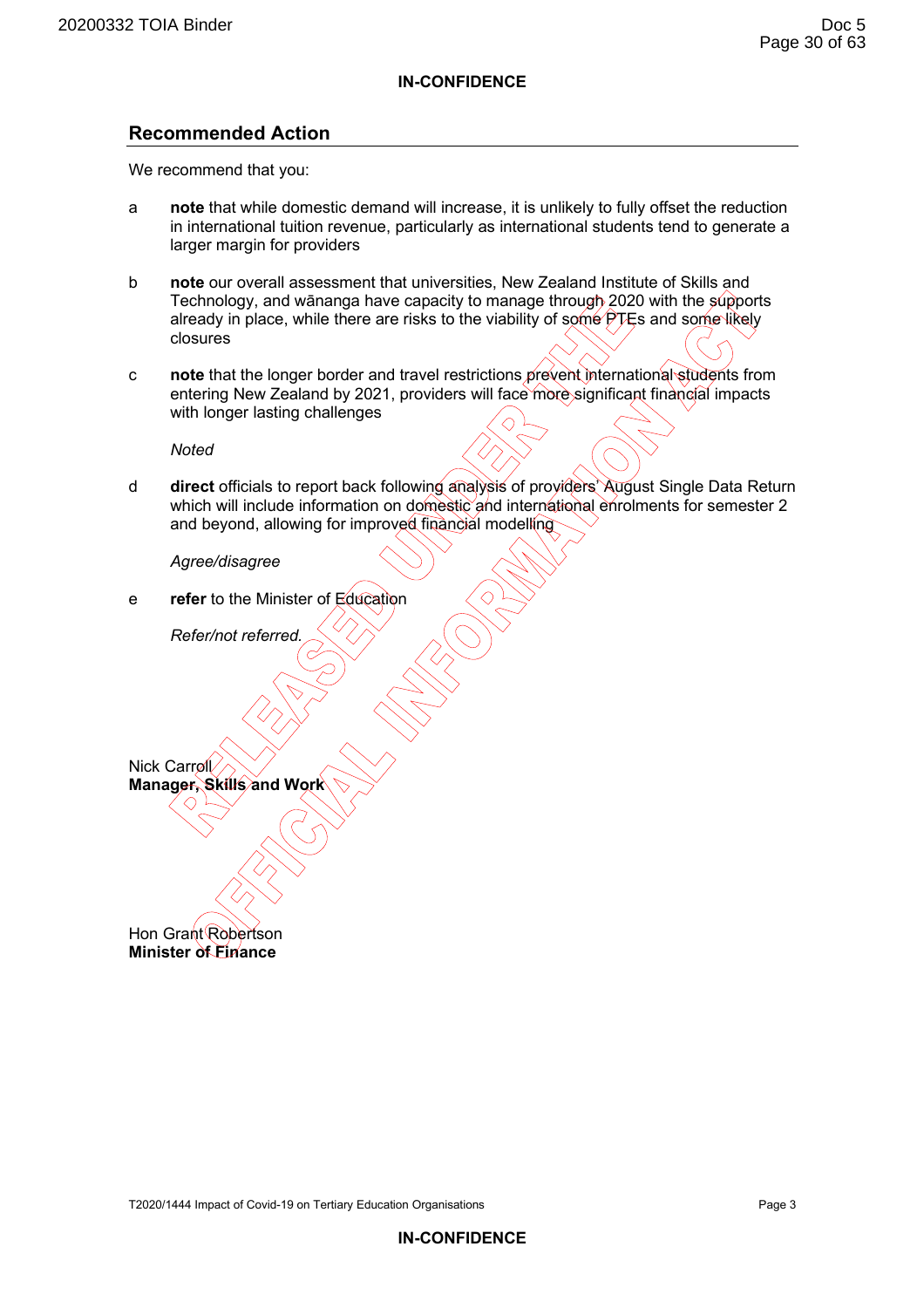# **Treasury Report:** Impact of Covid-19 on Tertiary Education **Organisations**

# Purpose of Report

1. On 4 May 2020, you requested advice on the impact of Coyid-19 on Tertiary Education Organisations (TEOs). This report considers the impacts  $\frac{dy}{s}$  (sub-sector – universities, institutes of technology and polytechnics (ITPs), which are now the New Zealand Institute of Skills and Technology (NZIST), wānanga, and private training establishments (PTEs).

# **Overview**

- 2. The tertiary education sector is facing disruption from the Covid-19 response with a number of competing drivers that will affect both revenue and costs of providers. These include:
	- a. Likely increases in domestic enrolments as unemployment increases
	- b. Uncertainty about the implications of the Covid-19 response on international education in both the short- and long-term, with a decrease in international education revenue in the short-term
	- c. Additional costs to support students with learning while campuses have been closed and to support students adversely affected by the Level 3 and 4 restrictions
- 3. These dynamics play out differently across sub-sectors and individual providers. These are outlined in the following sections.
- 4. The analysis below does not examine the impact on industry training organisations  $(17Qs)$  which are funded through different mechanisms. The dynamics that affect ITOs are different because of the strong connection between training and employment. Increased unemployment tends to lead to reduced demand for on-job training and the ITO sector is already in a significant transition period as part of the Reform of Vocational Education (RoVE), with some of their functions to be transferred to Workforce Development Councils.

We expect an increase in domestic demand for tertiary education

### **Domestic enrolments provide half of tertiary education institutions' revenue**

- 5. In 2019, universities, wānanga, and ITPs had a combined total revenue of \$5,615 million, with 53.6% due to domestic enrolments (student fees and government subsidies) though the reliance on domestic student revenue varies significantly by sub-sector and provider.
- 6. Data is not available for the entire PTE subsector, but there is significant variation, with providers enrolling only international students to only enrolling domestic students.

T2020/1444 Impact of Covid-19 on Tertiary Education Organisations **Page 4** Page 4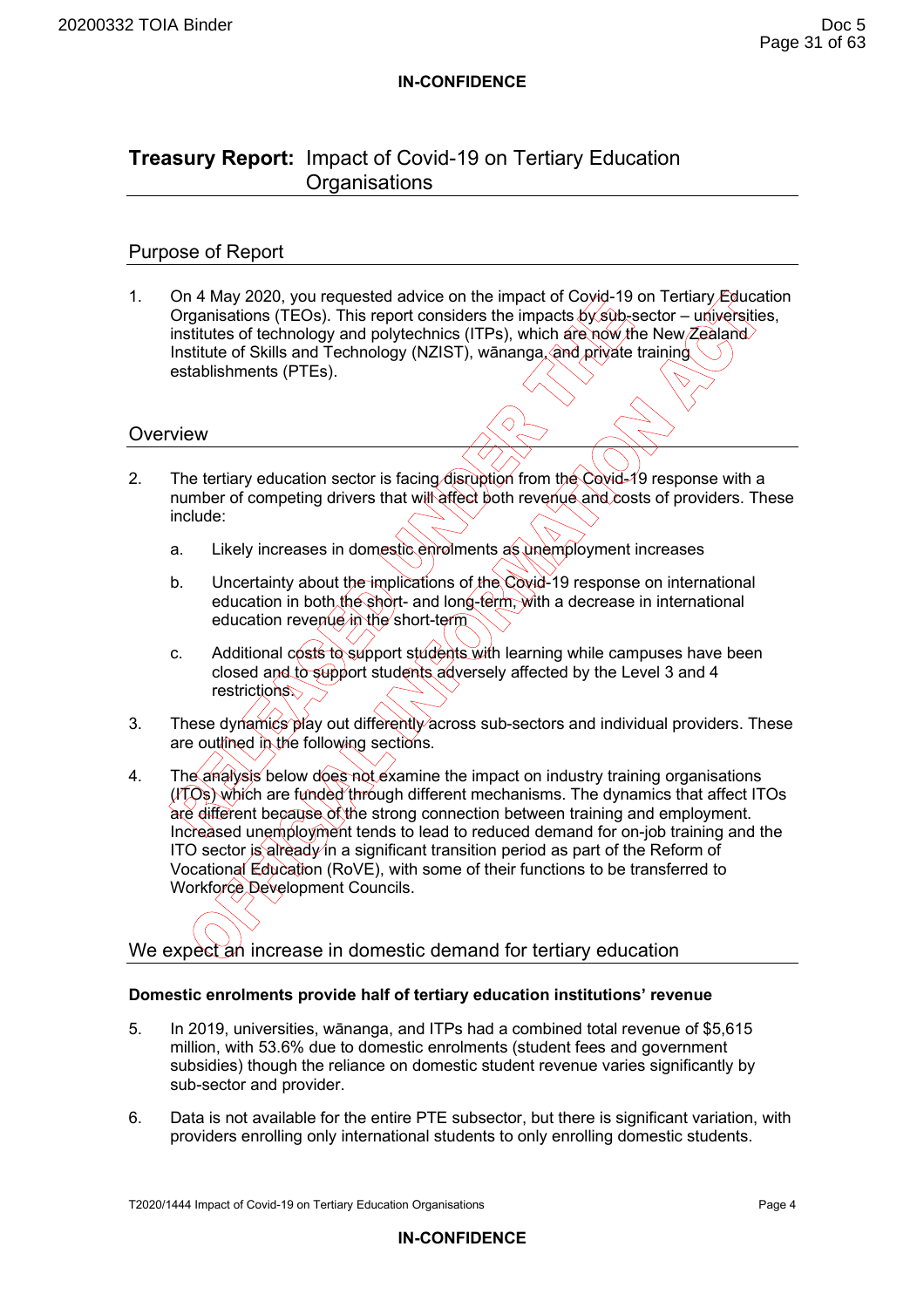#### **The Ministry of Education's demand model forecasts a significant increase in domestic demand**

- 7. Population is the greatest predictor of overall domestic demand, but the unemployment rate is also positively correlated with domestic enrolments. Between 2008 and 2009, domestic enrolments increased by 7.6% whilst unemployment increased by 1.8%.
- 8. The relationship between unemployment and enrolments may differ from previous experience given the unprecedented rate of unemployment, ongoing behavioural responses from students faced with remote delivery, recent policy changes to incentivise training (such as the apprenticeship subsidy) and financial support for tertiary students given the limited availability of part time work, particularly in hospitality.
- 9. Figure one below compares the BEFU 2020 forecast against the BEFU 2019 forecast. It shows a 14.3% to 23.3% increase in demand in  $2021$  on 2020. However, this is reliant on Treasury's unemployment forecasts, which are less certain than usual. The graph shows the 11.9% funded increase in demand, as provided on 11 May 2020.



# The global future of international education is uncertain, but demand remains

# International tuition is one aspect of tertiary providers' revenue

- 10. The education sector received \$1,155 million of direct international tuition revenue in 2018. The wider economic benefits of international education are estimated at a further \$4 billion, attributable to other money spent by international students while in New Zealand, such as rent, living costs, and the money spent by visiting friends and relatives. Education New Zealand reported that international education indirectly supported 47,490 jobs in 2018 across the wider economy.
- 11. International tuition was 13.5% of total revenue for universities and ITPs in 2019, however this is not currently known for PTEs or for schools. The distribution of this international tuition revenue for 2018 is shown by figure two below.

|                      | <b>Universities</b> | <b>ITPs</b>   | <b>PTEs</b>   | <b>Schools</b> | Total          |
|----------------------|---------------------|---------------|---------------|----------------|----------------|
| 2018 tuition revenue | \$513 million       | \$186 million | \$262 million | \$194 million  | \$1155 million |
| 2018 student numbers | 24.760              | 18.760        | 44.325        | 21.670         | 108.695        |
| <b>2018 EFTS</b>     | 19.150              | 11.250        | 20.494        | 13,385         | 64.279         |

**Figure two: Breakdown of international tuition, students and Equivalent Fulltime Students by subsector in 2018** 

T2020/1444 Impact of Covid-19 on Tertiary Education Organisations Page 5

### **IN-CONFIDENCE**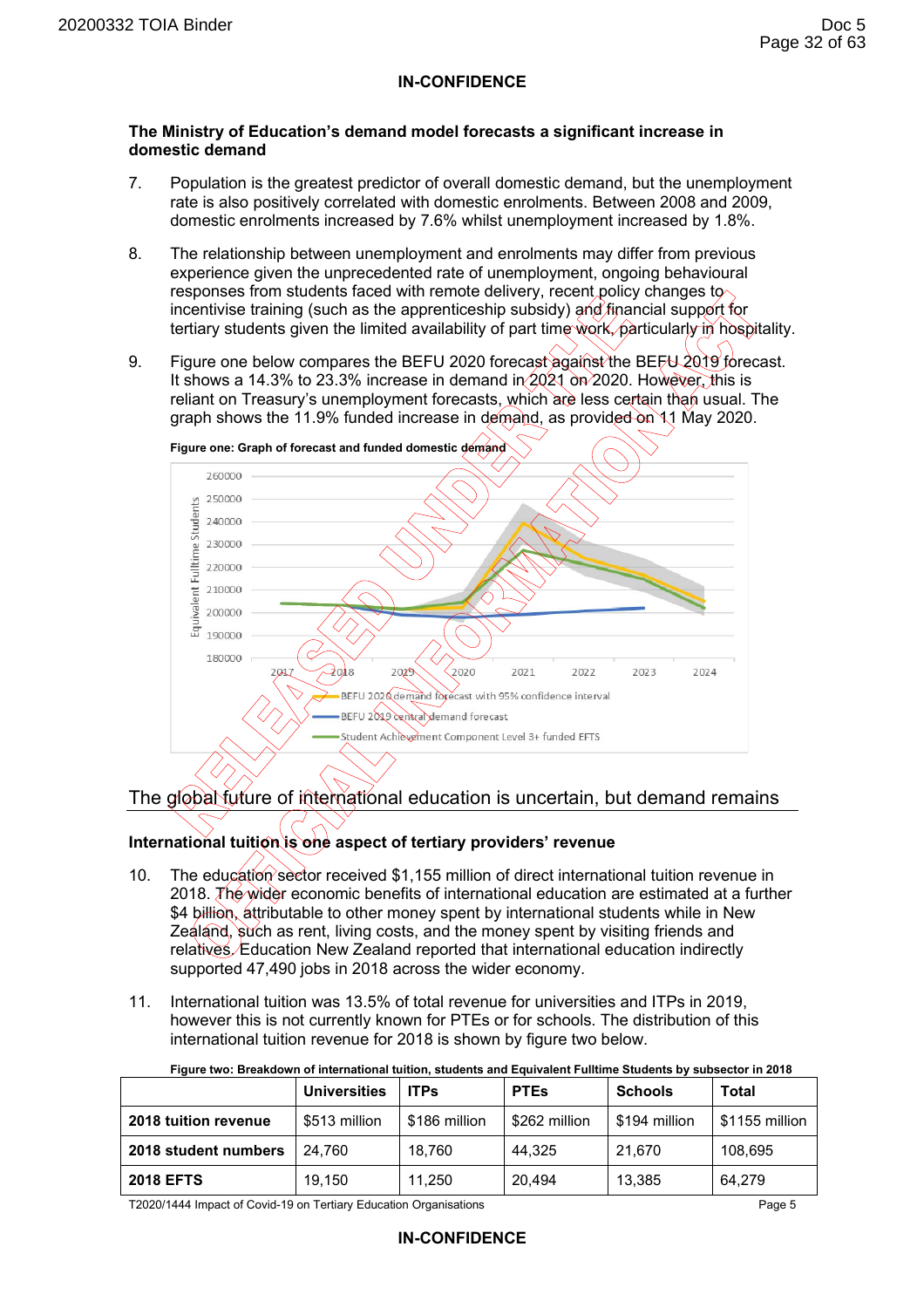#### **Ministry of Education modelling shows a significant decrease in international revenue in 2020, with future impacts uncertain**

- 12. Ministry of Education modelling suggests the reduction in international tuition revenue however this financial modelling is based on the numbers of onshore students according to Immigration New Zealand data, which likely overstates the decrease in revenue as some students remain enrolled while offshore. s9(2)(f)(iv)
- 13. Information from providers shows that international enrolments which had commenced by March 2020 are lower than the same time in 2019, but the decline is moderate. International Equivalent Fulltime Students (EFTS) were down 6.3% for universities, down 0.2% for ITPs, and down 4.8% for PTEs who also have domestic delivery.
- 14. This reduction will worsen as the border remains closed. The modest change to date likely reflects that many students were able to enter the country for semester one before border restrictions were implemented, that an increase had been expected, and that some students are offshore but doing distance learning. While Immigration New Zealand data suggest 50% of universities' Chinese international students are onshore, 75% were still enrolled as of April 15 2020. $\Diamond$

#### **The impact on the tertiary workforce is unclear**

15. While TEIs employed 31,337 FTEs in 2018, we do not currently know how many were in PTEs. The number of staff who work on international education is unknown as many of these staff perform blended roles.)

#### **The path to recovery for international education is uncertain**

- 16. The future of international education depends on a number of different factors, only some of which the government can control, such as
	- a. **Border restrictions,** which remain in place due to public health concerns. Border restrictions will limit the number of students. Providers would also benefit from greater clarity on future decision points in order to plan.
	- b. **Available transport routes to New Zealand** will still be limited even if border restrictions are eased.
	- $c \odot$  **Lother countries' health and border status**. Future demand from international students depends on border openness and the risk from Covid-19 relative to other countries (such as Australia and the USA). New Zealand's relative success in handling Covid-19 and related global media coverage will likely make us an attractive destination if border settings allow travel.
	- d. **International students' willingness to tolerate remote delivery.** Many international students are currently learning remotely from their home country, but this i a short-term solution. If it becomes apparent that re-entry to New Zealand is unlikely in the near future, students may decide to withdraw and seek on-campus provision in their home countries.
	- e. **Ongoing behavioural changes.** Students may be less willing to relocate than pre- Covid-19. This could be due to economic downturns overseas, reducing the number of students who can afford international education, or an increased aversion to overseas relocation following Covid-19.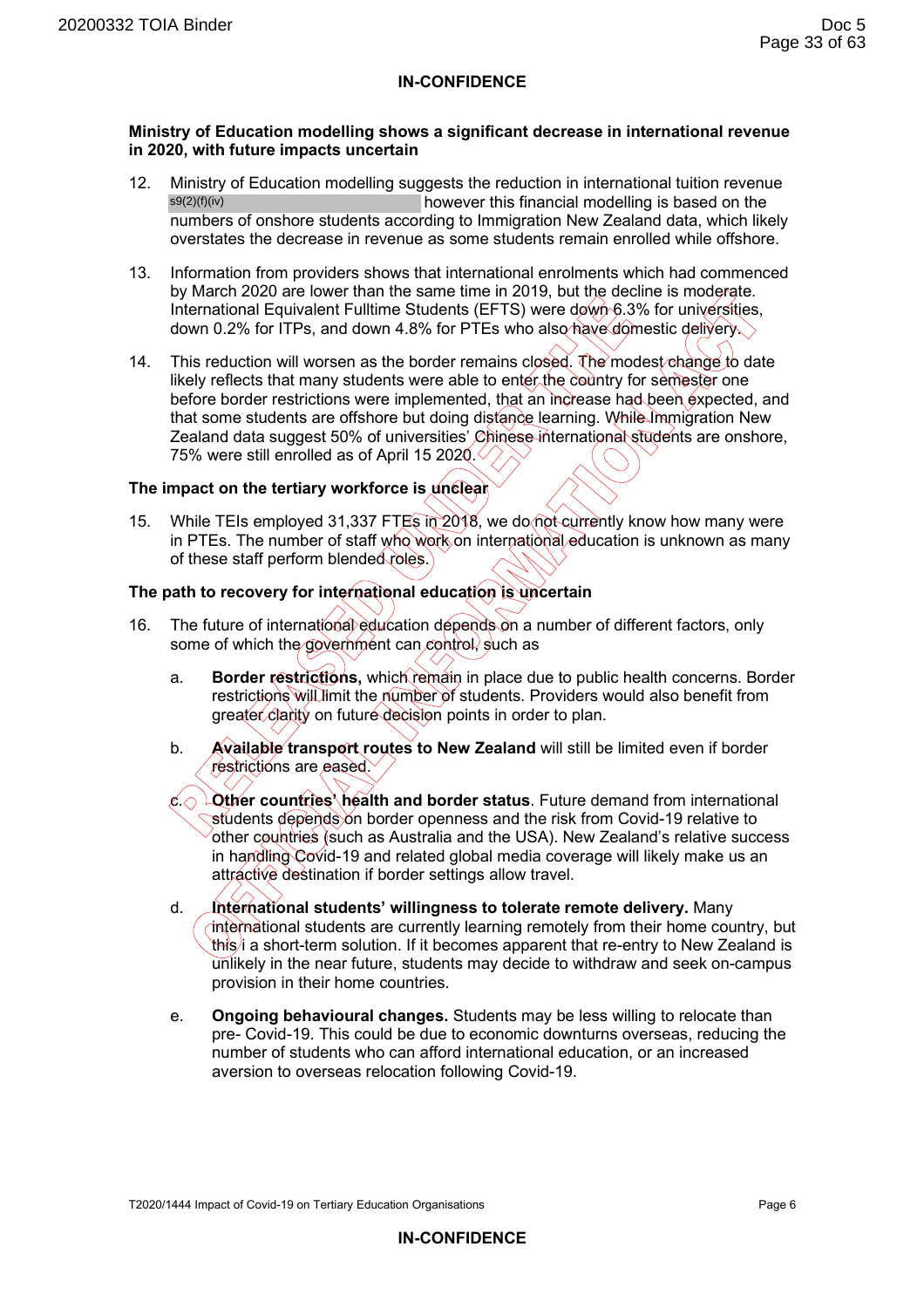### **Universities**

#### **Universities were in a strong financial position in 2019**

17. As at the end of 2019, universities had a combined revenue of \$4,359 million and a surplus of \$207 million. Universities had \$657 million in cash (the low point for providers' cash), \$102 million cash in trusts, and some access to large borrowing consents. The university sector has diversified revenue sources, but this varies by provider. For example, universities' international tuition revenue totalled \$580 million in 2019, but this varied from 7% of Otago University's revenue to 22% of AUT's revenue.



### **Universities are expecting a reduction in revenue and will make a loss**

- 18. The main reduction in revenue for universities in 2020 is expected from international tuition fees, with estimations of revenue reduction from \$160 million to \$360 million. 2021 international tuition revenue is uncertain and dependent on border restrictions, but reductions will be partially offset by higher domestic EFTS and subsidies. The margin on international EFTS is higher; roughly three times that of domestic EFTS.
- 19. Other sources of revenue will also be affected. For example, commercial revenue and research income may be affected by the economic downturn, though, the Crown funds roughly 80% of universities' research, some of which (like the \$307 million from the Performance Based Research Fund) is not output based. Sustained border closure could affect universities' research output and consequentially international rankings as around 50% of universities' PhD students are international students. As the government treats international PhD students as domestic students for funding purposes, the commitment to guarantee funding and not recover for under delivery in 2020 will mitigate the financial impact on universities in the short term.

# **Universities' capital expenditure is a key area to help manage their cash flow**

20. Universities 2019 capital intentions were 2.4 times greater than depreciation expenses (\$1,135 million planned CAPEX against \$474 million depreciation); implying universities are actively growing their balance sheets and have significant scope to defer projects to manage cash flow. Capital delays are a scalable way to manage short-term reductions in revenue.

#### **Overall Assessment**

21. Universities are in a strong financial position, with \$650 million in cash reserves and access to further borrowing; they will not run out of cash in 2020. Universities have a range of options to manage reduced revenue, including deferring capital projects, access to liquidity, and implementing cost saving measures such as some signalled voluntary retirement schemes. We are not currently concerned about universities viability, particularly if international student enrolments return in 2021.

T2020/1444 Impact of Covid-19 on Tertiary Education Organisations **Page 7** Page 7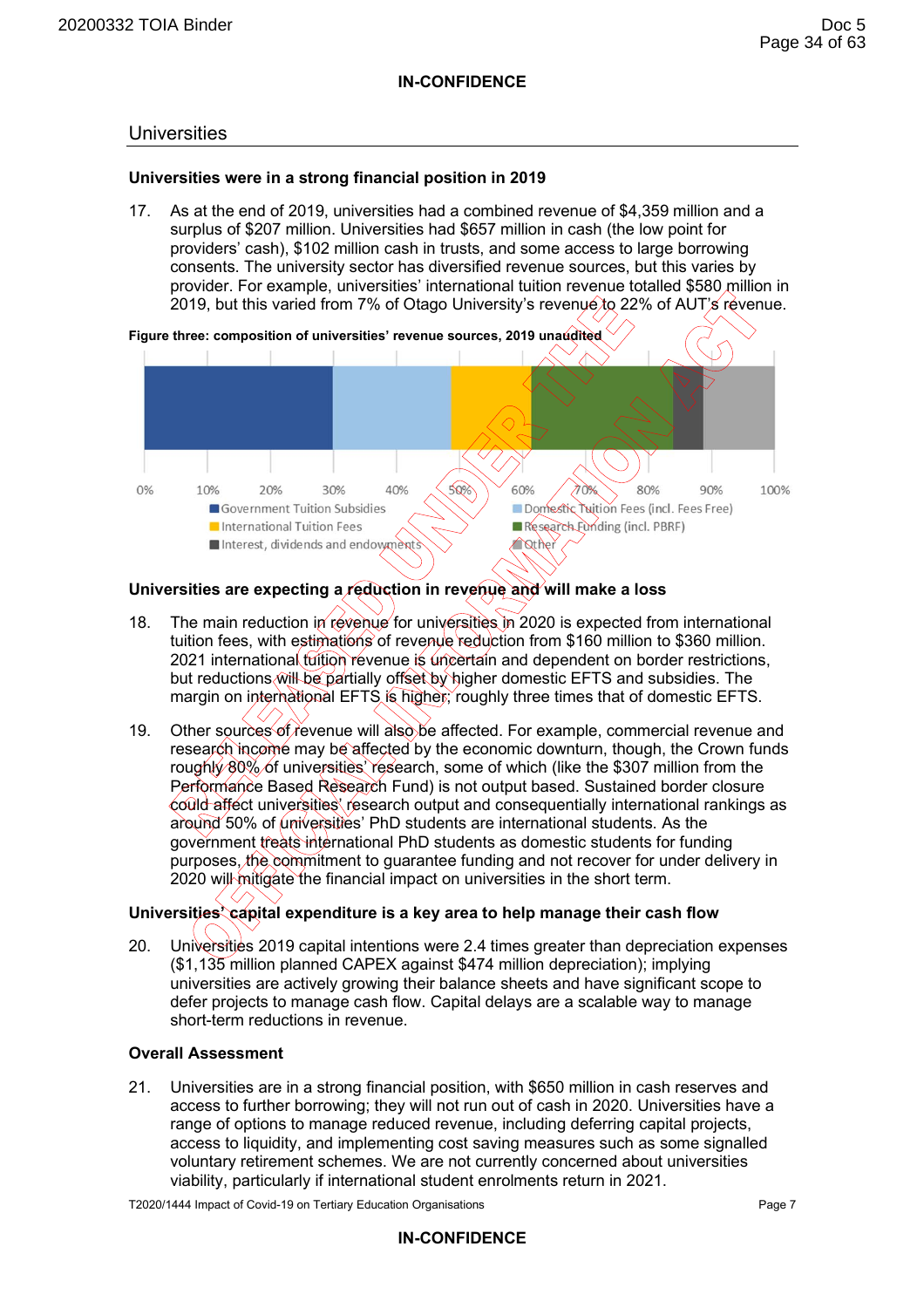New Zealand Institute of Skills and Technology (NZIST) and its 16 Institutes of Technology and Polytechnics (ITPs) subsidiaries

## **The ITP sub-sector is more exposed to changes in EFTS**

22. ITPs had a combined revenue of \$1056 million against expenses of \$1107 million in 2019, with international revenue of \$178 million (16.8%). ITPs revenue sources are narrower than universities'. 85% of ITP's revenue is EFTS based, with the Ministry of Education forecasting a 15% - 49% increase for 2021.



# **NZIST has a smaller balance sheet than universities**

- 23. Some ITPs have relatively weak cash reserves, though this was a pre-existing problem; prior to Covid-19, some ITPs forecast to run out of cash before the end of 2020. Total cash across the network at year-end 2019 was \$320 million.
- 24. Cabinet has provided NZIST with \$10 million capital and established a \$50 million capital contingency in order to manage financial viability across the network [CAB-20- MIN-0140 refers). However, NZIST should also be working through how to offset cash shortfalls across the ITP network.

# **The sector has physical capacity and staffing to absorb an increase in demand**

25. Domestic demand fell in recent years, but ITPs have not reduced costs (including for staff and campuses) by the same amount. This implies there remains some staffing and physical capacity to meet the expected demand increase.

# **Capital Expenditure**

26. ITP's pre-Covid capital expenditure intentions were 2.0 times greater than depreciation in 2019 at \$216 million, growing over 2020 and 2021. While there is deferred maintenance in areas of the network, these are the providers with lower capital expenditure. NZIST is currently undertaking a stocktake of deferred maintenance.

### **Overall Assessment**

- 27. Though NZIST is less financially resilient than some universities, and international revenue makes up a larger proportion of its revenue, it is expected to significantly benefit from increased domestic enrolments. The RoVE reforms will improve the ability to manage pressures across the network. It is important NZIST continues with its transformation planning progress, and its capital asset strategy in particular, to further increase its resilience.
- 28. s9(2)(f)(iv)

T2020/1444 Impact of Covid-19 on Tertiary Education Organisations Page 8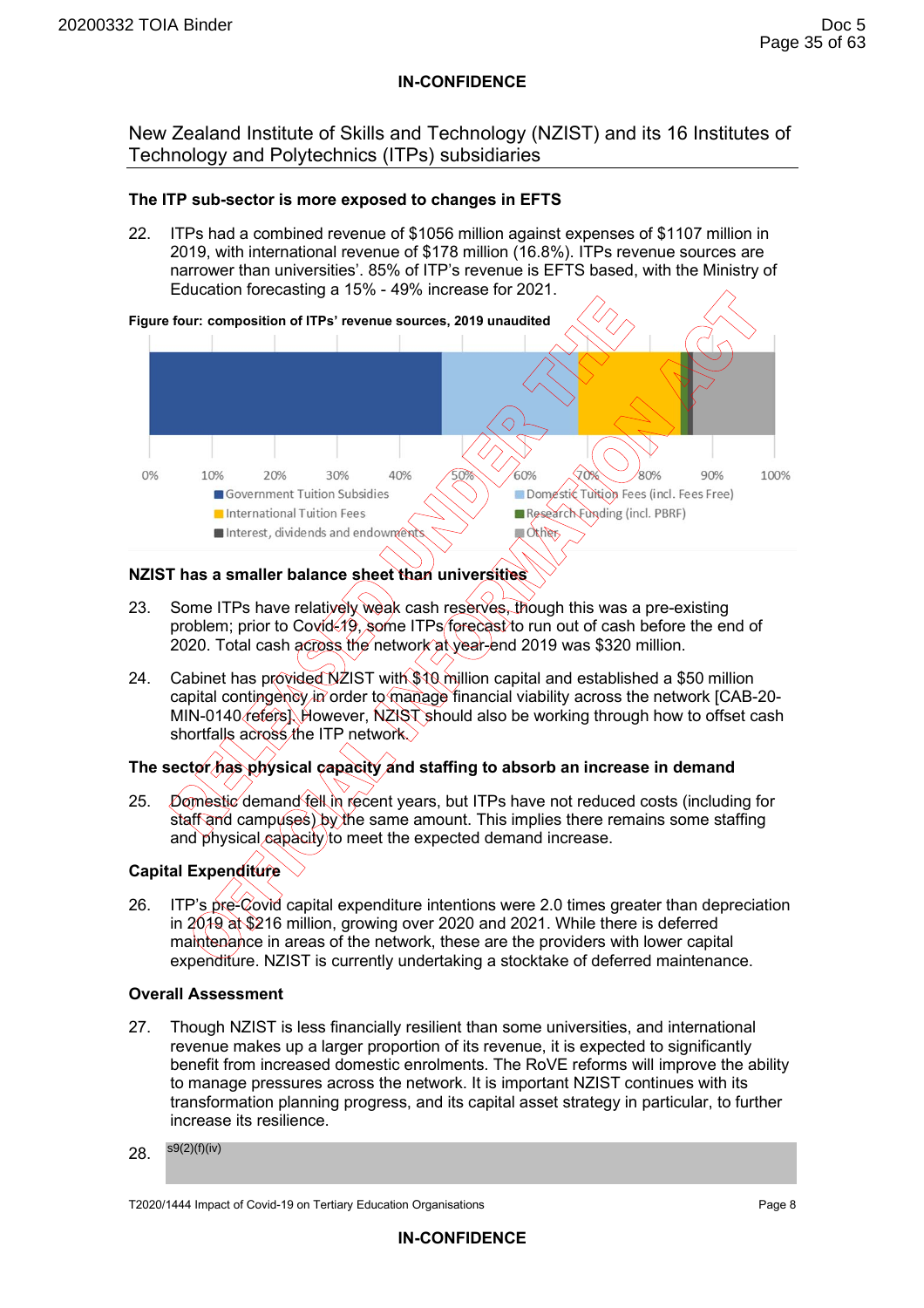## Wānanga

#### **Wānanga revenue is primarily from domestic enrolments**

29. The majority of wānanga revenue (83%) is from domestic enrolments. Whilst wānanga are the least diversified sub-sector, they have the least international exposure, delivering in total fewer than 20 EFTS to international students in 2019, all at PhD level. Revenue is primarily from government, as wānanga largely set courses at zero fees for students.



# **Wānanga domestic enrolments are forecast to significantly increase**

30. In 2009 during the GFC, wananga experienced a 19% increase in domestic demand. Ministry of Education modelling forecasts a 16% - 51% increase in enrolments in 2021.

# **Wānanga may not benefit from broad based training interventions**

- 31. Wānanga raise only 4% of revenue from tuition fees due to their longstanding decision to not charge fees for learners. By not charging fees (to encourage enrolments and to benefit their students) Wānanga have not received funding from the Government's fees-free policy, while their learners still consume their first-year free eligibility.
- 32. This also means that neither wananga nor their students will benefit from the \$320 million targeted apprenticeships and training fund. Wānanga would receive less funding than NZIST for provision of an equivalent qualification, as they will be wholly reliant on SAC subsidies while NZIST will receive fee payments from the Crown.

# **Capital Expenditure**

33. Wānanga capital expenditure is relatively small and roughly equals depreciation, with capital intentions totalling \$14 million in 2020 (7% of revenue).

# **Overall Assessment**

- 34. Wānanga will likely do comparatively well in contrast to other tertiary providers due to their focus on domestic tertiary provision.
- 35. However, there is a need to be mindful of incentives created through the apprenticeship and training support package, along with a consideration of which providers and learners are likely to benefit.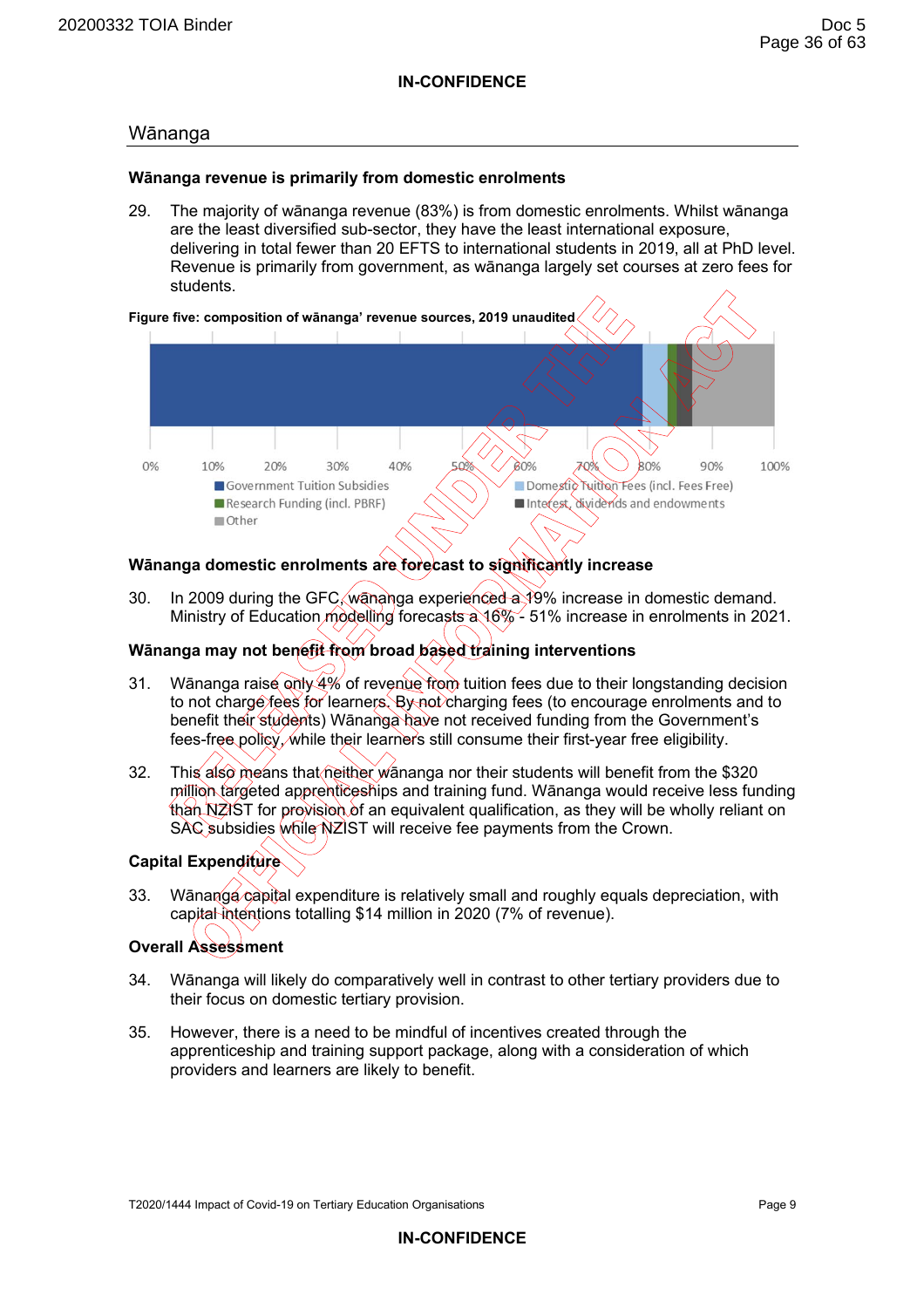# Private Training Establishments (PTEs)

- 36. The PTE subsector has a mix of income from government funded delivery for domestic students, international student fees, and privately funded domestic delivery. 171 of the around 700 PTEs are able to enrol international students, and 142 did prior to Covid-19.
- 37. As PTEs are privately owned entities, we have less information about their finances. However, we can make some assumptions about the potential impact of the Covid-19 response on PTEs. The PTE sector is diverse in size and focus, so assessments of the sector as a whole are difficult. Overall, some providers will likely be minimally affected, while others may close down.

# **Some parts of the PTE sector are heavily reliant on international student revenue**

- 38. PTEs deliver shorter and less expensive courses on average to international students. In 2018, PTEs received 27% of international tuition revenue, delivered 40% of international EFTS, but accounted for 50% of international students (excluding schools). As courses tend to be shorter, many  $\widehat{P}$ TEs rely on higher turnover of international students (i.e. people entering the country regularly) and will be more affected by border restrictions than providers that offer longer courses.
- 39. 63 PTEs deliver exclusively to international students. The border restrictions will be significantly affecting these providers.
- 40. A further 89 PTEs deliver training to both domestic and international students. On average, these PTEs have 76% domestic students and 24% international students, (17 have over 80% international students, and 42 have under 20%). While PTEs are forecast to benefit from an increase in domestic demand it is unlikely this will sufficiently replace international student revenue over the second half of 2020.

### **There are other factors that make the impact on PTEs less clear**

41. In addition to the impact of border closures there are other factors that will affect the viability of PTEs:

a. Some PTEs have lower capability for online delivery – both onshore and offshore  $\lambda$  which makes managing through the Level 2-4 restrictions more challenging,  $\Diamond$ particularly when they are unable to deliver face to face

- b. the size of PTEs varies significantly, but many are small and will be less able to carry costs whilst borders are closed and Level 2-4 restrictions remain in place.
- c. many have niche provision so will be affected by broader industry or sector trends (e.g. hospitality, tourism, agriculture).
- 42. Some PTEs will not be able to sustain themselves if there are no further international students in 2020. NZQA is currently exploring regulatory options that would allow PTEs to 'hibernate' for 9-12 months without having to repeat any regulatory processes or pay fees when they reactivate.
- 43. The TEC and StudyLink have established processes in the case of PTE closure which prioritise supporting students with information as to how they could continue with their studies elsewhere, and enabling continued access to student support in the immediate term.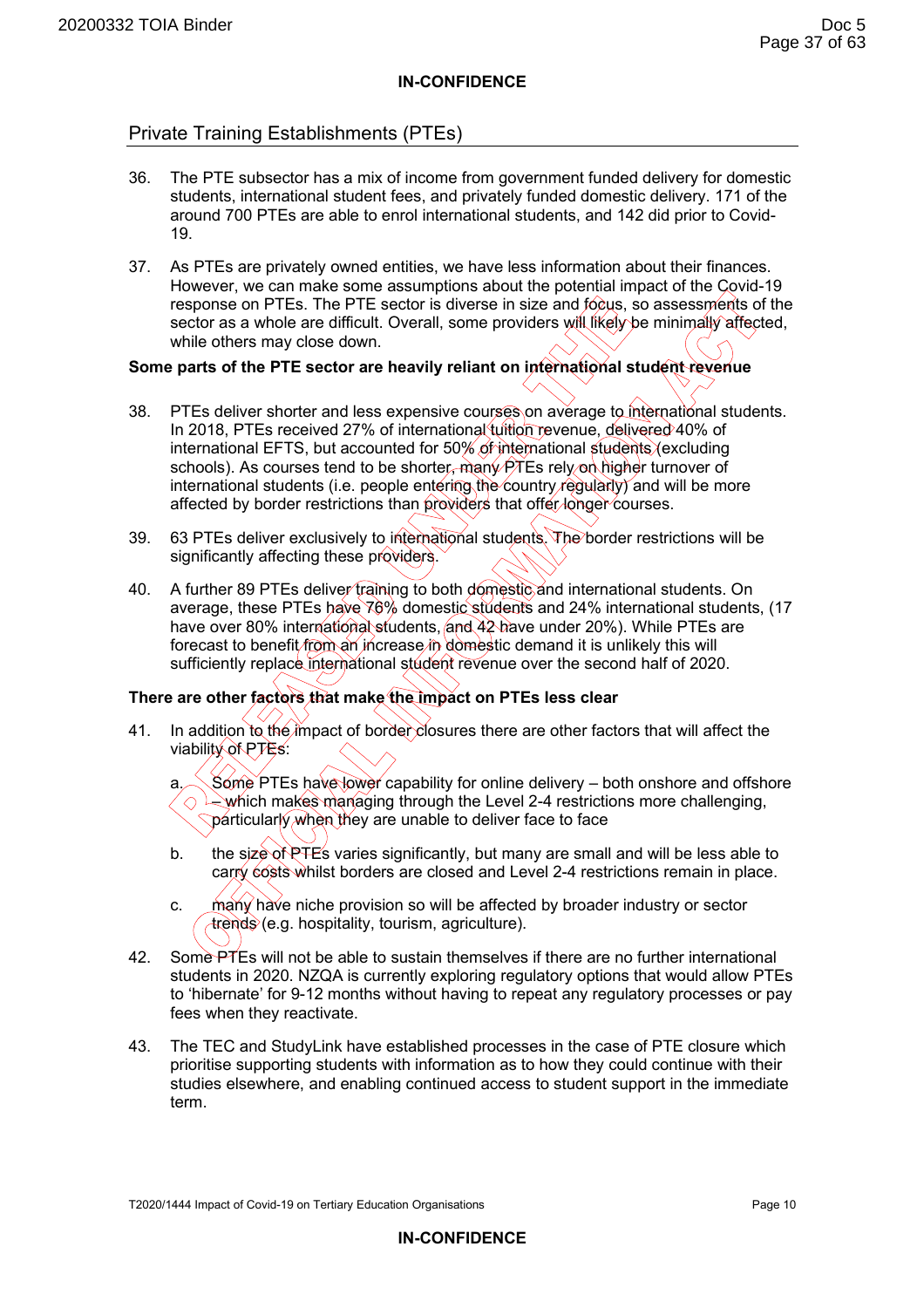$\overline{\phantom{0}}$ 

# Government support to date and ongoing work

- 44. The below table outlines the range of policies already in place to support providers directly and indirectly. Potential avenues for further support include:
	- a. decisions around a managed border and possible priority visa categories
	- b. the development of an export education recovery strategy
	- c. TEI projects being considered through shovel ready projects work
	- d. future decisions regarding small business support insofar as it impacts PTEs

| What                                                                                        | How                                                                                                                                                                                                      |  | Who                                                          | \$m\$        |  |  |
|---------------------------------------------------------------------------------------------|----------------------------------------------------------------------------------------------------------------------------------------------------------------------------------------------------------|--|--------------------------------------------------------------|--------------|--|--|
| Tertiary specific Covid-19 responses                                                        |                                                                                                                                                                                                          |  |                                                              |              |  |  |
| Non recovery of under-<br>delivery                                                          | Provides certainty to providers about<br>revenue from tuition subsidies and<br>protects against a reduction in enrolments<br>particularly as a result of restrictions on<br>delivery.                    |  | Altproviders                                                 | s9(2)(f)(iv) |  |  |
| <b>Suspending Export</b><br>Education Levy (EEL)<br>payments for 2020 and<br>2021           | Helps to offset the loss of international<br>student revenue for providers, by not<br>requiring EEL payments for 2020 and<br>2021, as well as "freezing" payments due<br>for the final trimester of 2019 |  | All providers<br>who enrol<br>international<br>students      | 14           |  |  |
| Fees-free training at Level<br>3-7 non degree for courses<br>related to critical industries | While providers will not receive additional<br>funding, this encourages students to enrol<br>jn)training critical industries, which could<br>support an increase in domestic demand                      |  | Predominantly<br>ITPs, but also<br>some PTEs<br>and wānanga. | 320          |  |  |
| Removal of 3% surplus<br>target and relaxation of<br>reporting requirements                 | The TEC has used operational discretion<br>to reduce some reporting burden on<br>providers.                                                                                                              |  | All providers                                                |              |  |  |
| Student hardship funds                                                                      | <b>Runding has been given to providers to</b><br>support learners to stay engaged by<br>providing additional financial assistance<br>Where they are not otherwise eligible                               |  | All providers                                                | 20           |  |  |
| Technology Access Fund                                                                      | Funding has been given to providers to<br>support learners to stay by purchasing<br>personal devices and internet connections.                                                                           |  | All providers                                                | 20           |  |  |
| General tertiary response                                                                   |                                                                                                                                                                                                          |  |                                                              |              |  |  |
| 1.6% increase to tertiary<br>education tuition and<br>training subsidies rates              | This funding provides a cost adjustment<br>for all subsidy rates at a rate above<br>forecast CPI.                                                                                                        |  | All providers                                                | 141          |  |  |
| Funding increased demand<br>for tertiary education                                          | This funds the government's subsidies for<br>increase tertiary demand. It will be met<br>with greater student fee revenue too, in<br>some cases through fees-free payments.                              |  | All providers                                                | 334          |  |  |
| General Covid-19 response                                                                   |                                                                                                                                                                                                          |  |                                                              |              |  |  |
| Wage subsidy scheme and<br>other business support                                           | PTEs are eligible for general firm support<br>schemes, including SME schemes.                                                                                                                            |  | <b>PTEs</b>                                                  | unknown      |  |  |

T2020/1444 Impact of Covid-19 on Tertiary Education Organisations **Page 11** Page 11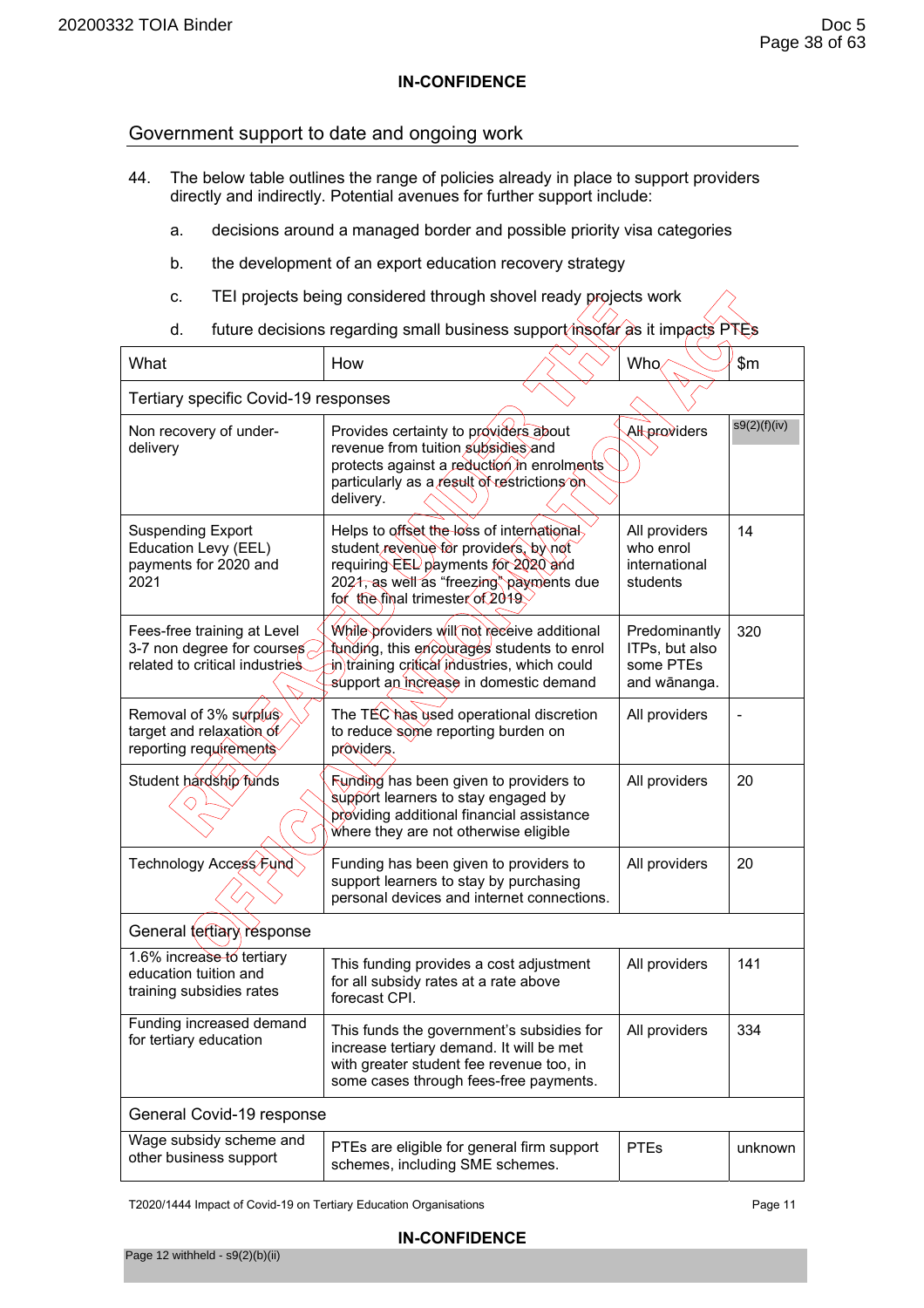# **COMMERCIAL-IN-CONFIDENCE**



TE TAI ŌHANGA THE TREASURY

<span id="page-42-0"></span>

| <b>Treasury Report:</b> Media Subscriptions Letters |                                                |                                 |                    |  |  |
|-----------------------------------------------------|------------------------------------------------|---------------------------------|--------------------|--|--|
|                                                     |                                                |                                 |                    |  |  |
| Date:                                               | 28 May 2020                                    | T2020/1664<br><b>Report No:</b> |                    |  |  |
|                                                     |                                                | File Number.<br>$CM-1-3-66-1$   |                    |  |  |
| <b>Action sought</b>                                |                                                |                                 |                    |  |  |
| Action sought<br><b>Deadline</b>                    |                                                |                                 |                    |  |  |
|                                                     | <b>Minister for State Owned Enterprises</b>    | Noté contents                   | None               |  |  |
| (Rt Hon Winston Peters)                             |                                                |                                 |                    |  |  |
| <b>Minister of Finance</b>                          |                                                | Sign the attached letters       | Friday 5 June 2020 |  |  |
| (Hon Grant Robertson)                               |                                                |                                 |                    |  |  |
| <b>Associate Minister of Finance</b>                |                                                | <b>Note contents</b>            | None               |  |  |
| (Hon David Parker)                                  |                                                |                                 |                    |  |  |
|                                                     | Associate Minister for State Owned Enterprises | Note contents                   | None               |  |  |
| (Hon Shane Jones)                                   |                                                |                                 |                    |  |  |
|                                                     |                                                |                                 |                    |  |  |

# **Contact for telephone discussion** (if required)

| <b>Name</b>            | $\mathcal{\hat{P}}$ osition $\scriptstyle\wedge$ | <b>Telephone</b> |              | <b>1st Contact</b> |
|------------------------|--------------------------------------------------|------------------|--------------|--------------------|
| <b>Eva Parker</b>      | Graduate Analyst,<br>Commercial Performance      | s9(2)(k)         | N/A<br>(mob) |                    |
| <b>Juston Anderson</b> | Acting Manager,<br>Commercial Performance        |                  | s9(2)(g)(ii) |                    |
|                        |                                                  |                  |              |                    |

# **Minister of Finance's office actions**

**Email** the signed letters to the Chairs of the relevant entities.

**Return** the signed report to the Treasury.

Note any feedback on the quality of the report

**Enclosure**: Yes (attached)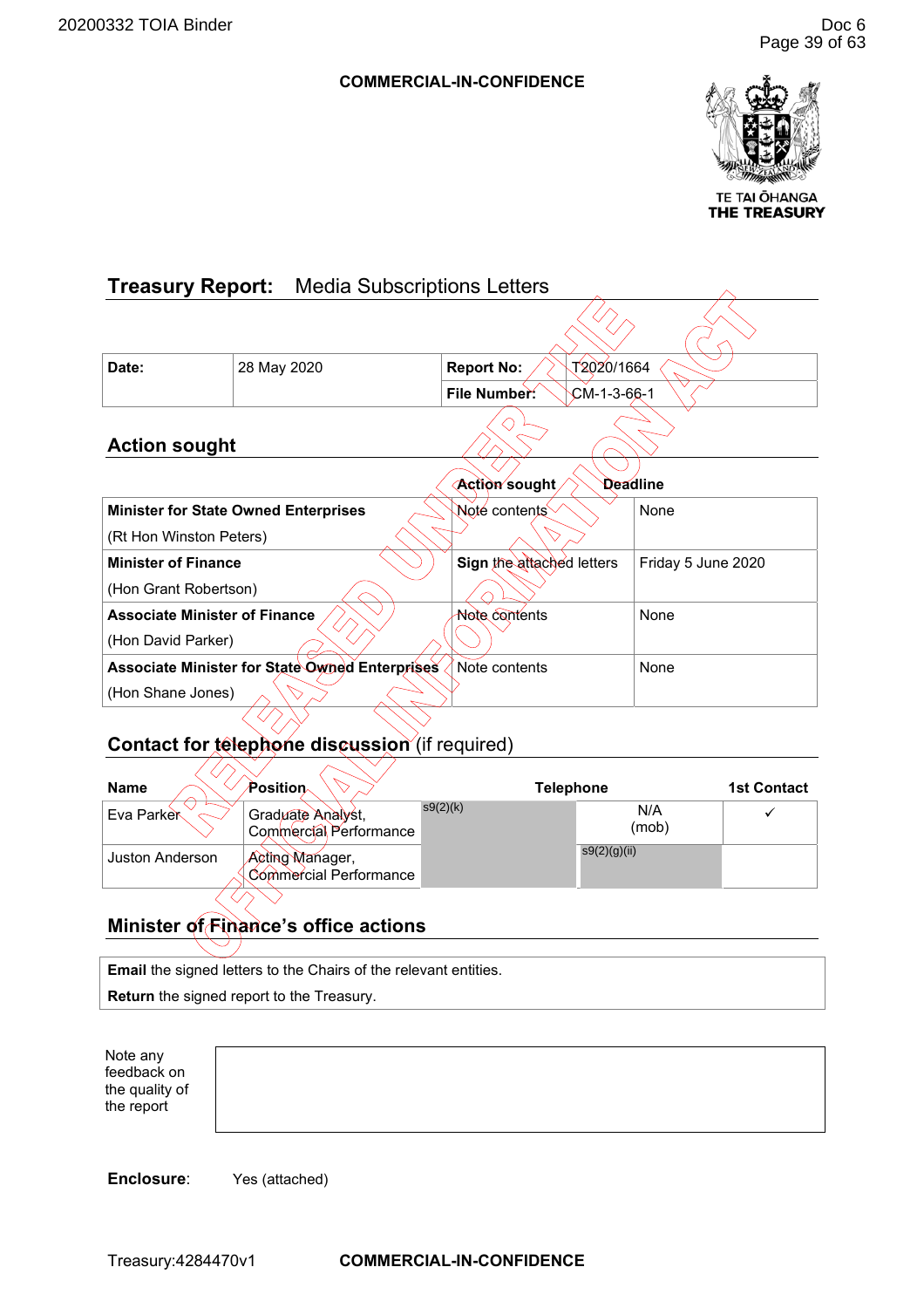# **COMMERCIAL-IN-CONFIDENCE**

# **Treasury Report:** Media Subscriptions Letters

# Purpose of Report

- 1. This report attaches letters to be signed and sent to the Chairs of relevant entities in the Crown portfolio, encouraging these organisations to review and increase their uptake of subscriptions for New Zealand small to medium new services.
- 2. These letters will assist with the implementation of the initiative to centralise and increase government uptake of media subscriptions, approved by the Cabinet Business Committee as part of the Government's immediate media sector support package [CBC-20-MIN-0051 refers].

# **Background**

- 3. On 20 April 2020, the Cabinet Business Committee approved an immediate media support package to soften the severe financial impact of the COVID-19 restrictions on the industry [CBC-20-MIN-0051 refers]. This package included an initiative to centralise and increase government uptake of media subscriptions to provide immediate cash flow to small to medium news services. Ministers were invited to write to their relevant Crown entities, requesting that they support the initiative.
- 4. On 13 May 2020, the Minister of Broadcasting, Communications and Digital Media provided a draft letter to be sent to relevant entities in Ministers' portfolios. This letter outlines the initiative and encourages Crown entities to review and increase their uptake of subscriptions for New Zealand small to medium new services.
- 5. The Minister of Broadcasting, Communications and Digital Media requested that this letter be sent to at least statutory Crown entities, but suggested it could also be sent to other entities in Ministers' portfolios, depending on the circumstance. The Treasury recommends that this letter also be sent to relevant State-owned enterprises and Public Finance Act 1989 Schedule 4A companies, as well as the Reserve Bank of NZ.
- 6. The Treasury has customised the Minister of Broadcasting, Communications and Digital Media's draft letter to reflect alternative entity types. This report attaches these letters to be signed and sent to the Chairs of the relevant entities for which you are responsible.

# Recipients

- 7. The Treasury suggests this letter is sent to the following entities under the Minister of Finance's responsibility:
	- the Reserve Bank of New Zealand
	- the Earthquake Commission, and
	- Southern Response Earthquake Services Limited.
- 8. The Treasury suggests this letter is sent to the following entities under the Minister for State Owned Enterprises' responsibility:
	- AsureQuality Limited
	- Kiwirail Limited
	- Kordia Group Limited

T2020/1664 Media Subscriptions Letters Page 2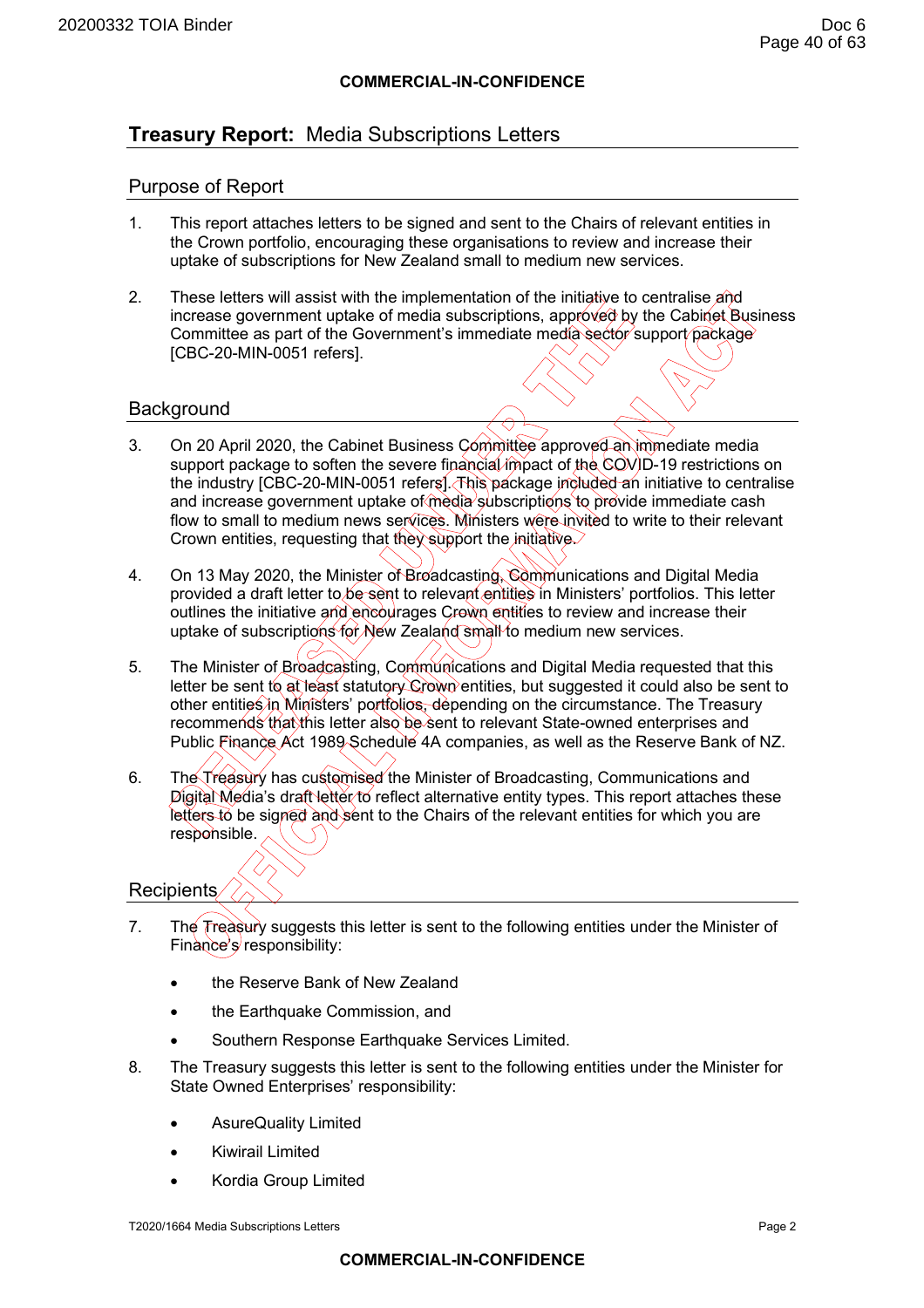## **COMMERCIAL-IN-CONFIDENCE**

- Landcorp Farming Limited
- Quotable Value Limited
- Transpower New Zealand Limited, and
- Crown Infrastructure Partners Limited.
- 9. The Treasury also suggests the letter is sent to Animal Control Products Limited (Orillion) – a State-owned enterprise where the Minister of Finance and Minister for Biosecurity are shareholding Ministers.
- 10. As the Minister of Finance is a shareholder in all of the above entities, the Treasury recommends that the Minister of Finance signs and sends these letters on behalf of shareholding Ministers.
- 11. The Treasury suggests that the letter is not sent to entities that:
	- other Ministers are responsible for
	- have already been written to
	- are administered by the Treasury
	- have other shareholders
	- are a residual entity, or
	- are under financial pressure and/or receiving Crown financial support.

# Recommended Action

Juston Anderson

We recommend that the Minister of Finance **signs** the attached letters to the Chairs of the relevant entities, on behalf of shareholding Ministers.

 $\Diamond$ 

Rt Hon Winston Peters **Hon Grant Robertson Minister for State Owned Enterprises Minister of Finance** 

**Acting Manager, Commercial Performance** 

Hon David Parker<br> **Associate Minister of Finance**<br> **Associate Minister of Finance**<br> **Associate Minister of Finance** 

**Associate Minister for State Owned Enterprises**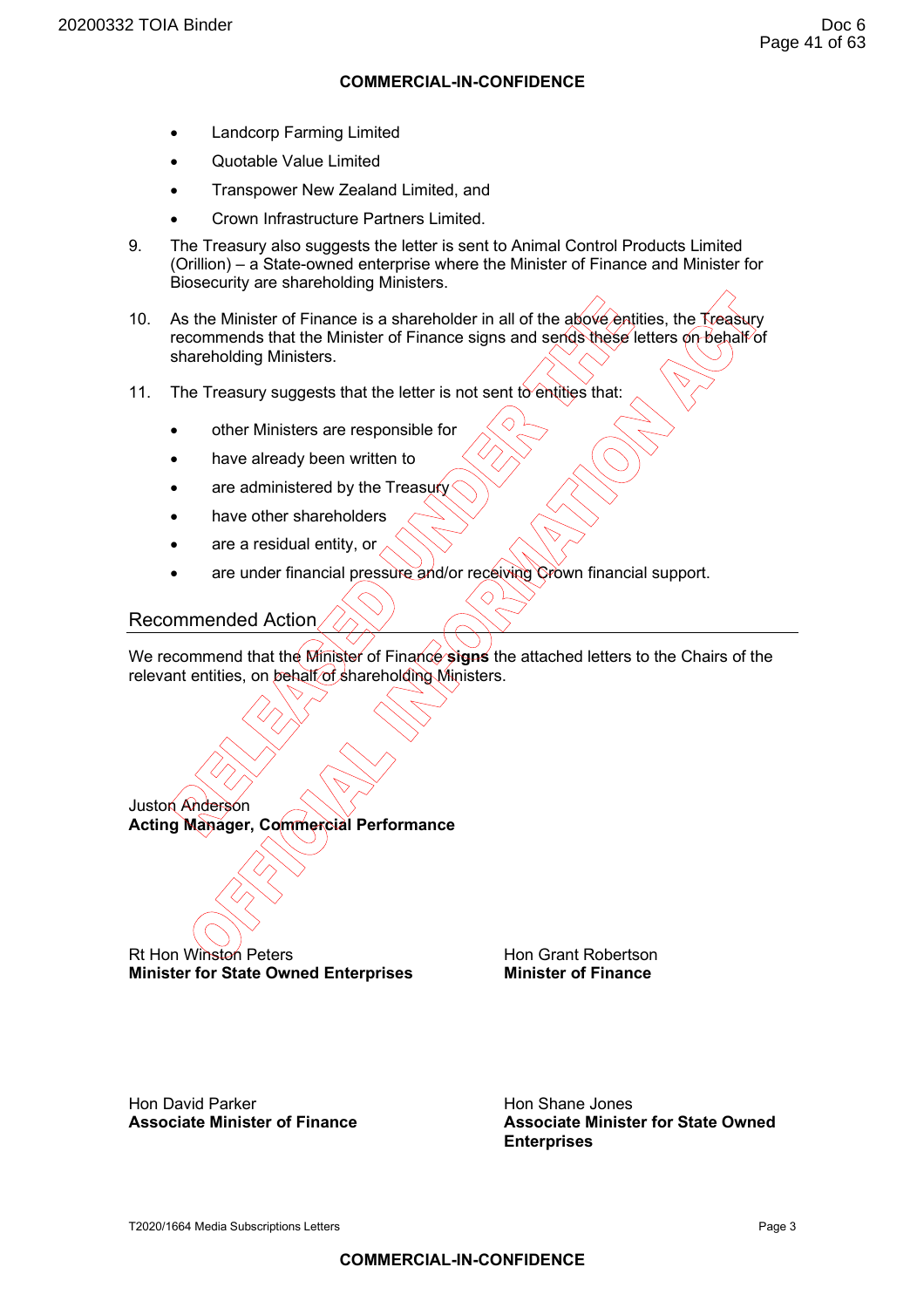# **Hon Grant Robertson**

**MP for Wellington Central** Minister of Finance Minister for Sport and Recreation

Minister Responsible for the Earthquake Commission Associate Minister for Arts, Culture and Heritage



Mr Alister James **Chair** Southern Response Earthquake Services Limited s9(2)(a)

Dear Alister

I am writing to encourage Southern Response to increase its uptake of subscriptions for New Zealand small to medium<sup>1</sup> news services in order to support organisations impacted by COVID-19.

As you will be aware, New Zealand's media sector has been severely impacted by the COVID-19 response due to a drastic drop in advertising revenue. At the same time, media has a vital role during the response period in ensuring ongoing access to reliable and up-to-date news coverage and keeping New Zealanders informed while COVID-19 restrictions are in place. Private media are critical in supporting the production of news and journalism and ensuring our democracy has a strong and independent fourth estate.

As part of the government's support package for the media sector, there has been an uptake of 12 month subscriptions or donations across all government departments to New Zealand small to medium news organisations, which produce quality journalism with a broad public interest component at a national level.

If Southern Response Earthquake Services Limited was also to take out subscriptions, it would assist by providing immediate revenue to New Zealand news services, to help them to continue to provide these valuable services. It will also ensure your staff have access to a diversity of voices and perspectives which can inform their work.

It has also been brought to my attention that some organisations take out small subscriptions that are then shared widely across the organisation. I encourage you to look at the nature of subscription licensing that your organisation currently holds to ensure that it appropriately reflects the number of users registered.

<sup>1</sup> The Government Procurement Rules define a New Zealand business as a business that originated in New Zealand (not being a New Zealand subsidiary of an offshore business), is majority owned or controlled by New<br>Zealanders, and has its principal place of business in New Zealand. For the purpose of this initiative, a small t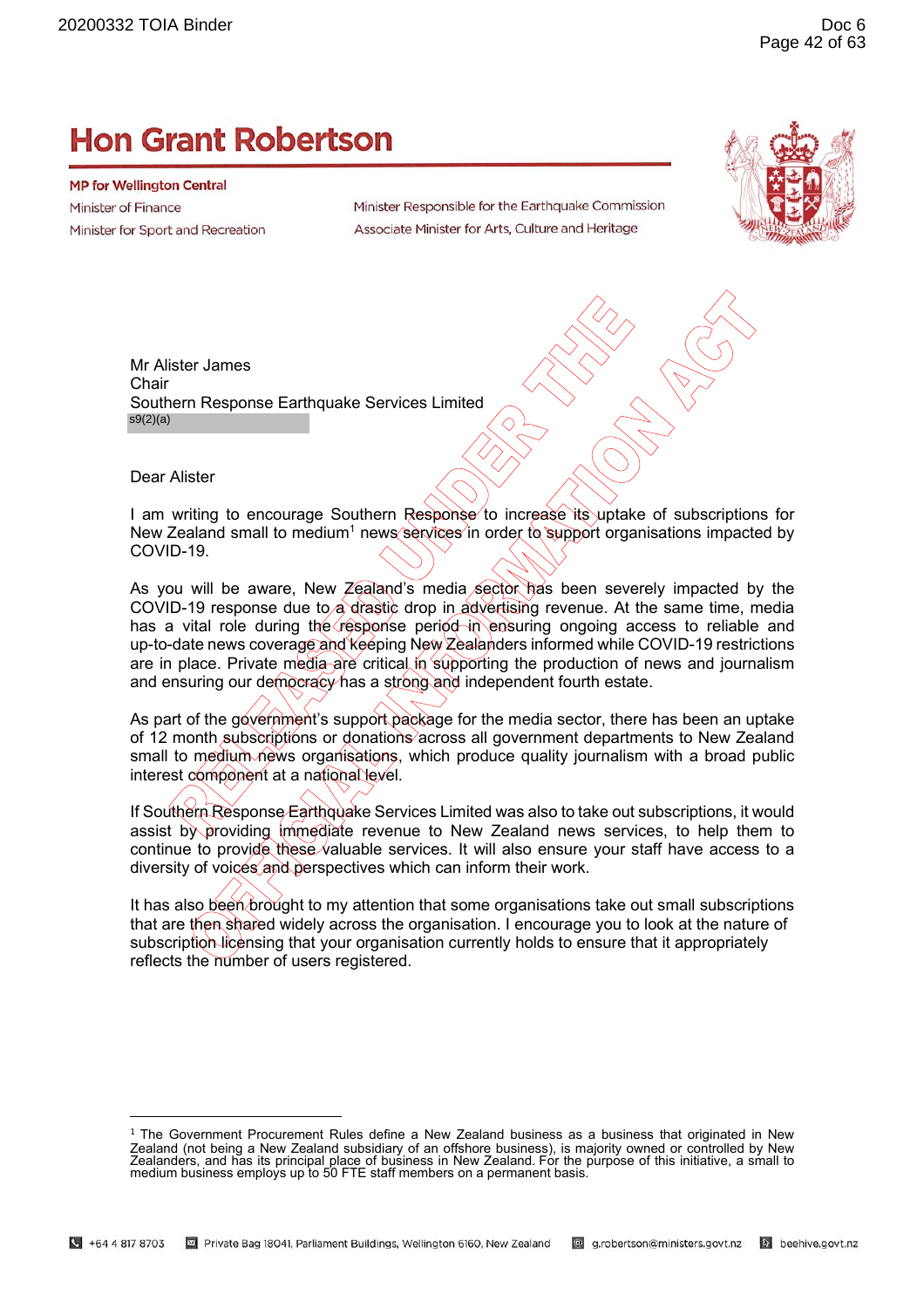The Ministry for Culture and Heritage will release information shortly on its website about how this initiative will be implemented across central government. Please contact Support.Media@mch.govt.nz at the Ministry for Culture and Heritage if you have any questions about this proposal.

Yours sincerely

Hon Grant Robertson **Minister of Finance**  *on behalf of shareholding Ministers*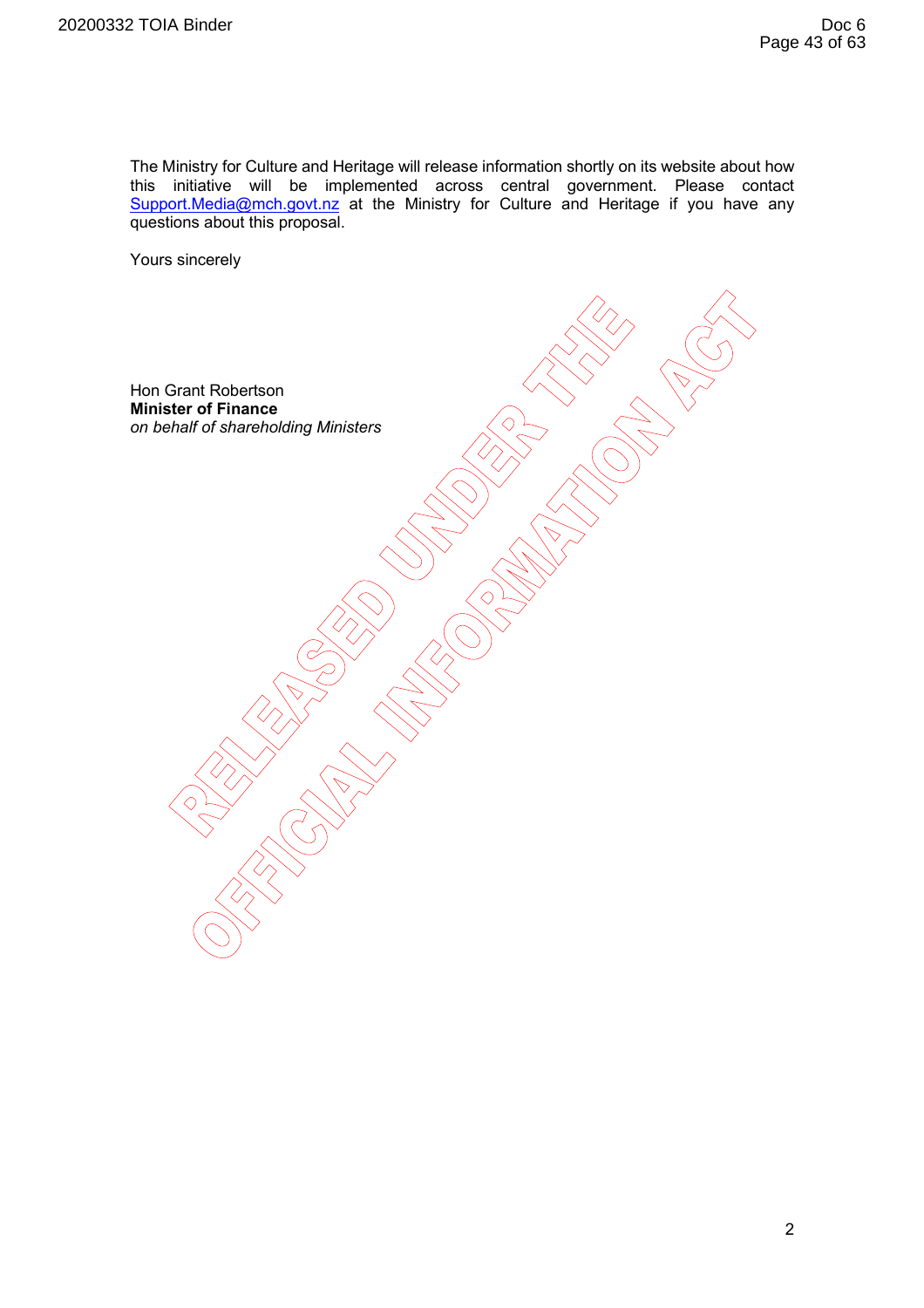# **Hon Grant Robertson**

**MP for Wellington Central** Minister of Finance Minister for Sport and Recreation

Minister Responsible for the Earthquake Commission Associate Minister for Arts, Culture and Heritage



Mr Mark Binns **Chair** Crown Infrastructure Partners Limited s9(2)(a)

Dear Mark

I am writing to encourage Crown Infrastructure Partners to increase its uptake of subscriptions for New Zealand small to medium<sup>1</sup> news services in order to support organisations impacted by COVID-19.

As you will be aware, New Zealand's media sector has been severely impacted by the COVID-19 response due to a drastic drop in advertising revenue. At the same time, media has a vital role during the response period in ensuring ongoing access to reliable and up-to-date news coverage and keeping New Zealanders informed while COVID-19 restrictions are in place. Private media are critical in supporting the production of news and journalism and ensuring our democracy has a strong and independent fourth estate.

As part of the government's support package for the media sector, there has been an uptake of 12 month subscriptions or donations across all government departments to New Zealand small to medium news organisations, which produce quality journalism with a broad public interest component at a national level.

If Crown Infrastructure Partners Limited was also to take out subscriptions, it would assist by providing immediate revenue to New Zealand news services, to help them to continue to provide these valuable services. It will also ensure your staff have access to a diversity of voices and perspectives which can inform their work.

It has also been brought to my attention that some organisations take out small subscriptions that are then shared widely across the organisation. I encourage you to look at the nature of subscription licensing that your organisation currently holds to ensure that it appropriately reflects the number of users registered.

<sup>1</sup> The Government Procurement Rules define a New Zealand business as a business that originated in New Zealand (not being a New Zealand subsidiary of an offshore business), is majority owned or controlled by New<br>Zealanders, and has its principal place of business in New Zealand. For the purpose of this initiative, a small t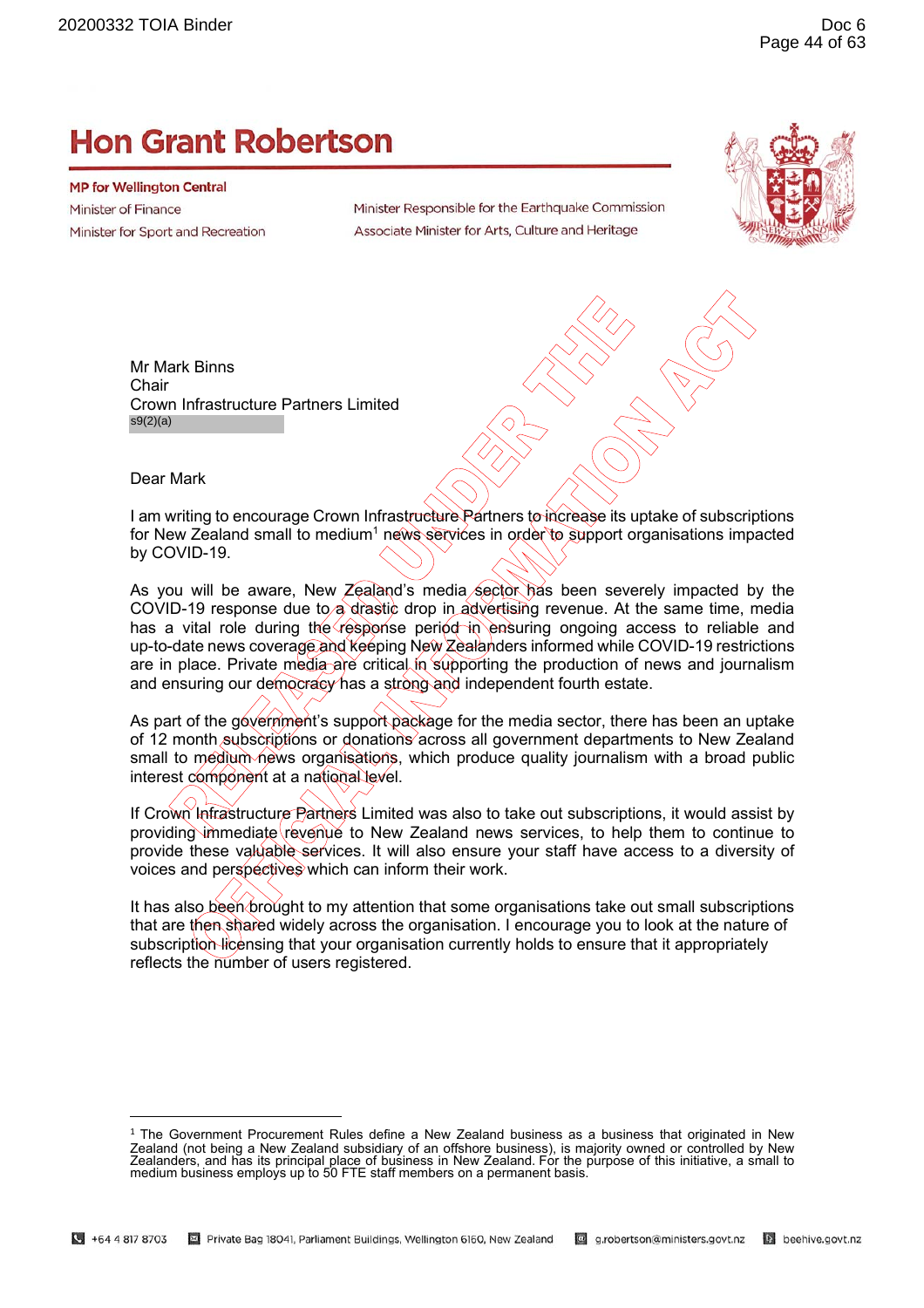The Ministry for Culture and Heritage will release information shortly on its website about how this initiative will be implemented across central government. Please contact Support.Media@mch.govt.nz at the Ministry for Culture and Heritage if you have any questions about this proposal.

Yours sincerely

Hon Grant Robertson **Minister of Finance**  *on behalf of shareholding Ministers*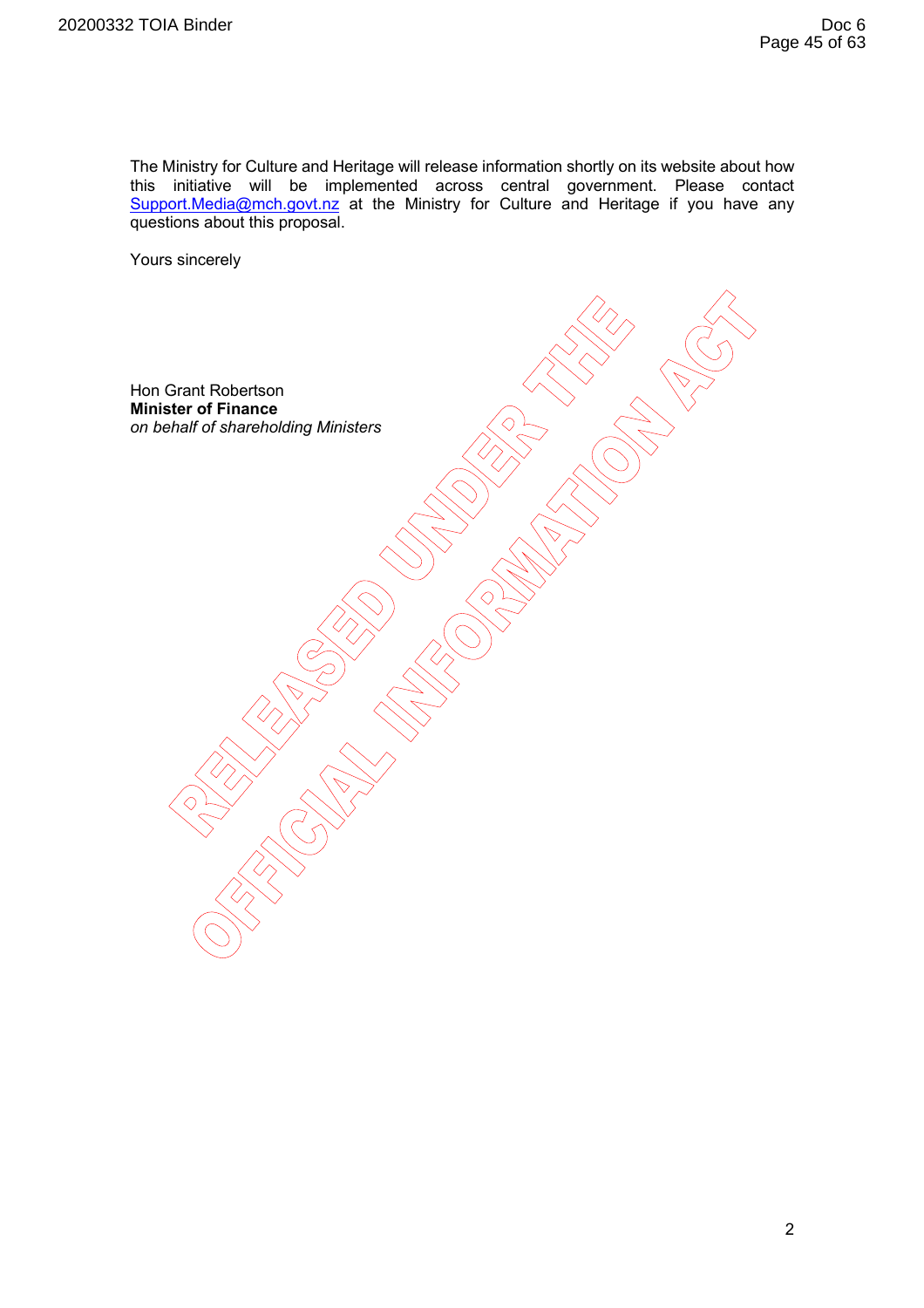# **Hon Grant Robertson**

**MP for Wellington Central** Minister of Finance Minister for Sport and Recreation

Minister Responsible for the Earthquake Commission Associate Minister for Arts, Culture and Heritage



Mr Adrian Orr Governor Reserve Bank of New Zealand Adrian.Orr@rbnz.govt.nz

#### Dear Adrian

I am writing to encourage the RBNZ to increase its uptake of subscriptions for New Zealand small to medium<sup>1</sup> news services in order to support organisations impacted by COVID-19.

As you will be aware, New Zealand's media sector has been severely impacted by the COVID-19 response due to a drastic drop in advertising revenue. At the same time, media has a vital role during the response period in ensuring ongoing access to reliable and up-to-date news coverage and keeping New Zealanders informed while COVID-19 restrictions are in place. Private media are critical in supporting the production of news and journalism and ensuring our democracy has a strong and independent fourth estate.

As part of the government's support package for the media sector, there has been an uptake of 12 month subscriptions or donations across all government departments to New Zealand small to medium news organisations, which produce quality journalism with a broad public interest component at a national level.

If the Reserve Bank of New Zealand was also to take out subscriptions, it would assist by providing immediate revenue to New Zealand news services, to help them to continue to provide these valuable services. It will also ensure your staff have access to a diversity of voices and perspectives which can inform their work.

It has also been brought to my attention that some organisations take out small subscriptions that are then shared widely across the organisation. I encourage you to look at the nature of subscription licensing that your organisation currently holds to ensure that it appropriately reflects the number of users registered.

 $1$  The Government Procurement Rules define a New Zealand business as a business that originated in New Zealand (not being a New Zealand subsidiary of an offshore business), is majority owned or controlled by New Zealanders, and has its principal place of business in New Zealand. For the purpose of this initiative, a small to medium business employs up to 50 FTE staff members on a permanent basis.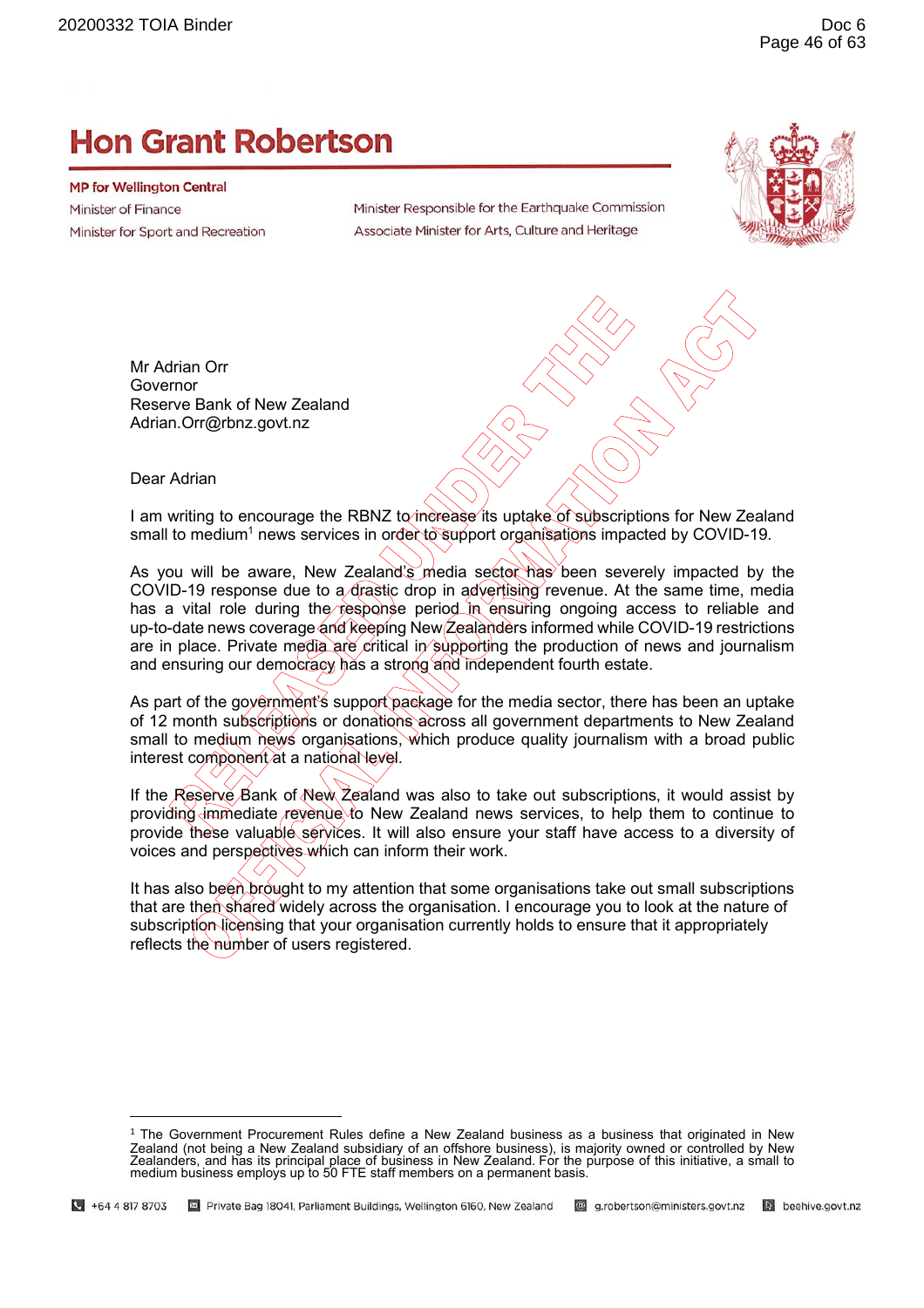The Ministry for Culture and Heritage will release information shortly on its website about how this initiative will be implemented across central government. Please contact Support.Media@mch.govt.nz at the Ministry for Culture and Heritage if you have any questions about this proposal.

Yours sincerely

Hon Grant Robertson **Minister of Finance**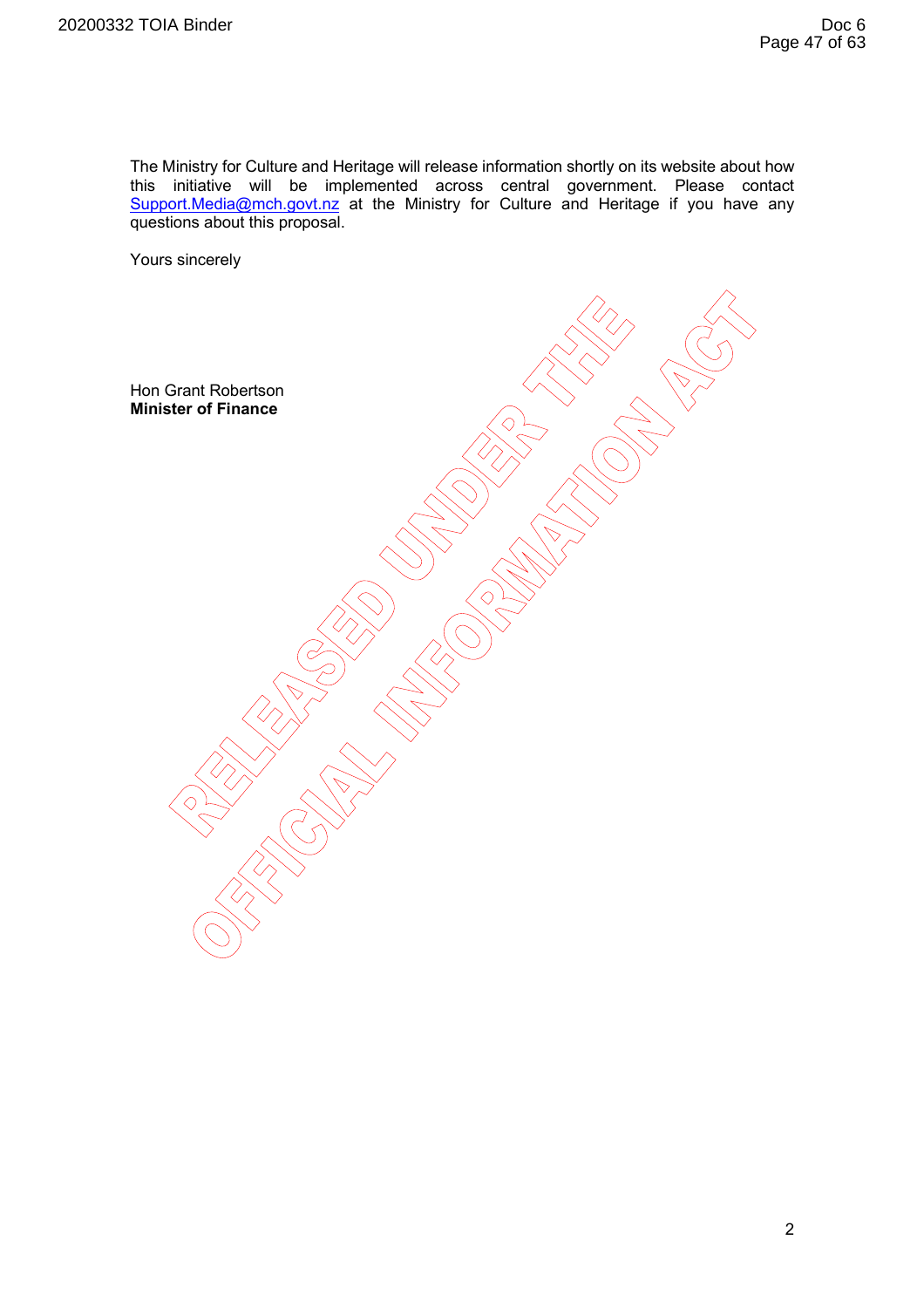# **Hon Grant Robertson**

**MP for Wellington Central** Minister of Finance Minister for Sport and Recreation

Minister Responsible for the Earthquake Commission Associate Minister for Arts, Culture and Heritage



Hon Sir Michael Cullen KNZM **Chair** Earthquake Commission s9(2)(a)

Dear Sir Michael

I am writing to encourage eqc to increase its uptake of subscriptions for New Zealand small to medium<sup>1</sup> news services in order to support organisations impacted by COVID-19.

As you will be aware, New Zealand's media sector has been severely impacted by the COVID-19 response due to a drastic drop in advertising revenue. At the same time, media has a vital role during the response period in ensuring ongoing access to reliable and up-to-date news coverage and keeping New Zealanders informed while COVID-19 restrictions are in place. Private media are critical in supporting the production of news and journalism and ensuring our democracy has a strong and independent fourth estate.

As part of the government's support package for the media sector, there has been an uptake of 12 month subscriptions or donations across all government departments to New Zealand small to medium news organisations, which produce quality journalism with a broad public interest component at a national level.

If Crown Entities were also to take out subscriptions, it would assist by providing immediate revenue to New Zealand news services, to help them to continue to provide these valuable services. It will also ensure your staff have access to a diversity of voices and perspectives which can inform their work.

It has also been brought to my attention that some organisations take out small subscriptions that are then shared widely across the organisation. I encourage you to look at the nature of subscription licensing that your organisation currently holds to ensure that it appropriately reflects the number of users registered.

<sup>1</sup> The Government Procurement Rules define a New Zealand business as a business that originated in New Zealand (not being a New Zealand subsidiary of an offshore business), is majority owned or controlled by New<br>Zealanders, and has its principal place of business in New Zealand. For the purpose of this initiative, a small t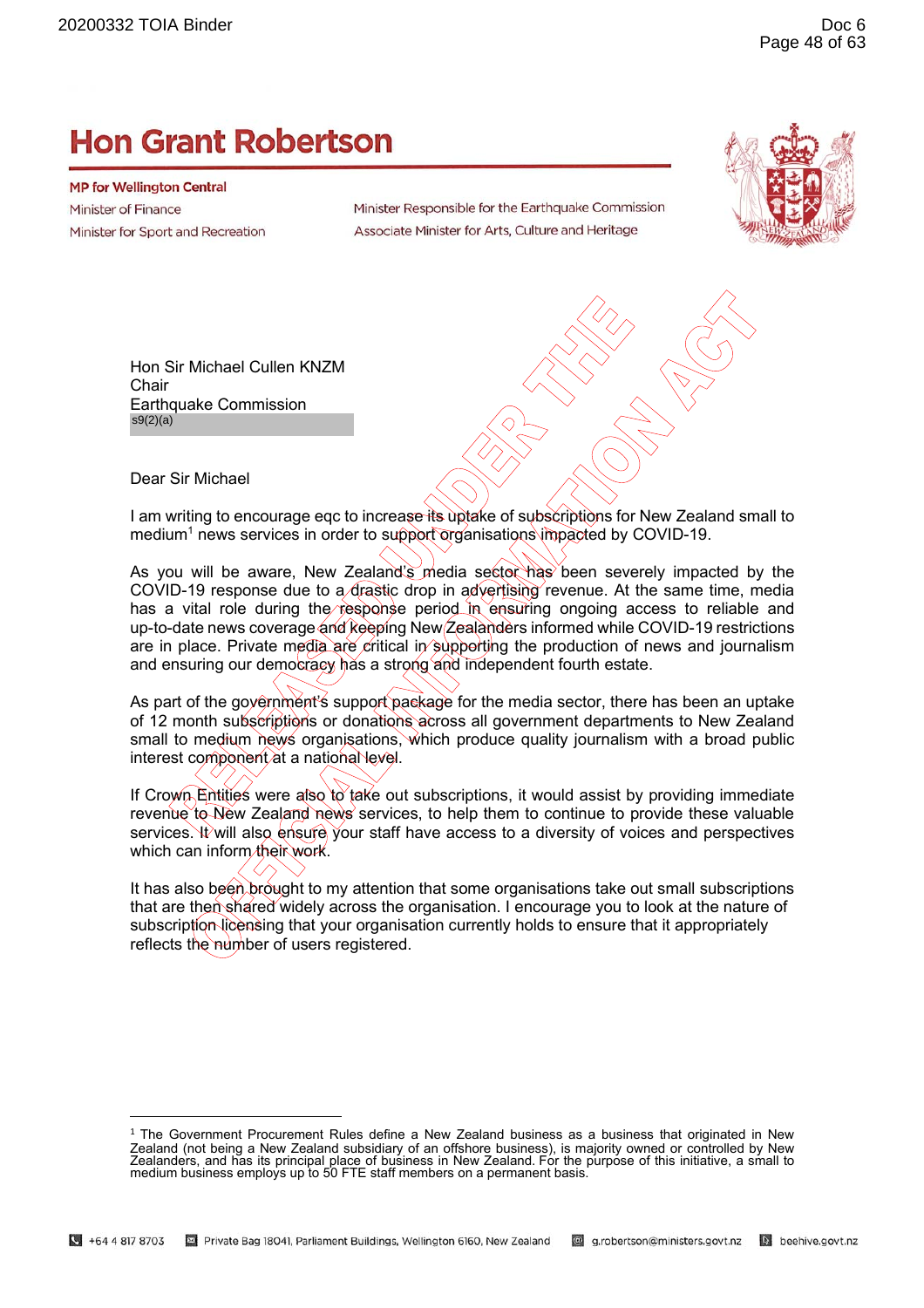The Ministry for Culture and Heritage will release information shortly on its website about how this initiative will be implemented across central government. Please contact Support.Media@mch.govt.nz at the Ministry for Culture and Heritage if you have any questions about this proposal.

Yours sincerely

Hon Grant Robertson **Minister Responsible for the Earthquake Commission**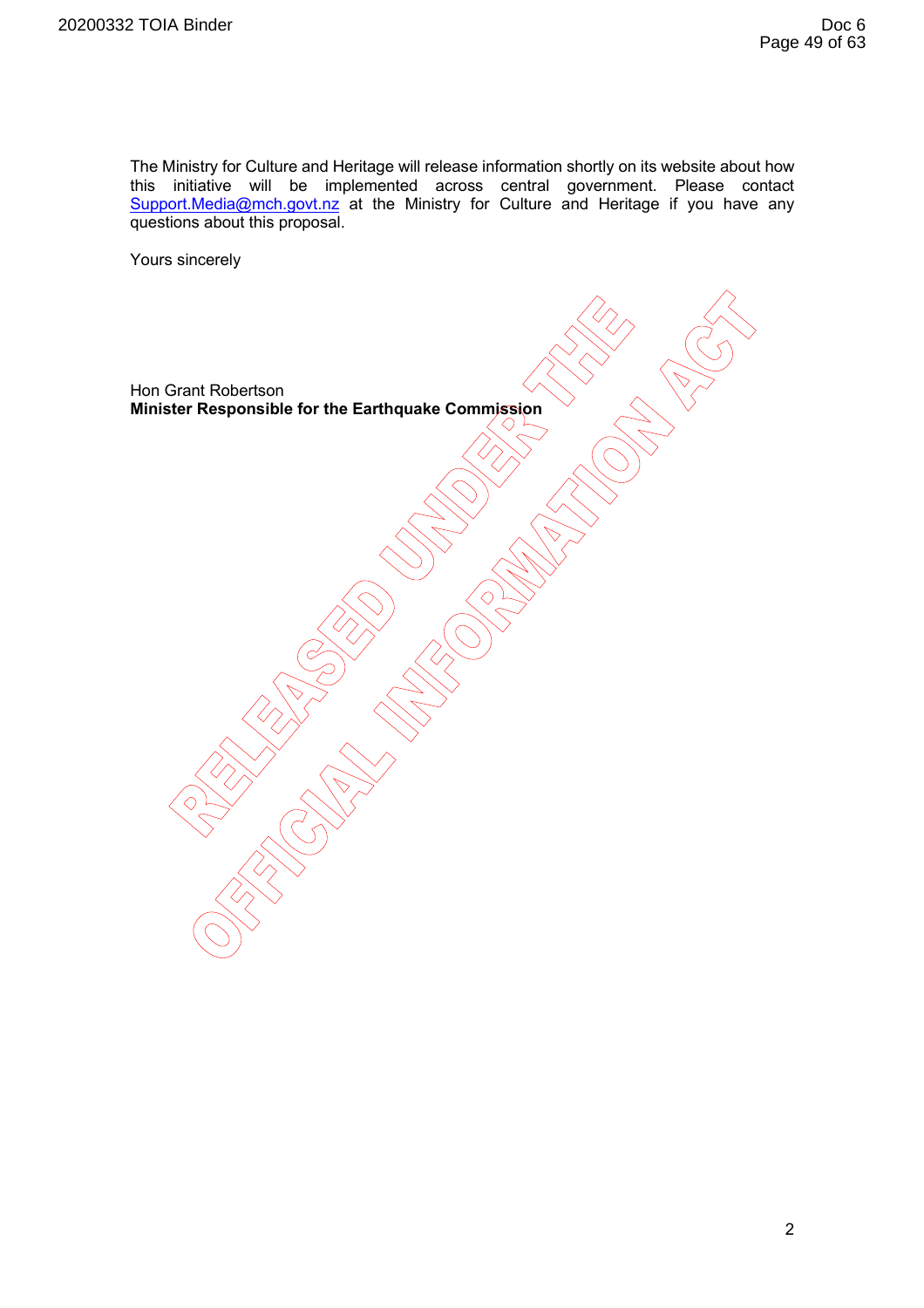# **Hon Grant Robertson**

**MP for Wellington Central** Minister of Finance Minister for Sport and Recreation

Minister Responsible for the Earthquake Commission Associate Minister for Arts, Culture and Heritage



Dr Alison Watters **Chair** AsureQuality Limited s9(2)(a)

Dear Alison

I am writing to encourage AsureQuality to increase its uptake of subscriptions for New Zealand small to medium<sup>1</sup> news services in order to support organisations impacted by COVID-19.

As you will be aware, New Zealand's media sector has been severely impacted by the COVID-19 response due to a drastic drop in advertising revenue. At the same time, media has a vital role during the response period in ensuring ongoing access to reliable and up-to-date news coverage and keeping New Zealanders informed while COVID-19 restrictions are in place. Private media are critical in supporting the production of news and journalism and ensuring our democracy has a strong and independent fourth estate.

As part of the government's support package for the media sector, there has been an uptake of 12 month subscriptions or donations across all government departments to New Zealand small to medium news organisations, which produce quality journalism with a broad public interest component at a national level.

If State Owned Enterprises were also to take out subscriptions, it would assist by providing immediate revenue to New Zealand news services, to help them to continue to provide these valuable services. It will also ensure your staff have access to a diversity of voices and perspectives which can inform their work.

It has also been brought to my attention that some organisations take out small subscriptions that are then shared widely across the organisation. I encourage you to look at the nature of subscription licensing that your organisation currently holds to ensure that it appropriately reflects the number of users registered.

<sup>1</sup> The Government Procurement Rules define a New Zealand business as a business that originated in New Zealand (not being a New Zealand subsidiary of an offshore business), is majority owned or controlled by New<br>Zealanders, and has its principal place of business in New Zealand. For the purpose of this initiative, a small t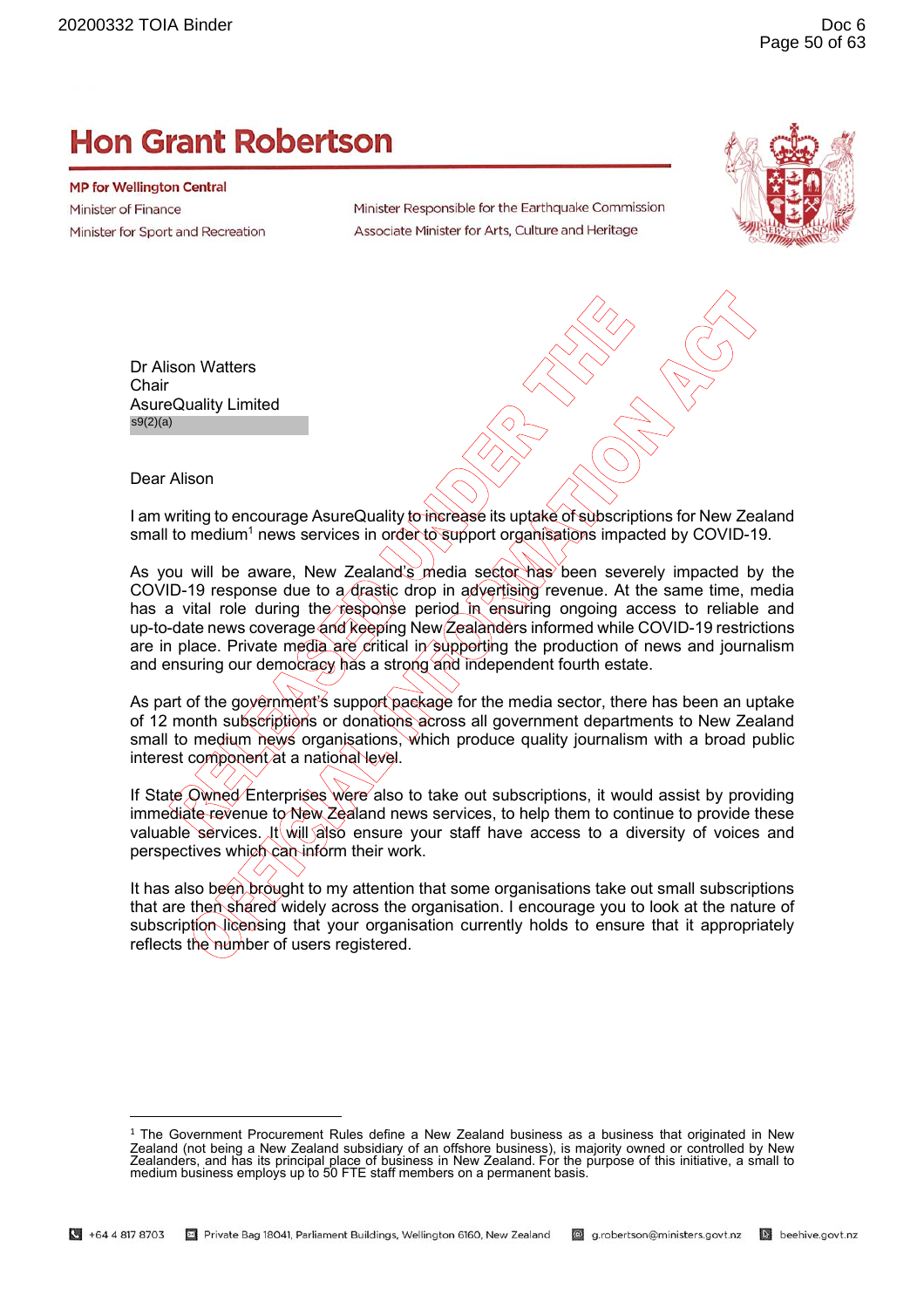The Ministry for Culture and Heritage will release information shortly on its website about how this initiative will be implemented across central government. Please contact Support.Media@mch.govt.nz at the Ministry for Culture and Heritage if you have any questions about this proposal.

Yours sincerely

Hon Grant Robertson **Minister of Finance**  *on behalf of shareholding Ministers*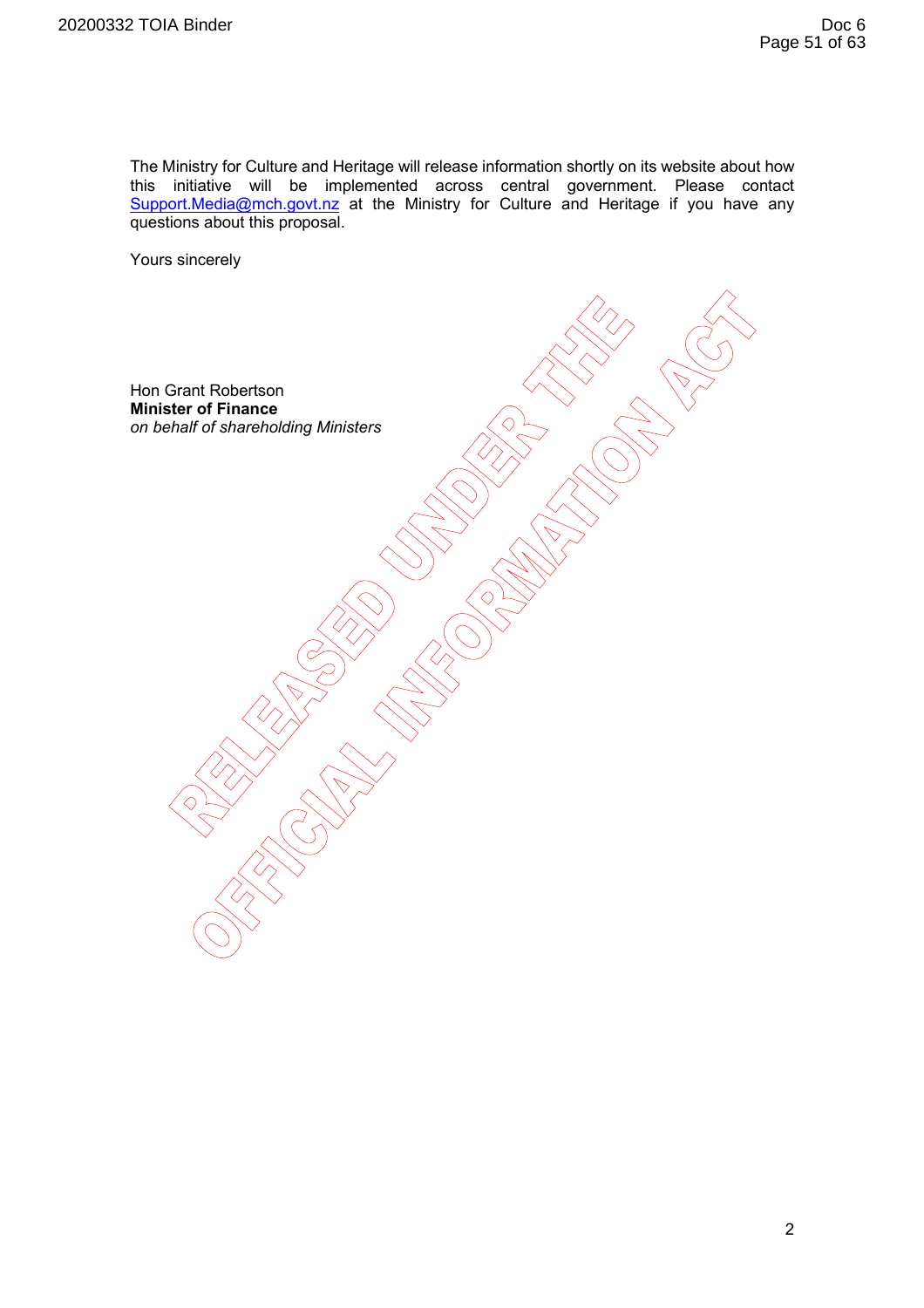# **Hon Grant Robertson**

**MP for Wellington Central** Minister of Finance Minister for Sport and Recreation

Minister Responsible for the Earthquake Commission Associate Minister for Arts, Culture and Heritage



Mr Brian Corban **Chair** KiwiRail Holdings Limited s9(2)(a)

Dear Brian

I am writing to encourage Kiwirail to increase its uptake of subscriptions for New Zealand small to medium<sup>1</sup> news services in order to support organisations impacted by COVID-19.

As you will be aware, New Zealand's media sector has been severely impacted by the COVID-19 response due to a drastic drop in advertising revenue. At the same time, media has a vital role during the response period in ensuring ongoing access to reliable and up-to-date news coverage and keeping New Zealanders informed while COVID-19 restrictions are in place. Private media are critical in supporting the production of news and journalism and ensuring our democracy has a strong and independent fourth estate.

As part of the government's support package for the media sector, there has been an uptake of 12 month subscriptions or donations across all government departments to New Zealand small to medium news organisations, which produce quality journalism with a broad public interest component at a national level.

If State Owned Enterprises were also to take out subscriptions, it would assist by providing immediate revenue to New Zealand news services, to help them to continue to provide these valuable services. It will also ensure your staff have access to a diversity of voices and perspectives which can inform their work.

It has also been brought to my attention that some organisations take out small subscriptions that are then shared widely across the organisation. I encourage you to look at the nature of subscription licensing that your organisation currently holds to ensure that it appropriately reflects the number of users registered.

<sup>1</sup> The Government Procurement Rules define a New Zealand business as a business that originated in New Zealand (not being a New Zealand subsidiary of an offshore business), is majority owned or controlled by New<br>Zealanders, and has its principal place of business in New Zealand. For the purpose of this initiative, a small t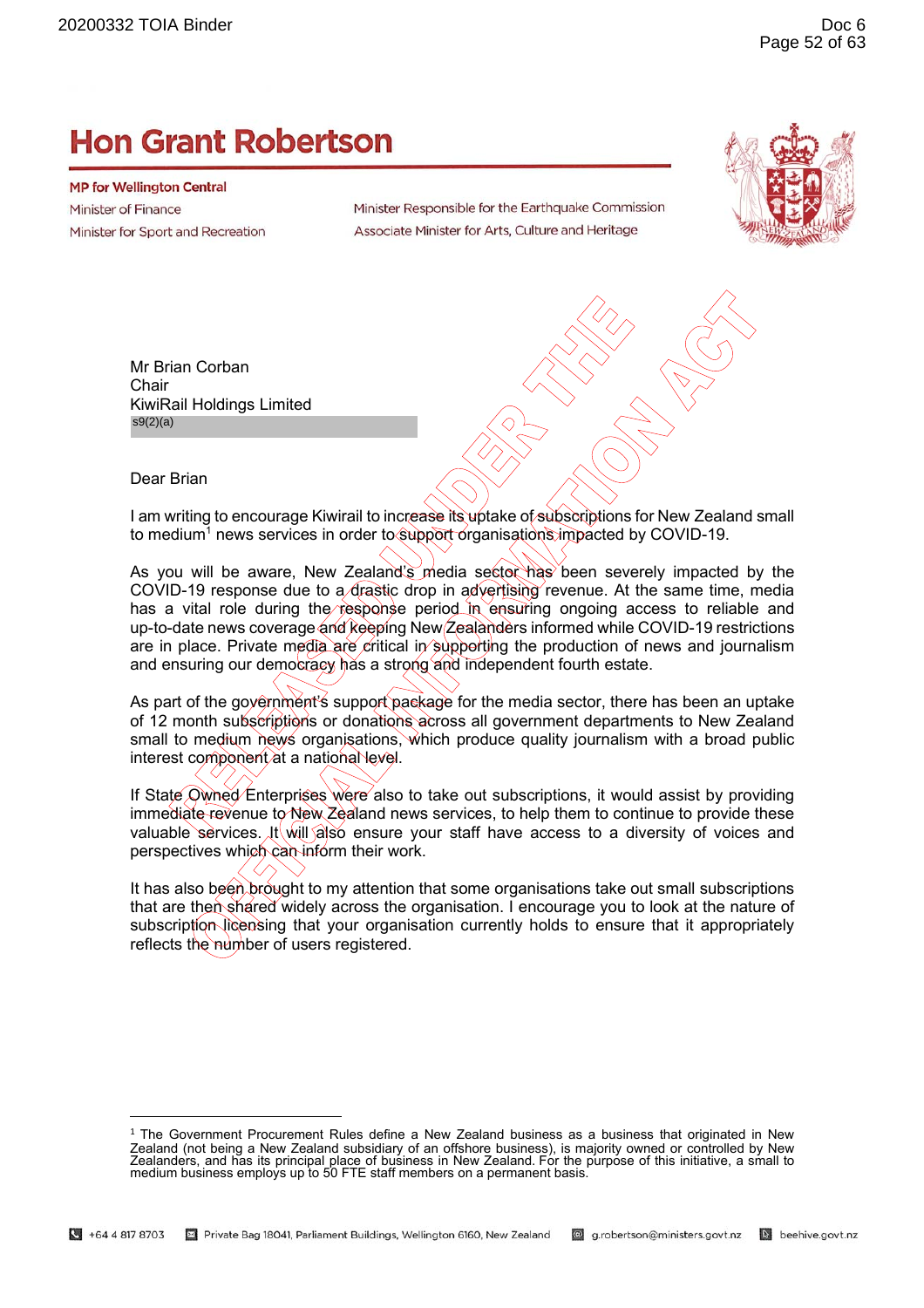The Ministry for Culture and Heritage will release information shortly on its website about how this initiative will be implemented across central government. Please contact Support.Media@mch.govt.nz at the Ministry for Culture and Heritage if you have any questions about this proposal.

Yours sincerely

Hon Grant Robertson **Minister of Finance**  *on behalf of shareholding Ministers*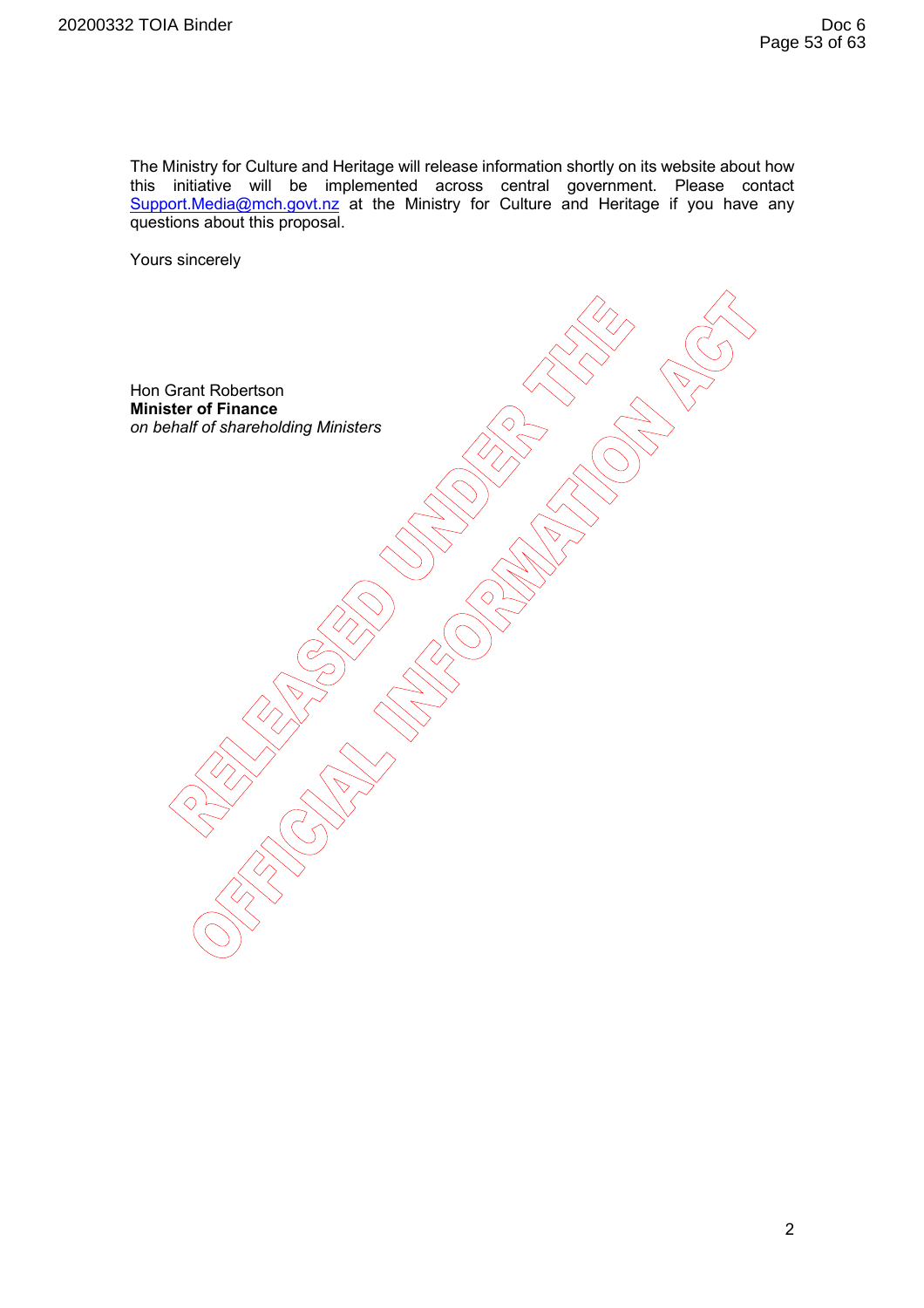# **Hon Grant Robertson**

**MP for Wellington Central Minister of Finance** Minister for Sport and Recreation

Minister Responsible for the Earthquake Commission Associate Minister for Arts, Culture and Heritage



Mr John Quirk **Chair** Kordia Group Limited s9(2)(a)

Dear John

I am writing to encourage Kordia to increase its uptake of subscriptions for New Zealand small to medium<sup>1</sup> news services in order to §υρροτι organisations impacted by COVID-19.

As you will be aware, New Zealand's media sector has been severely impacted by the COVID-19 response due to a drastic drop in advertising revenue. At the same time, media has a vital role during the response period in ensuring ongoing access to reliable and up-to-date news coverage and keeping New Zealanders informed while COVID-19 restrictions are in place. Private media are critical in supporting the production of news and journalism and ensuring our democracy has a strong and independent fourth estate.

As part of the government's support package for the media sector, there has been an uptake of 12 month subscriptions or donations across all government departments to New Zealand small to medium news organisations, which produce quality journalism with a broad public interest component at a national level.

If State Owned Enterprises were also to take out subscriptions, it would assist by providing immediate revenue to New Zealand news services, to help them to continue to provide these valuable services. It will also ensure your staff have access to a diversity of voices and perspectives which can inform their work.

It has also been brought to my attention that some organisations take out small subscriptions that are then shared widely across the organisation. I encourage you to look at the nature of subscription licensing that your organisation currently holds to ensure that it appropriately reflects the number of users registered.

 $1$  The Government Procurement Rules define a New Zealand business as a business that originated in New Zealand (not being a New Zealand subsidiary of an offshore business), is majority owned or controlled by New Zealanders, and has its principal place of business in New Zealand. For the purpose of this initiative, a small to medium business employs up to 50 FTE staff members on a permanent basis.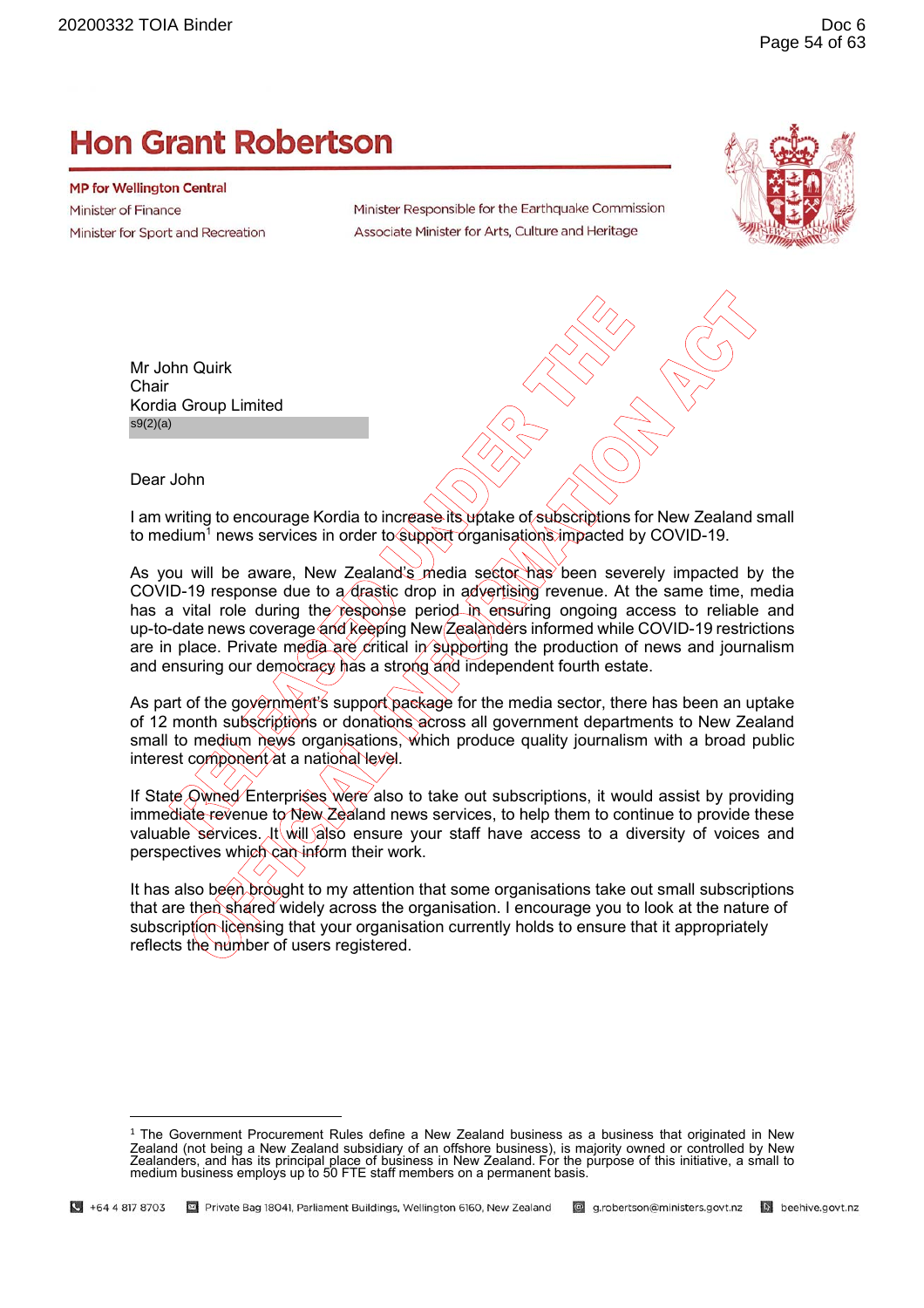The Ministry for Culture and Heritage will release information shortly on its website about how this initiative will be implemented across central government. Please contact Support.Media@mch.govt.nz at the Ministry for Culture and Heritage if you have any questions about this proposal.

Yours sincerely

Hon Grant Robertson **Minister of Finance**  *on behalf of shareholding Ministers*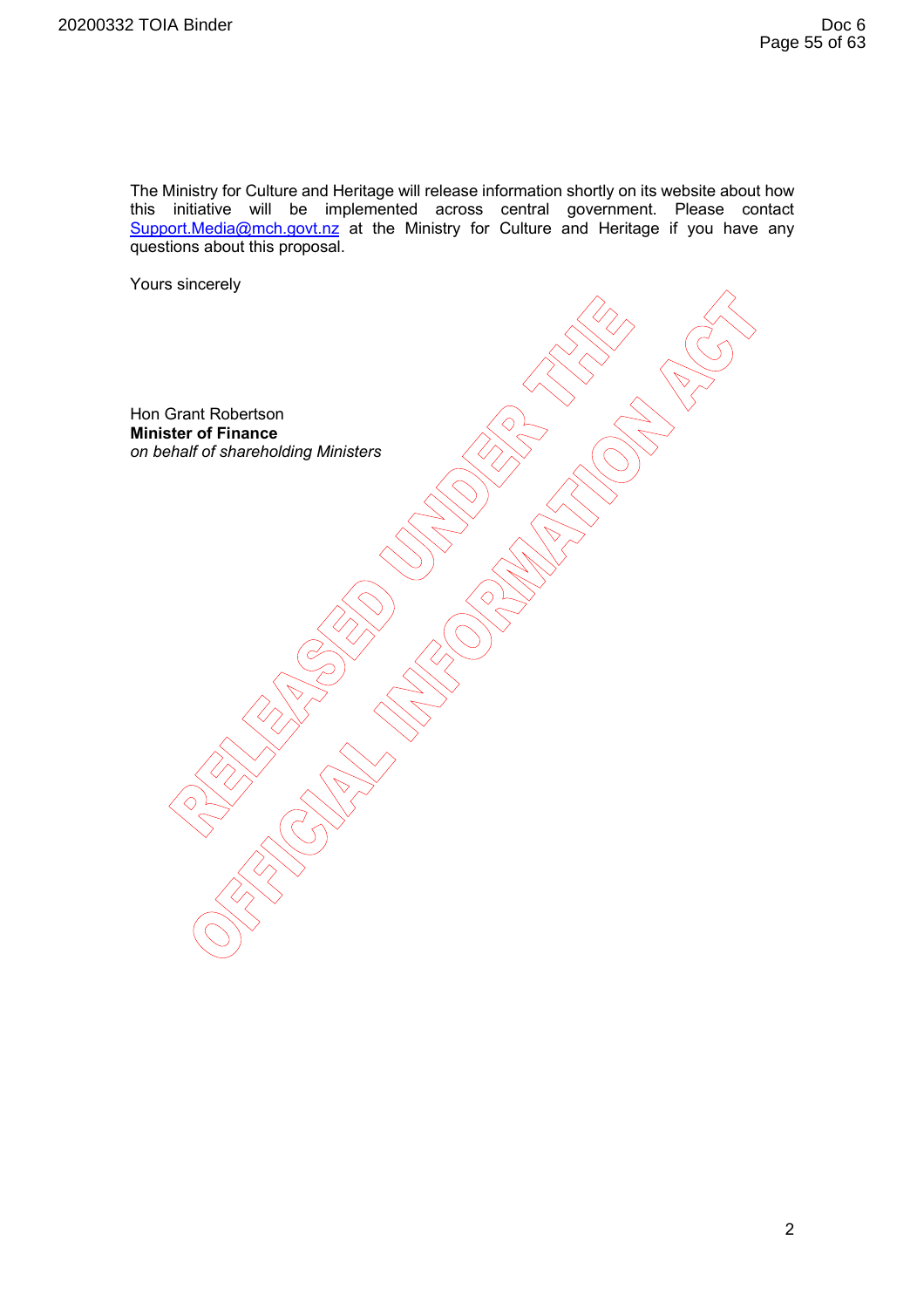# **Hon Grant Robertson**

**MP for Wellington Central** Minister of Finance Minister for Sport and Recreation

Minister Responsible for the Earthquake Commission Associate Minister for Arts, Culture and Heritage



Mr Warren Parker **Chair** Landcorp Farming Limited s9(2)(a)

Dear Warren

I am writing to encourage Landcorp to increase its uptake of subscriptions for New Zealand small to medium<sup>1</sup> news services in order to support organisations impacted by COVID-19.

As you will be aware, New Zealand's media sector has been severely impacted by the COVID-19 response due to a drastic drop in advertising revenue. At the same time, media has a vital role during the response period in ensuring ongoing access to reliable and up-to-date news coverage and keeping New Zealanders informed while COVID-19 restrictions are in place. Private media are critical in supporting the production of news and journalism and ensuring our democracy has a strong and independent fourth estate.

As part of the government's support package for the media sector, there has been an uptake of 12 month subscriptions or donations across all government departments to New Zealand small to medium news organisations, which produce quality journalism with a broad public interest component at a national level.

If State Owned Enterprises were also to take out subscriptions, it would assist by providing immediate revenue to New Zealand news services, to help them to continue to provide these valuable services. It will also ensure your staff have access to a diversity of voices and perspectives which can inform their work.

It has also been brought to my attention that some organisations take out small subscriptions that are then shared widely across the organisation. I encourage you to look at the nature of subscription licensing that your organisation currently holds to ensure that it appropriately reflects the number of users registered.

<sup>1</sup> The Government Procurement Rules define a New Zealand business as a business that originated in New Zealand (not being a New Zealand subsidiary of an offshore business), is majority owned or controlled by New<br>Zealanders, and has its principal place of business in New Zealand. For the purpose of this initiative, a small t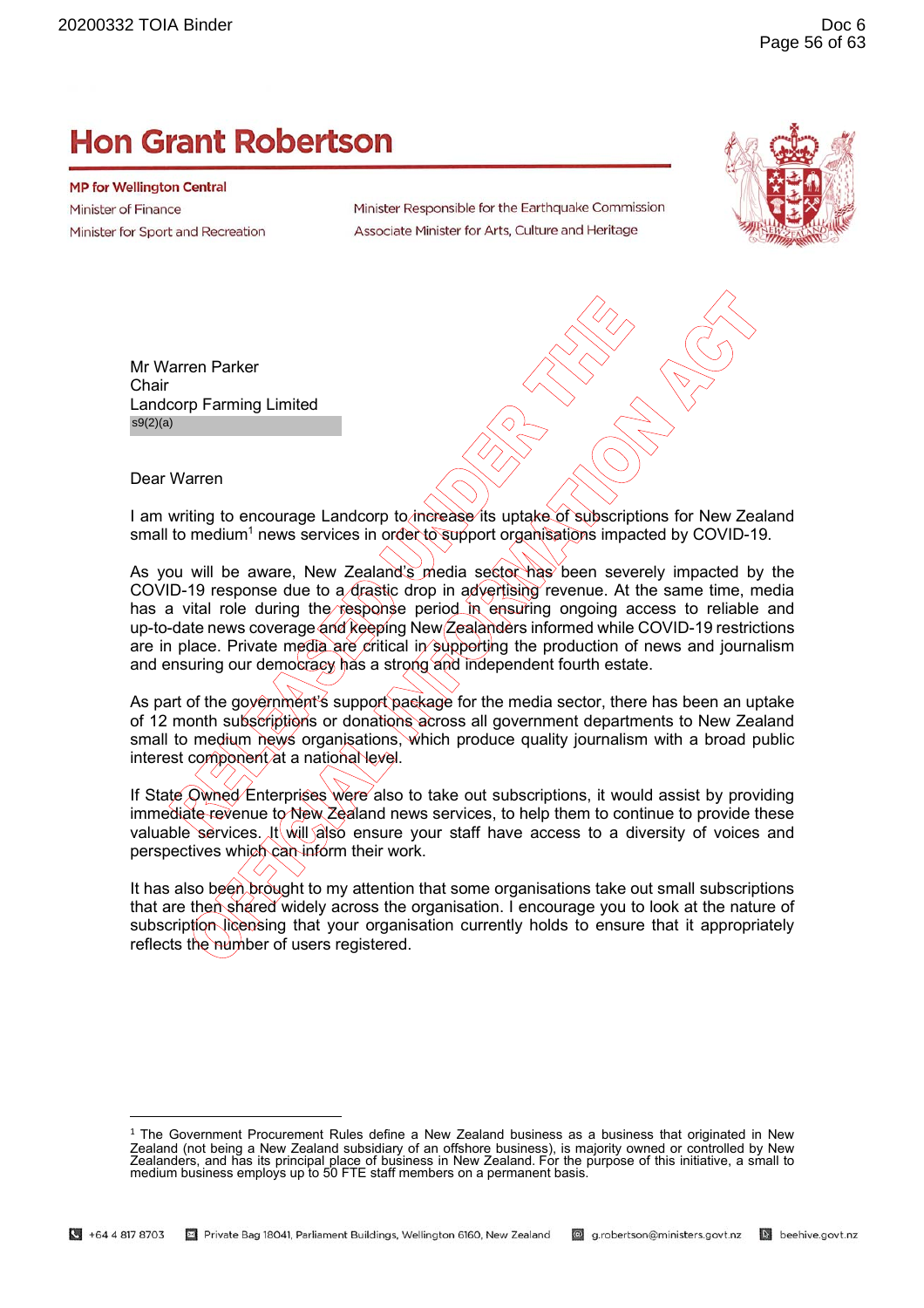The Ministry for Culture and Heritage will release information shortly on its website about how this initiative will be implemented across central government. Please contact Support.Media@mch.govt.nz at the Ministry for Culture and Heritage if you have any questions about this proposal.

Yours sincerely

Hon Grant Robertson **Minister of Finance**  *on behalf of shareholding Ministers*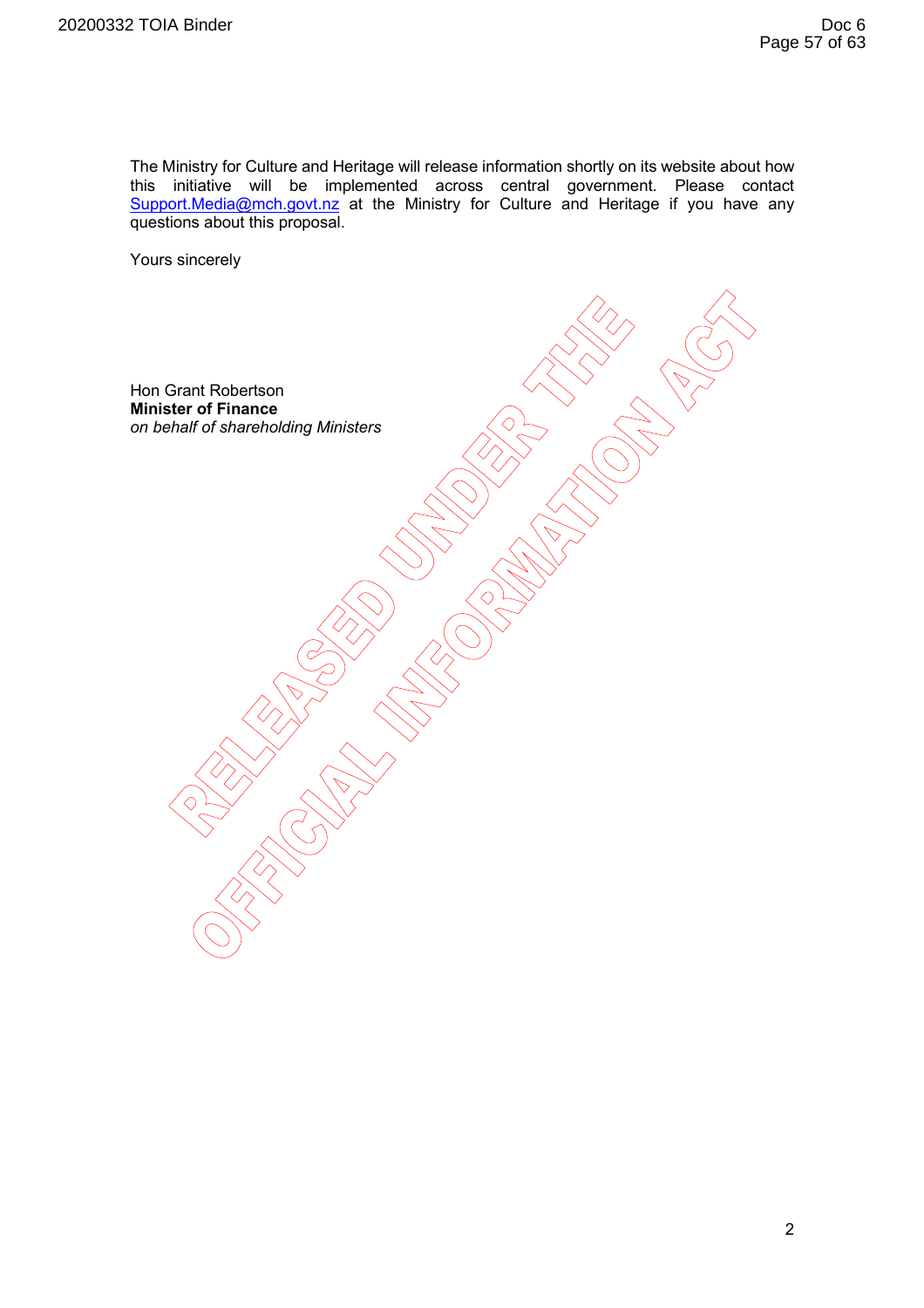# **Hon Grant Robertson**

**MP for Wellington Central** Minister of Finance Minister for Sport and Recreation

Minister Responsible for the Earthquake Commission Associate Minister for Arts, Culture and Heritage



Mr Terry Murdoch **Chair** Animal Control Products Limited s9(2)(a)

Dear Terry

I am writing to encourage Animal Control Products to increase its uptake of subscriptions for New Zealand small to medium<sup>1</sup> news services in order to support organisations impacted by COVID-19.

As you will be aware, New Zealand's media sector has been severely impacted by the COVID-19 response due to a drastic drop in advertising revenue. At the same time, media has a vital role during the response period in ensuring ongoing access to reliable and up-to-date news coverage and keeping New Zealanders informed while COVID-19 restrictions are in place. Private media are critical in supporting the production of news and journalism and ensuring our democracy has a strong and independent fourth estate.

As part of the government's support package for the media sector, there has been an uptake of 12 month subscriptions or donations across all government departments to New Zealand small to medium news organisations, which produce quality journalism with a broad public interest component at a national level.

If State Owned Enterprises were also to take out subscriptions, it would assist by providing immediate revenue to New Zealand news services, to help them to continue to provide these valuable services. It will also ensure your staff have access to a diversity of voices and perspectives which can inform their work.

It has also been brought to my attention that some organisations take out small subscriptions that are then shared widely across the organisation. I encourage you to look at the nature of subscription licensing that your organisation currently holds to ensure that it appropriately reflects the number of users registered.

<sup>1</sup> The Government Procurement Rules define a New Zealand business as a business that originated in New Zealand (not being a New Zealand subsidiary of an offshore business), is majority owned or controlled by New<br>Zealanders, and has its principal place of business in New Zealand. For the purpose of this initiative, a small t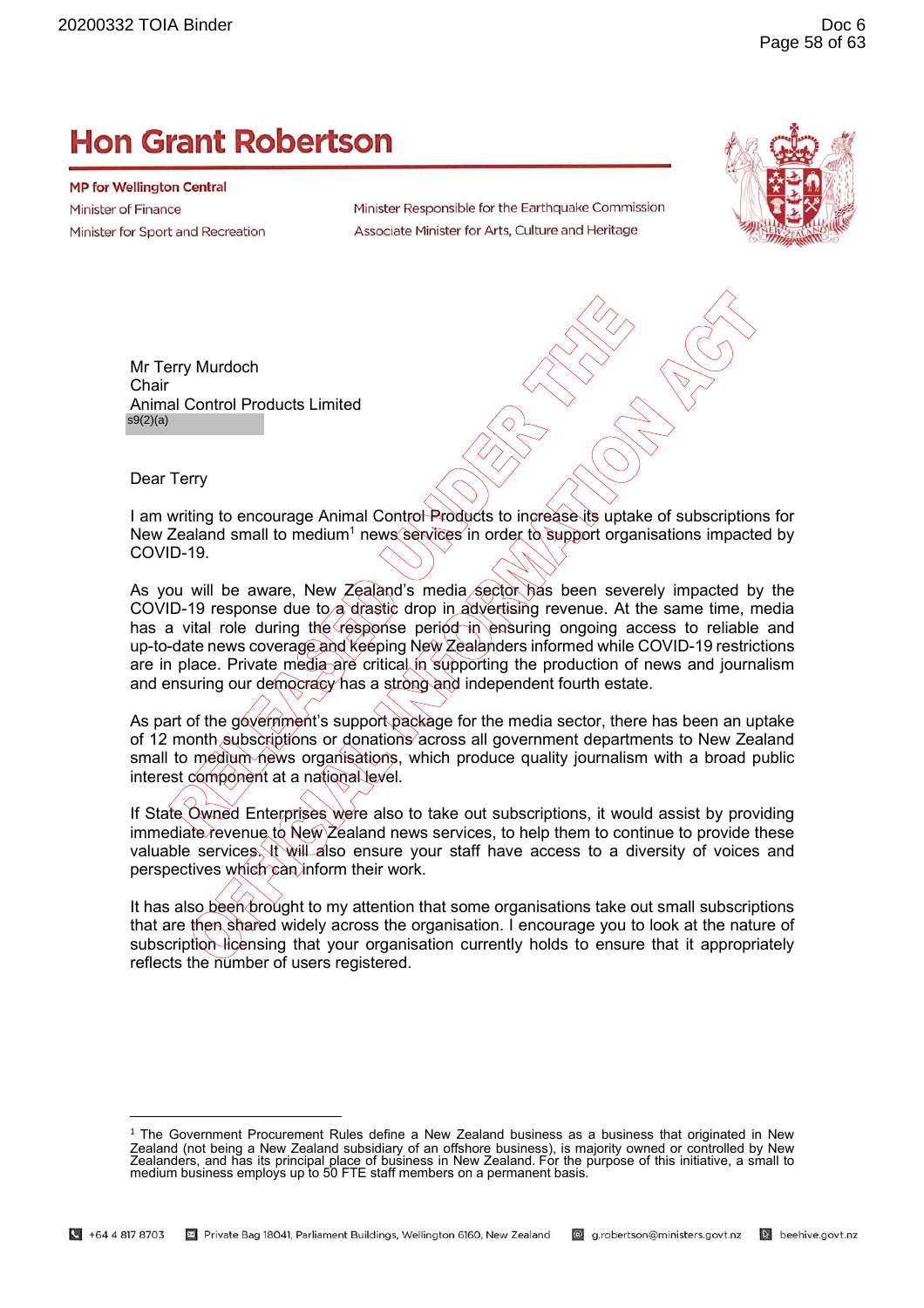The Ministry for Culture and Heritage will release information shortly on its website about how this initiative will be implemented across central government. Please contact Support.Media@mch.govt.nz at the Ministry for Culture and Heritage if you have any questions about this proposal.

Yours sincerely

Hon Grant Robertson **Minister of Finance**  *on behalf of shareholding Ministers*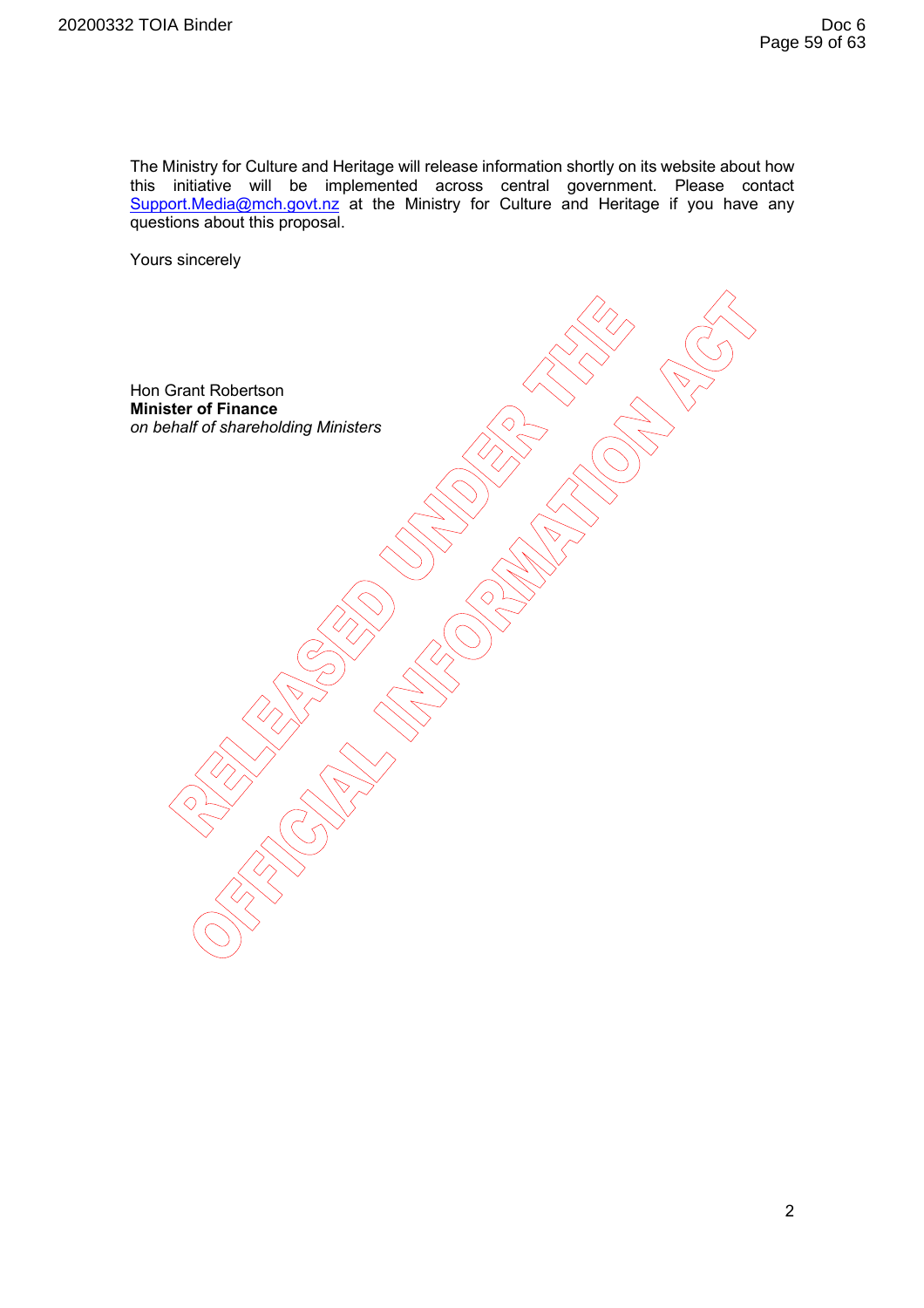# **Hon Grant Robertson**

**MP for Wellington Central** Minister of Finance Minister for Sport and Recreation

Minister Responsible for the Earthquake Commission Associate Minister for Arts, Culture and Heritage



Mr Greg Fortuin **Chair** Quotable Value Limited s9(2)(a)

Dear Greg

I am writing to encourage Quotable Value to increase its uptake of subscriptions for New Zealand small to medium<sup>1</sup> news services in order to support organisations impacted by COVID-19.

As you will be aware, New Zealand's media sector has been severely impacted by the COVID-19 response due to a drastic drop in advertising revenue. At the same time, media has a vital role during the response period in ensuring ongoing access to reliable and up-to-date news coverage and keeping New Zealanders informed while COVID-19 restrictions are in place. Private media are critical in supporting the production of news and journalism and ensuring our democracy has a strong and independent fourth estate.

As part of the government's support package for the media sector, there has been an uptake of 12 month subscriptions or donations across all government departments to New Zealand small to medium news organisations, which produce quality journalism with a broad public interest component at a national level.

If State Owned Enterprises were also to take out subscriptions, it would assist by providing immediate revenue to New Zealand news services, to help them to continue to provide these valuable services. It will also ensure your staff have access to a diversity of voices and perspectives which can inform their work.

It has also been brought to my attention that some organisations take out small subscriptions that are then shared widely across the organisation. I encourage you to look at the nature of subscription licensing that your organisation currently holds to ensure that it appropriately reflects the number of users registered.

<sup>1</sup> The Government Procurement Rules define a New Zealand business as a business that originated in New Zealand (not being a New Zealand subsidiary of an offshore business), is majority owned or controlled by New<br>Zealanders, and has its principal place of business in New Zealand. For the purpose of this initiative, a small t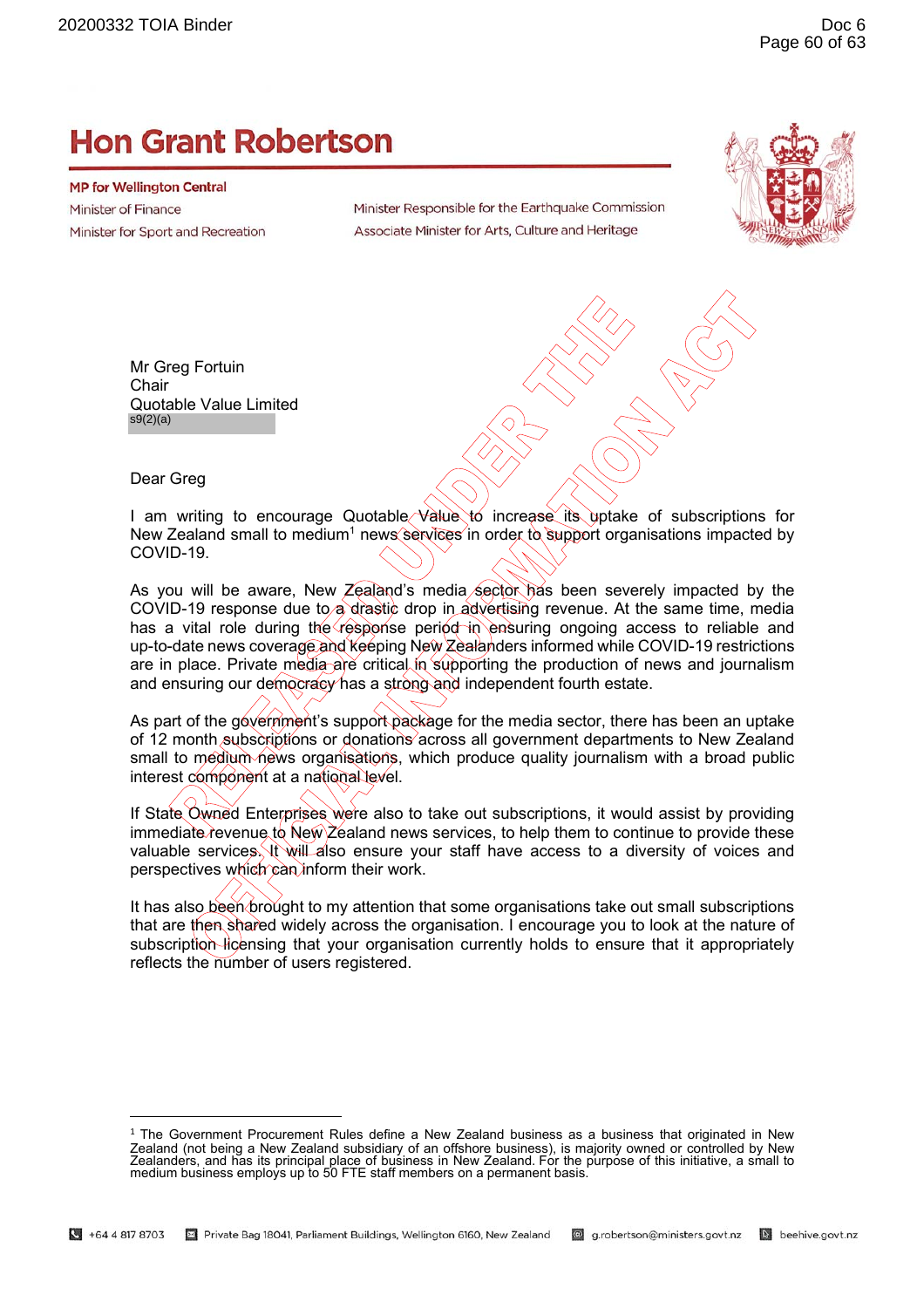The Ministry for Culture and Heritage will release information shortly on its website about how this initiative will be implemented across central government. Please contact Support.Media@mch.govt.nz at the Ministry for Culture and Heritage if you have any questions about this proposal.

Yours sincerely

Hon Grant Robertson **Minister of Finance**  *on behalf of shareholding Ministers*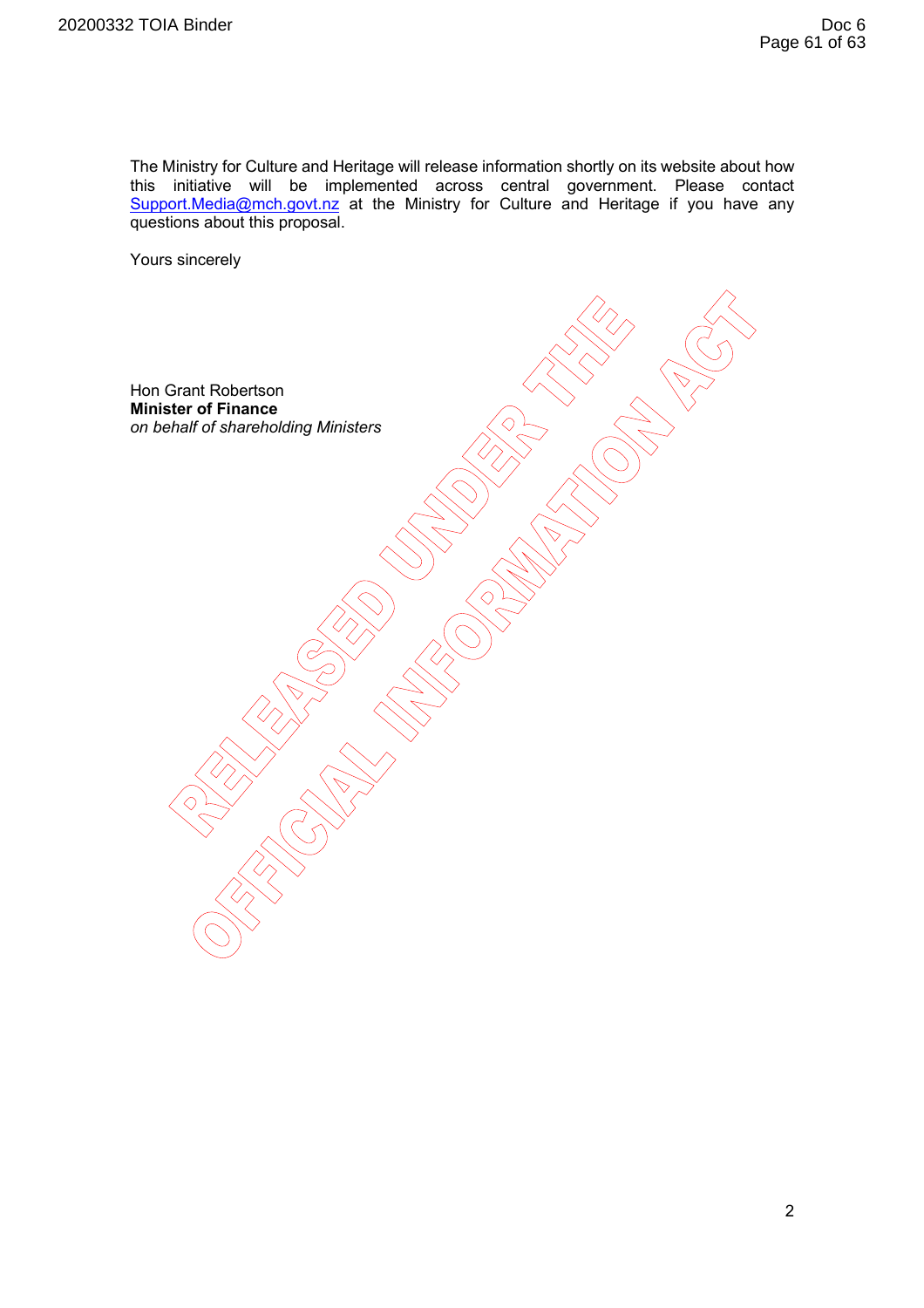# **Hon Grant Robertson**

**MP for Wellington Central** Minister of Finance Minister for Sport and Recreation

Minister Responsible for the Earthquake Commission Associate Minister for Arts, Culture and Heritage



Ms Pip Dunphy **Chair** Transpower New Zealand Limited s9(2)(a)

Dear Pip

I am writing to encourage Transpower to increase its uptake of subscriptions for New Zealand small to medium<sup>1</sup> news services in order to support organisations impacted by COVID-19.

As you will be aware, New Zealand's media sector has been severely impacted by the COVID-19 response due to a drastic drop in advertising revenue. At the same time, media has a vital role during the response period in ensuring ongoing access to reliable and up-to-date news coverage and keeping New Zealanders informed while COVID-19 restrictions are in place. Private media are critical in supporting the production of news and journalism and ensuring our democracy has a strong and independent fourth estate.

As part of the government's support package for the media sector, there has been an uptake of 12 month subscriptions or donations across all government departments to New Zealand small to medium news organisations, which produce quality journalism with a broad public interest component at a national level.

If State Owned Enterprises were also to take out subscriptions, it would assist by providing immediate revenue to New Zealand news services, to help them to continue to provide these valuable services. It will also ensure your staff have access to a diversity of voices and perspectives which can inform their work.

It has also been brought to my attention that some organisations take out small subscriptions that are then shared widely across the organisation. I encourage you to look at the nature of subscription licensing that your organisation currently holds to ensure that it appropriately reflects the number of users registered.

<sup>1</sup> The Government Procurement Rules define a New Zealand business as a business that originated in New Zealand (not being a New Zealand subsidiary of an offshore business), is majority owned or controlled by New<br>Zealanders, and has its principal place of business in New Zealand. For the purpose of this initiative, a small t